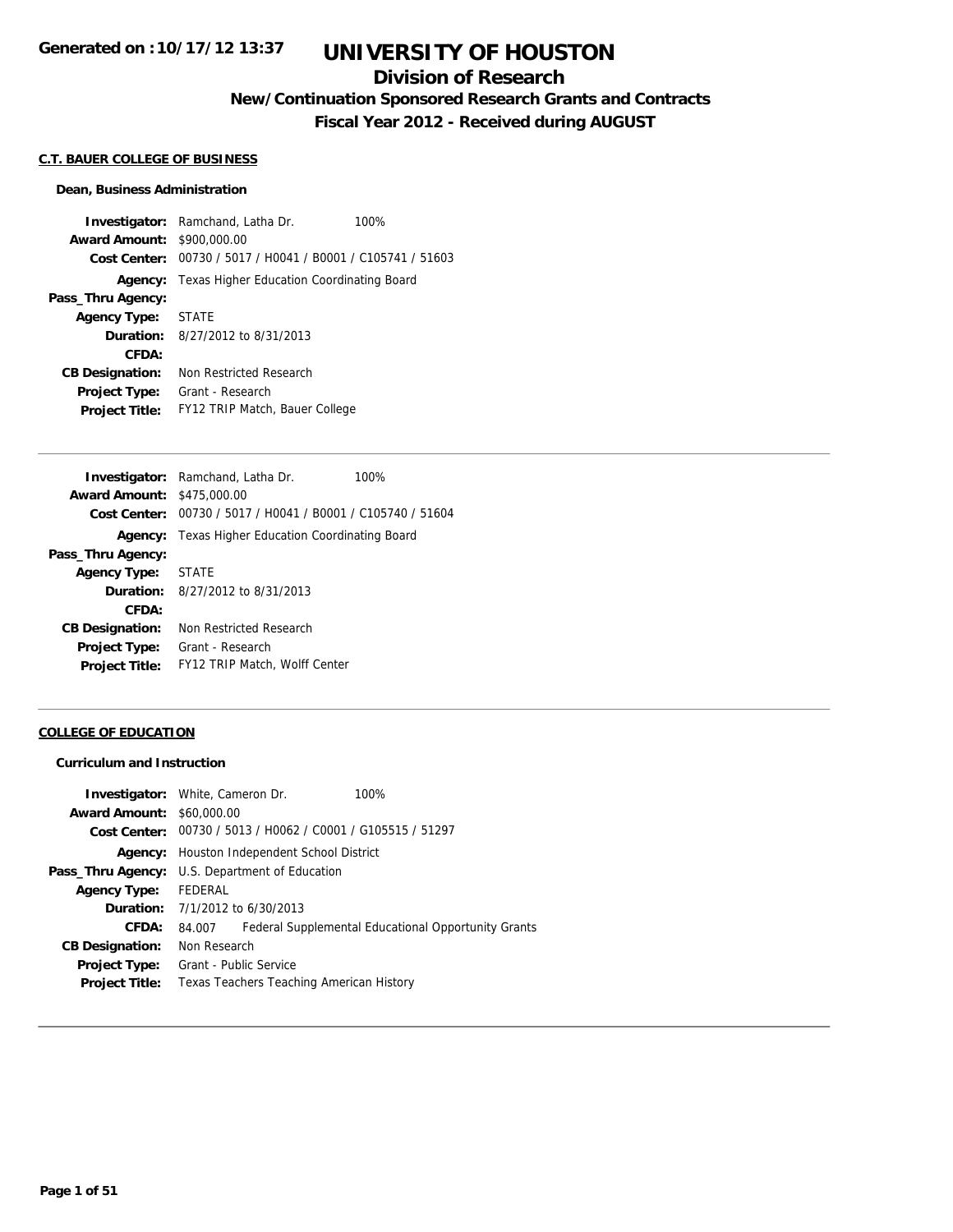## **Division of Research**

**New/Continuation Sponsored Research Grants and Contracts**

**Fiscal Year 2012 - Received during AUGUST**

#### **COLLEGE OF EDUCATION**

#### **Curriculum and Instruction**

| <b>Investigator:</b> Dominey, Wallace Dr. |                                                       |                                                             | 100%                                                                            |
|-------------------------------------------|-------------------------------------------------------|-------------------------------------------------------------|---------------------------------------------------------------------------------|
| <b>Award Amount: \$197,800.00</b>         |                                                       |                                                             |                                                                                 |
|                                           |                                                       | Cost Center: 00730 / 5015 / H0062 / A0001 / G105036 / 51222 |                                                                                 |
|                                           | <b>Agency:</b> University of Texas at Austin          |                                                             |                                                                                 |
|                                           | <b>Pass_Thru Agency:</b> U.S. Department of Education |                                                             |                                                                                 |
| <b>Agency Type:</b>                       | FEDERAL                                               |                                                             |                                                                                 |
|                                           | <b>Duration:</b> 5/1/2012 to 7/31/2013                |                                                             |                                                                                 |
| CFDA:                                     | 84.366                                                | Mathematics and Science Partnerships                        |                                                                                 |
| <b>CB Designation:</b>                    | Non Research                                          |                                                             |                                                                                 |
| <b>Project Type:</b>                      | Grant - Instruction                                   |                                                             |                                                                                 |
| <b>Project Title:</b>                     |                                                       |                                                             | University of Houston Regional Collaborative for Excellence in Science Teaching |
|                                           |                                                       |                                                             |                                                                                 |

|                                  | <b>Investigator:</b> Dominey, Wallace Dr.<br>100%           |  |
|----------------------------------|-------------------------------------------------------------|--|
| <b>Award Amount: \$17,500.00</b> |                                                             |  |
|                                  | Cost Center: 00730 / 5018 / H0062 / C0001 / G103415 / 48275 |  |
|                                  | <b>Agency:</b> University of Texas at Austin                |  |
|                                  | <b>Pass_Thru Agency:</b> Texas Education Agency             |  |
| Agency Type: STATE               |                                                             |  |
|                                  | <b>Duration:</b> $3/1/2011$ to $1/31/2013$                  |  |
| CFDA:                            |                                                             |  |
| <b>CB Designation:</b>           | Non Research                                                |  |
| <b>Project Type:</b>             | Grant - Public Service                                      |  |
| <b>Project Title:</b>            | Beginning Teacher Induction and Mentoring                   |  |
|                                  |                                                             |  |

|                                   | <b>Investigator:</b> Andrews, Nicole Dr.                    | 100% |
|-----------------------------------|-------------------------------------------------------------|------|
| <b>Award Amount: \$100,000.00</b> |                                                             |      |
|                                   | Cost Center: 00730 / 5021 / H0059 / B0001 / G085637 / 28093 |      |
|                                   | <b>Agency:</b> United Way of Greater Houston                |      |
| Pass_Thru Agency:                 |                                                             |      |
| Agency Type: NON PROFIT           |                                                             |      |
|                                   | <b>Duration:</b> $10/1/2001$ to $6/30/2013$                 |      |
| CFDA:                             |                                                             |      |
| <b>CB Designation:</b>            | <b>Restricted Research</b>                                  |      |
| <b>Project Type:</b>              | Grant - Research                                            |      |
| <b>Project Title:</b>             | Bright Beginnings - Evaluation                              |      |
|                                   |                                                             |      |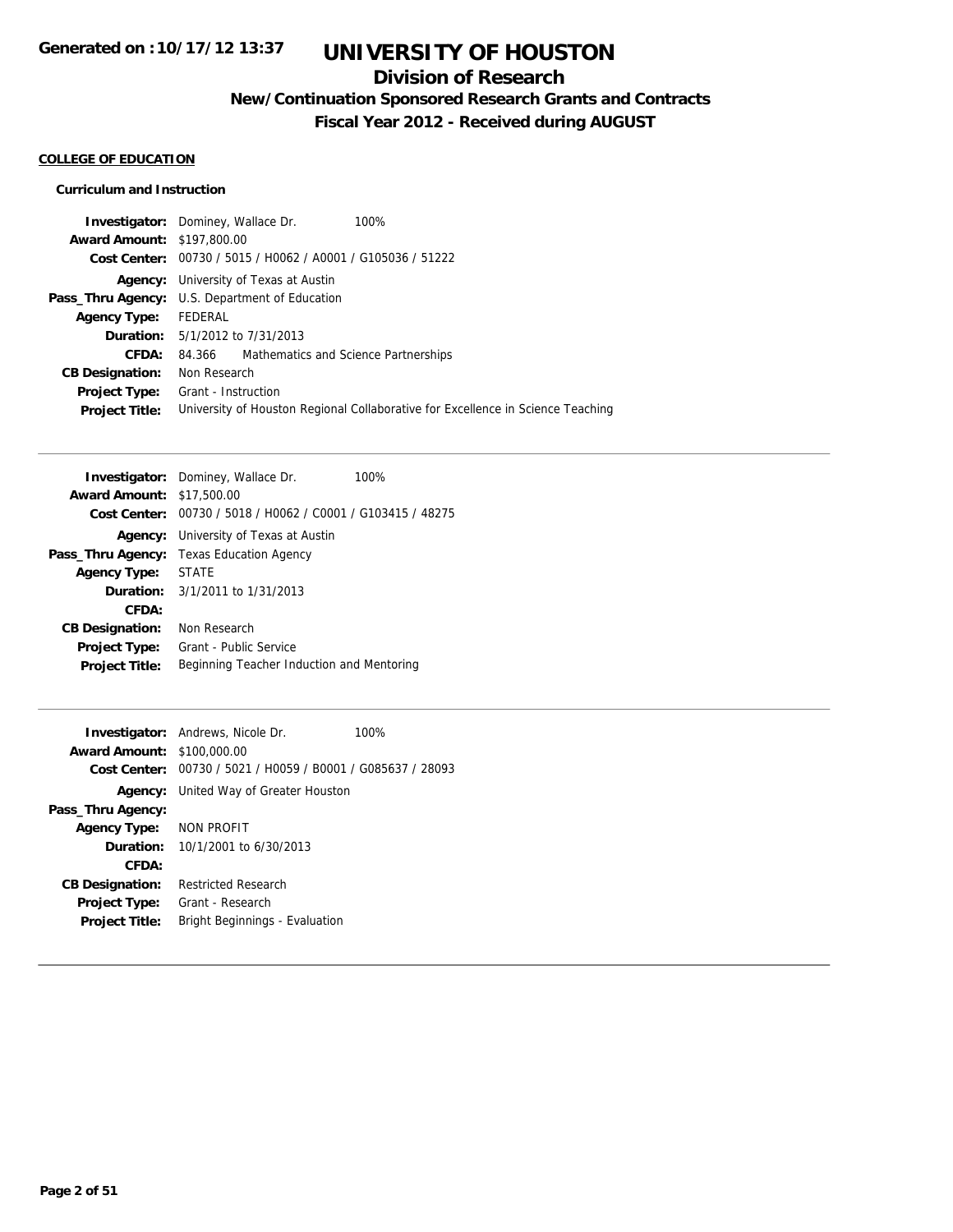## **Division of Research**

**New/Continuation Sponsored Research Grants and Contracts**

**Fiscal Year 2012 - Received during AUGUST**

#### **COLLEGE OF EDUCATION**

### **Educational Psychology**

|                        | 100%<br><b>Investigator:</b> Wolters, Christopher A. Dr.       |
|------------------------|----------------------------------------------------------------|
| <b>Award Amount:</b>   | \$880.00                                                       |
| Cost Center:           | 00730 / 5013 / H0064 / H0001 / G100825 / 46649                 |
|                        | Agency: U.S. Department of Education                           |
| Pass_Thru Agency:      |                                                                |
| <b>Agency Type:</b>    | FEDERAL                                                        |
| Duration:              | 6/15/2010 to 8/15/2013                                         |
| CFDA:                  | Graduate Assistance in Areas of National Need<br>84.200        |
| <b>CB Designation:</b> | Non Research                                                   |
| <b>Project Type:</b>   | Grant - Scholarship/Fellowship                                 |
| <b>Project Title:</b>  | Fellowship in Educational Evaluation, Assessment, and Research |

|                                  | 100%<br><b>Investigator:</b> McKinney, Lyle Dr.                                                                                                        |
|----------------------------------|--------------------------------------------------------------------------------------------------------------------------------------------------------|
| <b>Award Amount: \$32,308.00</b> |                                                                                                                                                        |
|                                  | Cost Center: 00730 / 5013 / H0064 / B0001 / G104862 / 51566                                                                                            |
|                                  | Agency: Association for Institutional Research                                                                                                         |
| Pass_Thru Agency:                | National Science Foundation                                                                                                                            |
| <b>Agency Type:</b>              | FEDERAL                                                                                                                                                |
| <b>Duration:</b>                 | 5/1/2012 to 4/30/2013                                                                                                                                  |
| CFDA:                            | Social, Behavioral, and Economic Sciences<br>47.075                                                                                                    |
| <b>CB Designation:</b>           | <b>Restricted Research</b>                                                                                                                             |
| Project Type:                    | Grant - Research                                                                                                                                       |
| <b>Project Title:</b>            | Helping or Hindering? How Loan Borrowing Impacts Certificate and Associate <sub>i</sub> s Degree Attainment among<br><b>Community College Students</b> |
| <b>Award Amount: \$29,922.55</b> | 5%<br><b>Investigator:</b> Wolters, Christopher A. Dr.                                                                                                 |
| <b>Cost Center:</b>              | 00730 / 5015 / H0288 / B0001 / G100232 / 46963                                                                                                         |
|                                  |                                                                                                                                                        |
|                                  | <b>Agency:</b> University of Texas at Austin                                                                                                           |
|                                  | <b>Pass_Thru Agency:</b> USE DED000; U.S. Department of Education                                                                                      |
| <b>Agency Type:</b>              | <b>FEDERAL</b>                                                                                                                                         |
| Duration:                        |                                                                                                                                                        |
| CFDA:                            | 7/1/2010 to 6/30/2013<br>National Institute on Student Achievement, Curriculum and Assessment                                                          |

**Project Title:** Understanding Malleable Cognitive Processes and Integrated Comprehension Interventions for Grades 7-12

**CB Designation:** Restricted Research **Project Type:** Grant - Research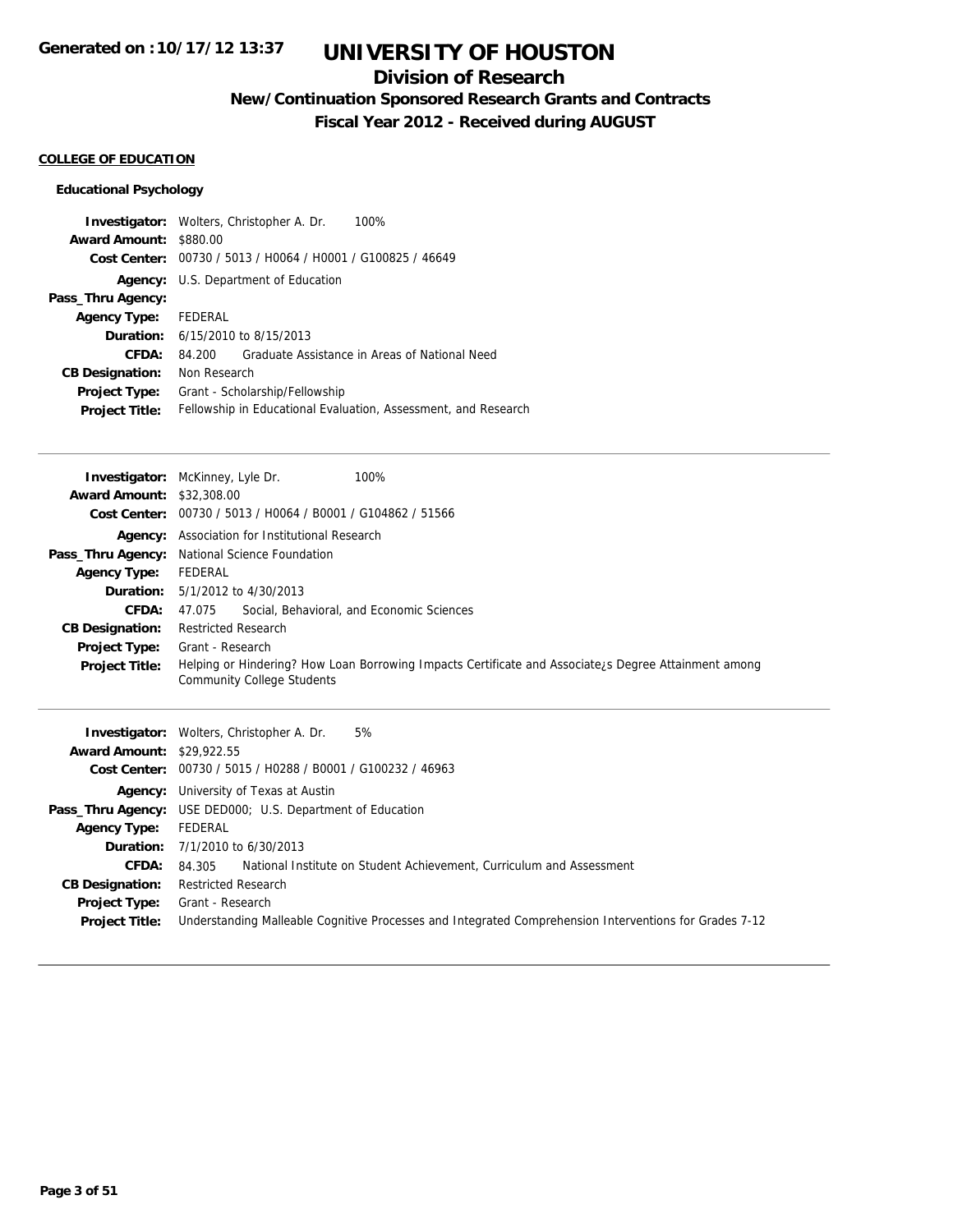## **Division of Research**

**New/Continuation Sponsored Research Grants and Contracts**

**Fiscal Year 2012 - Received during AUGUST**

#### **COLLEGE OF LIBERAL ARTS AND SOCIAL SCIENCES**

#### **Arte Publico Press**

**Investigator:** Kanellos, Nicolas Dr. 100% **Award Amount:** \$400,000.00 **Cost Center:** 00730 / 5021 / H0093 / B0100 / G105410 / 51215 **Agency:** W. K. Kellogg Foundation **Pass\_Thru Agency: Agency Type:** FOUNDATION **Duration:** 5/1/2012 to 4/30/2014 **CFDA: CB Designation:** Non Restricted Research **Project Type:** Grant - Research **Project Title:** Salud Familia

#### **Economics**

| Investigator: Liu, Elaine Dr.     |                                                             | 100%                                                           |
|-----------------------------------|-------------------------------------------------------------|----------------------------------------------------------------|
| <b>Award Amount: \$422,781.00</b> |                                                             |                                                                |
|                                   | Cost Center: 00730 / 5021 / H0122 / B0001 / G103817 / 51386 |                                                                |
|                                   | <b>Agency:</b> Economic and Social Research Council         |                                                                |
| Pass_Thru Agency:                 |                                                             |                                                                |
| Agency Type: NON PROFIT           |                                                             |                                                                |
|                                   | <b>Duration:</b> 4/25/2012 to 1/31/2014                     |                                                                |
| CFDA:                             |                                                             |                                                                |
| <b>CB Designation:</b>            | <b>Restricted Research</b>                                  |                                                                |
| <b>Project Type:</b>              | Grant - Research                                            |                                                                |
| <b>Project Title:</b>             |                                                             | Rural Property Rights, Returns to Scale and Contracts in China |

#### **Health and Human Performance**

|                                  | <b>Investigator:</b> Layne, Charles S. Dr. | 100%                                                                                |  |
|----------------------------------|--------------------------------------------|-------------------------------------------------------------------------------------|--|
| <b>Award Amount: \$39,993.00</b> |                                            |                                                                                     |  |
|                                  |                                            | Cost Center: 00730 / 5013 / H0065 / B0001 / G103789 / 49417                         |  |
|                                  |                                            | Agency: NASA - National Aeronautics and Space Administration - Johnson Space Center |  |
| Pass_Thru Agency:                |                                            |                                                                                     |  |
| <b>Agency Type:</b>              | FEDERAL                                    |                                                                                     |  |
|                                  | <b>Duration:</b> 8/1/2011 to 7/31/2014     |                                                                                     |  |
| CFDA:                            | 43.003                                     | Basic Research, Educational Outreach, or Training in the area of Exploration        |  |
| <b>CB Designation:</b>           | <b>Restricted Research</b>                 |                                                                                     |  |
| <b>Project Type:</b>             | Grant - Research                           |                                                                                     |  |
| <b>Project Title:</b>            |                                            | Space Life Sciences Graduate Research Stipend                                       |  |
|                                  |                                            |                                                                                     |  |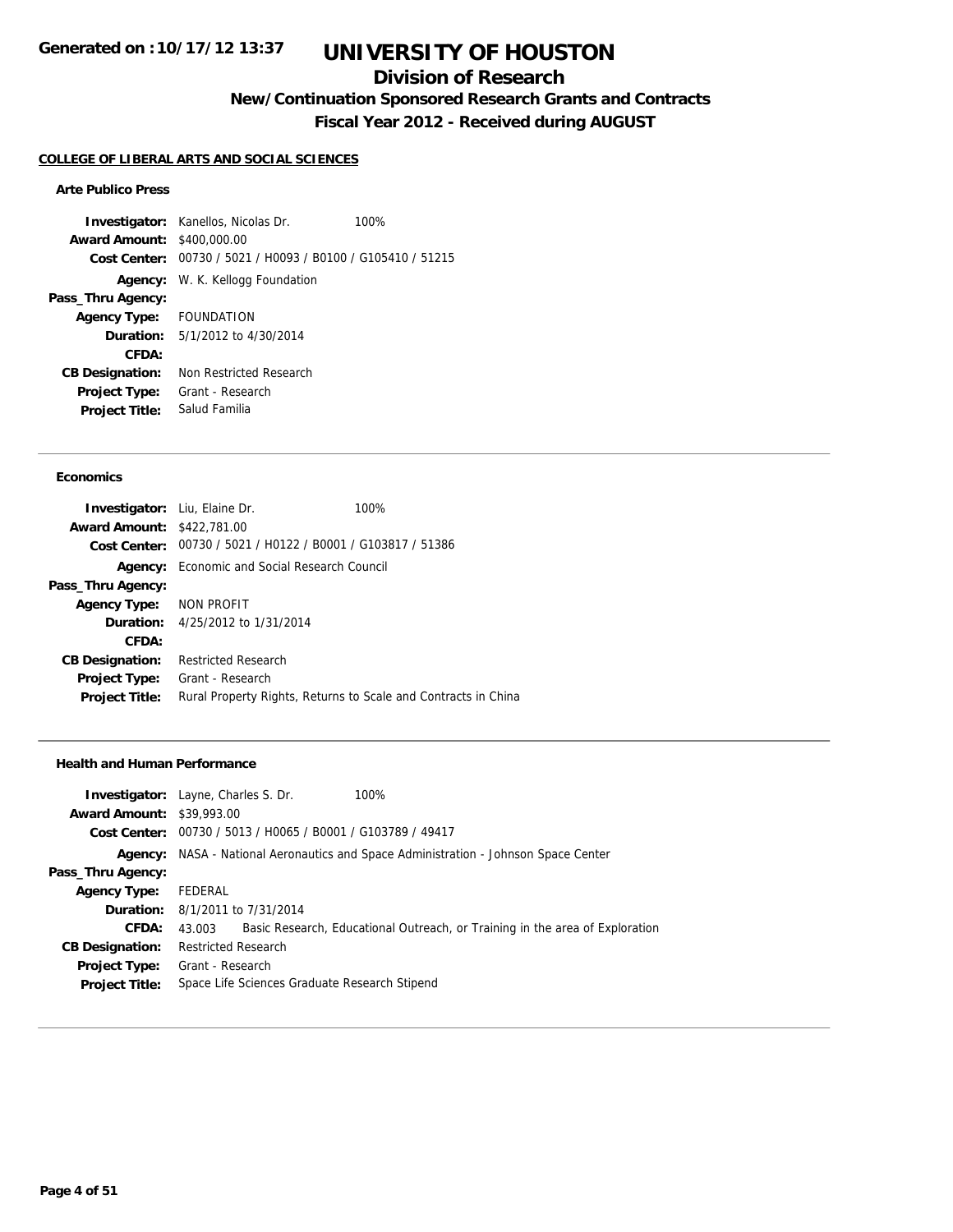## **Division of Research**

**New/Continuation Sponsored Research Grants and Contracts**

**Fiscal Year 2012 - Received during AUGUST**

### **COLLEGE OF LIBERAL ARTS AND SOCIAL SCIENCES**

#### **Political Science**

| <b>Award Amount: \$23,891.50</b>                                    |                                                                                                                        |
|---------------------------------------------------------------------|------------------------------------------------------------------------------------------------------------------------|
| Cost Center: 00730 / 5013 / H0124 / B0001 / G104104 / 51572         |                                                                                                                        |
| <b>Agency:</b> National Science Foundation                          |                                                                                                                        |
| Pass_Thru Agency:                                                   |                                                                                                                        |
| FEDERAL<br><b>Agency Type:</b>                                      |                                                                                                                        |
| <b>Duration:</b> 8/15/2012 to 7/31/2013                             |                                                                                                                        |
| Social, Behavioral, and Economic Sciences<br><b>CFDA:</b><br>47.075 |                                                                                                                        |
| <b>Restricted Research</b><br><b>CB Designation:</b>                |                                                                                                                        |
| Grant - Research<br>Project Type:                                   |                                                                                                                        |
| <b>Project Title:</b>                                               | The Politics of Presidential Decree: Presidential Proclamations, the Unilateral Presidency and the Separation of Power |

| <b>Award Amount: \$23,891.50</b><br>Cost Center: 00730 / 5013 / H0124 / B0001 / G104104 / 51572<br><b>Agency:</b> National Science Foundation<br>Pass_Thru Agency:<br>FEDERAL<br><b>Agency Type:</b><br>8/15/2012 to 7/31/2013<br>Duration:<br>Social, Behavioral, and Economic Sciences<br><b>CFDA:</b><br>47.075<br><b>CB Designation:</b><br><b>Restricted Research</b><br>Grant - Research<br>Project Type:<br>The Politics of Presidential Decree: Presidential Proclamations, the Unilateral Presidency and the Separation of Power<br><b>Project Title:</b> | 50%<br><b>Investigator:</b> Bailey, Jeremy Dr. |
|--------------------------------------------------------------------------------------------------------------------------------------------------------------------------------------------------------------------------------------------------------------------------------------------------------------------------------------------------------------------------------------------------------------------------------------------------------------------------------------------------------------------------------------------------------------------|------------------------------------------------|
|                                                                                                                                                                                                                                                                                                                                                                                                                                                                                                                                                                    |                                                |
|                                                                                                                                                                                                                                                                                                                                                                                                                                                                                                                                                                    |                                                |
|                                                                                                                                                                                                                                                                                                                                                                                                                                                                                                                                                                    |                                                |
|                                                                                                                                                                                                                                                                                                                                                                                                                                                                                                                                                                    |                                                |
|                                                                                                                                                                                                                                                                                                                                                                                                                                                                                                                                                                    |                                                |
|                                                                                                                                                                                                                                                                                                                                                                                                                                                                                                                                                                    |                                                |
|                                                                                                                                                                                                                                                                                                                                                                                                                                                                                                                                                                    |                                                |
|                                                                                                                                                                                                                                                                                                                                                                                                                                                                                                                                                                    |                                                |
|                                                                                                                                                                                                                                                                                                                                                                                                                                                                                                                                                                    |                                                |
|                                                                                                                                                                                                                                                                                                                                                                                                                                                                                                                                                                    |                                                |

|                                  | 100%<br><b>Investigator:</b> Sharp, Carla Dr.               |                                                                                                                |
|----------------------------------|-------------------------------------------------------------|----------------------------------------------------------------------------------------------------------------|
| <b>Award Amount: \$37,374,00</b> |                                                             |                                                                                                                |
|                                  | Cost Center: 00730 / 5021 / H0125 / B0001 / G101988 / 47486 |                                                                                                                |
|                                  | <b>Agency:</b> The Menninger Clinic                         |                                                                                                                |
| Pass_Thru Agency:                |                                                             |                                                                                                                |
| <b>Agency Type:</b>              | NON PROFIT                                                  |                                                                                                                |
|                                  | <b>Duration:</b> 9/1/2010 to 8/31/2013                      |                                                                                                                |
| CFDA:                            |                                                             |                                                                                                                |
| <b>CB Designation:</b>           | <b>Restricted Research</b>                                  |                                                                                                                |
| <b>Project Type:</b>             | Grant - Research                                            |                                                                                                                |
| <b>Project Title:</b>            |                                                             | Development of Personality and Other Disorders in Adolescents -Carolyn Ha and Chastity Farr Student Placements |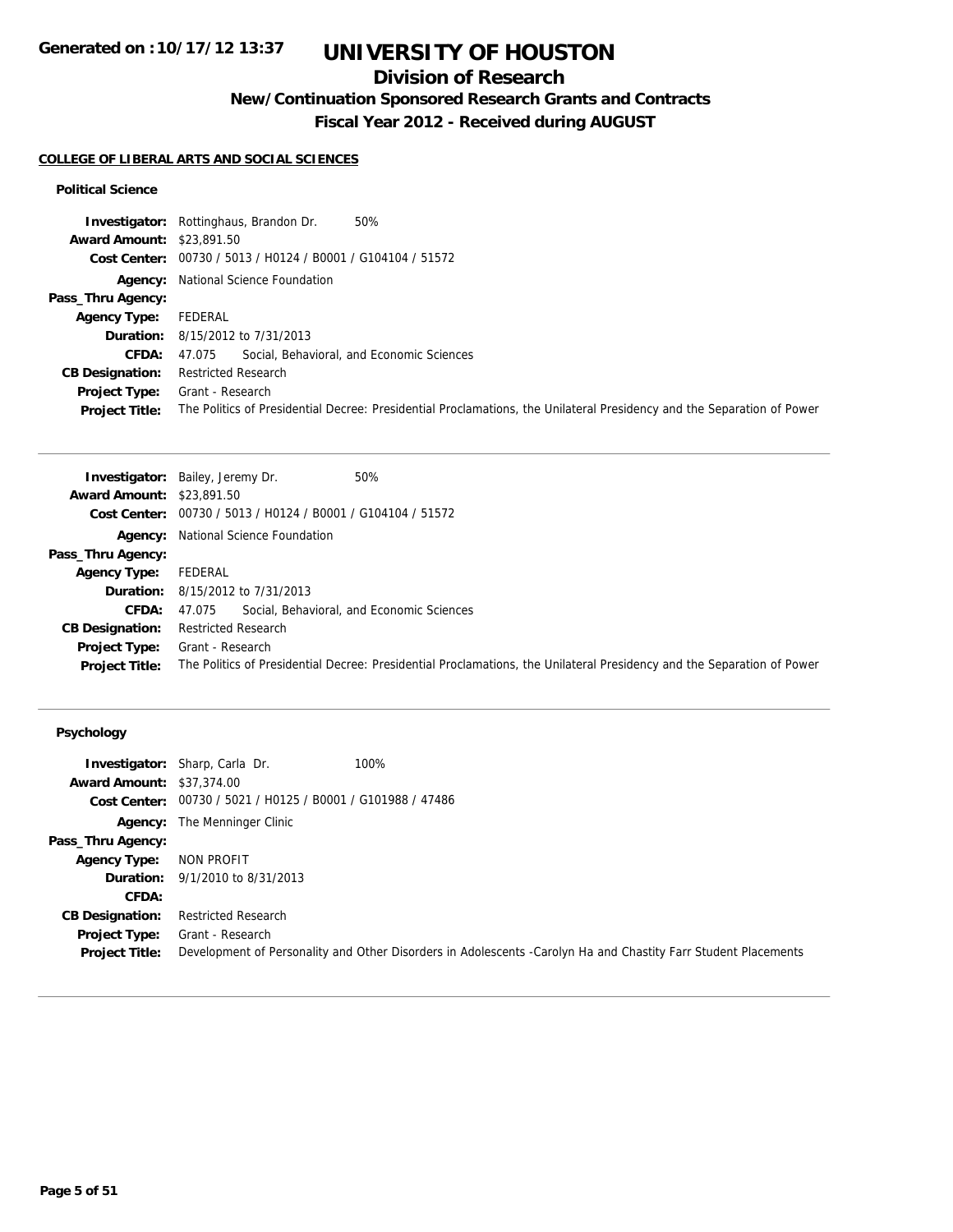## **Division of Research**

**New/Continuation Sponsored Research Grants and Contracts**

**Fiscal Year 2012 - Received during AUGUST**

#### **COLLEGE OF LIBERAL ARTS AND SOCIAL SCIENCES**

|                                  | 50%<br><b>Investigator:</b> Knee, C. Raymond Dr.                                                        |
|----------------------------------|---------------------------------------------------------------------------------------------------------|
| <b>Award Amount: \$15,616.00</b> |                                                                                                         |
|                                  | Cost Center: 00730 / 5013 / H0125 / B0001 / G104219 / 49518                                             |
|                                  | <b>Agency:</b> NIH/Center for Scientific Review                                                         |
| Pass_Thru Agency:                |                                                                                                         |
| <b>Agency Type:</b>              | FEDERAL                                                                                                 |
|                                  | <b>Duration:</b> 8/5/2011 to 8/9/2014                                                                   |
| <b>CFDA:</b>                     | 93.273 Alcohol Research Programs                                                                        |
| <b>CB Designation:</b>           | <b>Restricted Research</b>                                                                              |
| <b>Project Type:</b>             | Grant - Research                                                                                        |
| <b>Project Title:</b>            | F31 Fellowship for Lindsey Rodriguez: Problematic Drinking and Relationship Distress in Married Couples |

| 100%<br><b>Investigator:</b> Massman, Paul Dr.                                                |
|-----------------------------------------------------------------------------------------------|
| <b>Award Amount: \$1,373.00</b>                                                               |
| Cost Center: 00730 / 5013 / H0125 / B0001 / G104183 / 49442                                   |
| Michael E. DeBakey Veterans Affairs Medical Center<br>Agency:                                 |
|                                                                                               |
| FEDERAL                                                                                       |
| <b>Duration:</b> 9/1/2011 to 8/31/2012                                                        |
| Veterans State Hospital Care<br>64.016                                                        |
| Non Restricted Research                                                                       |
| Grant - Research                                                                              |
| Clinical Neuropsychology Training-Michael E. DeBakey, VA Medical Center, Epilepsy Ctr-Collins |
|                                                                                               |

|                        | Investigator: Spitzmueller, Christiane Dr.<br>100%      |
|------------------------|---------------------------------------------------------|
| <b>Award Amount:</b>   | \$9,700.00                                              |
| Cost Center:           | 00730 / 5021 / H0125 / B0100 / G105340 / 51407          |
| Agency:                | <b>INGAA Foundation</b>                                 |
| Pass_Thru Agency:      |                                                         |
| <b>Agency Type:</b>    | <b>FOUNDATION</b>                                       |
| <b>Duration:</b>       | 5/1/2012 to 6/30/2013                                   |
| CFDA:                  |                                                         |
| <b>CB Designation:</b> | Non Restricted Research                                 |
| <b>Project Type:</b>   | Contract - Research                                     |
| <b>Project Title:</b>  | Safety Culture Surveys for INGAA -- Development Support |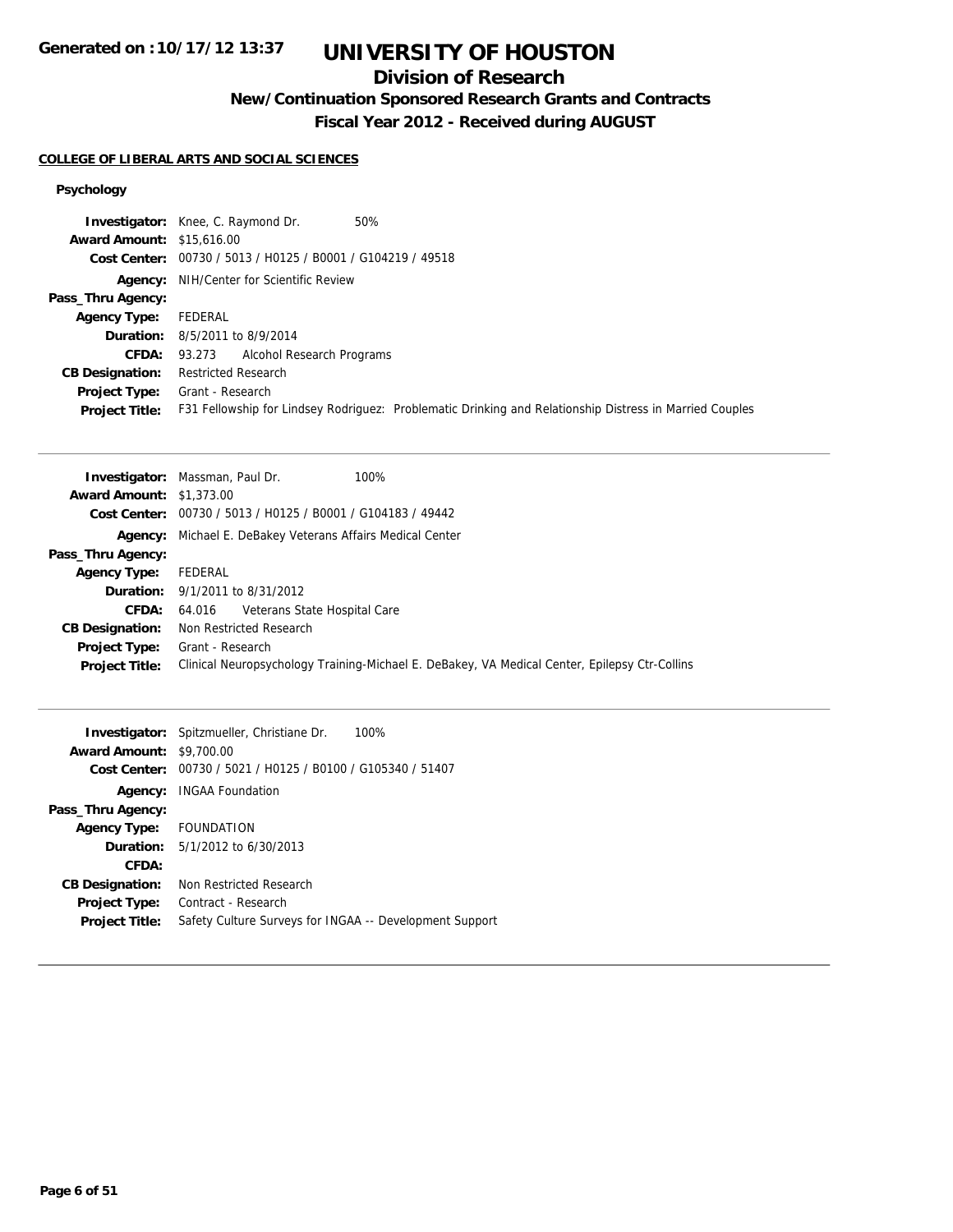## **Division of Research**

**New/Continuation Sponsored Research Grants and Contracts**

**Fiscal Year 2012 - Received during AUGUST**

#### **COLLEGE OF LIBERAL ARTS AND SOCIAL SCIENCES**

| <b>Investigator:</b> Neighbors, Clayton Dr.<br><b>Award Amount: \$428,756.80</b> |                                     |                                         | 80%<br>Cost Center: 00730 / 5013 / H0125 / B0001 / G102004 / 49627 |
|----------------------------------------------------------------------------------|-------------------------------------|-----------------------------------------|--------------------------------------------------------------------|
|                                                                                  |                                     |                                         |                                                                    |
|                                                                                  |                                     |                                         | Agency: National Institute on Alcohol Abuse and Alcoholism         |
| Pass_Thru Agency:                                                                |                                     |                                         |                                                                    |
| <b>Agency Type:</b>                                                              | FEDERAL                             |                                         |                                                                    |
|                                                                                  |                                     | <b>Duration:</b> 9/15/2011 to 7/31/2013 |                                                                    |
| CFDA:                                                                            | 93.273                              | Alcohol Research Programs               |                                                                    |
| <b>CB Designation:</b>                                                           | <b>Restricted Research</b>          |                                         |                                                                    |
| Project Type:                                                                    | Grant - Research                    |                                         |                                                                    |
| <b>Project Title:</b>                                                            | Social Norms and Alcohol Prevention |                                         |                                                                    |

|                                  | Investigator: Yoshida, Hanako Dr.                           | 100%                                                            |
|----------------------------------|-------------------------------------------------------------|-----------------------------------------------------------------|
| <b>Award Amount: \$21,064.00</b> |                                                             |                                                                 |
|                                  | Cost Center: 00730 / 5013 / H0125 / B0001 / G097365 / 43597 |                                                                 |
| Agency:                          | National Institute of Child Health and Human Development    |                                                                 |
| Pass_Thru Agency:                |                                                             |                                                                 |
| <b>Agency Type:</b>              | FEDERAL                                                     |                                                                 |
|                                  | <b>Duration:</b> 12/1/2008 to 11/30/2013                    |                                                                 |
| CFDA:                            | 93.865                                                      | Center for Research for Mothers and Children                    |
| <b>CB Designation:</b>           | <b>Restricted Research</b>                                  |                                                                 |
| <b>Project Type:</b>             | Grant - Research                                            |                                                                 |
| <b>Project Title:</b>            |                                                             | Basic Mechanisms of Language's Effect on Attention and Learning |
|                                  |                                                             |                                                                 |

|                                  | <b>Investigator:</b> Francis, David Dr.<br>10%                                                         |
|----------------------------------|--------------------------------------------------------------------------------------------------------|
| <b>Award Amount: \$59,845.10</b> |                                                                                                        |
|                                  | Cost Center: 00730 / 5015 / H0288 / B0001 / G100232 / 46963                                            |
|                                  | <b>Agency:</b> University of Texas at Austin                                                           |
|                                  | <b>Pass_Thru Agency:</b> USE DED000; U.S. Department of Education                                      |
| <b>Agency Type:</b>              | FEDERAL                                                                                                |
|                                  | <b>Duration:</b> 7/1/2010 to 6/30/2013                                                                 |
| <b>CFDA:</b>                     | National Institute on Student Achievement, Curriculum and Assessment<br>84.305                         |
| <b>CB Designation:</b>           | <b>Restricted Research</b>                                                                             |
| Project Type:                    | Grant - Research                                                                                       |
| <b>Project Title:</b>            | Understanding Malleable Cognitive Processes and Integrated Comprehension Interventions for Grades 7-12 |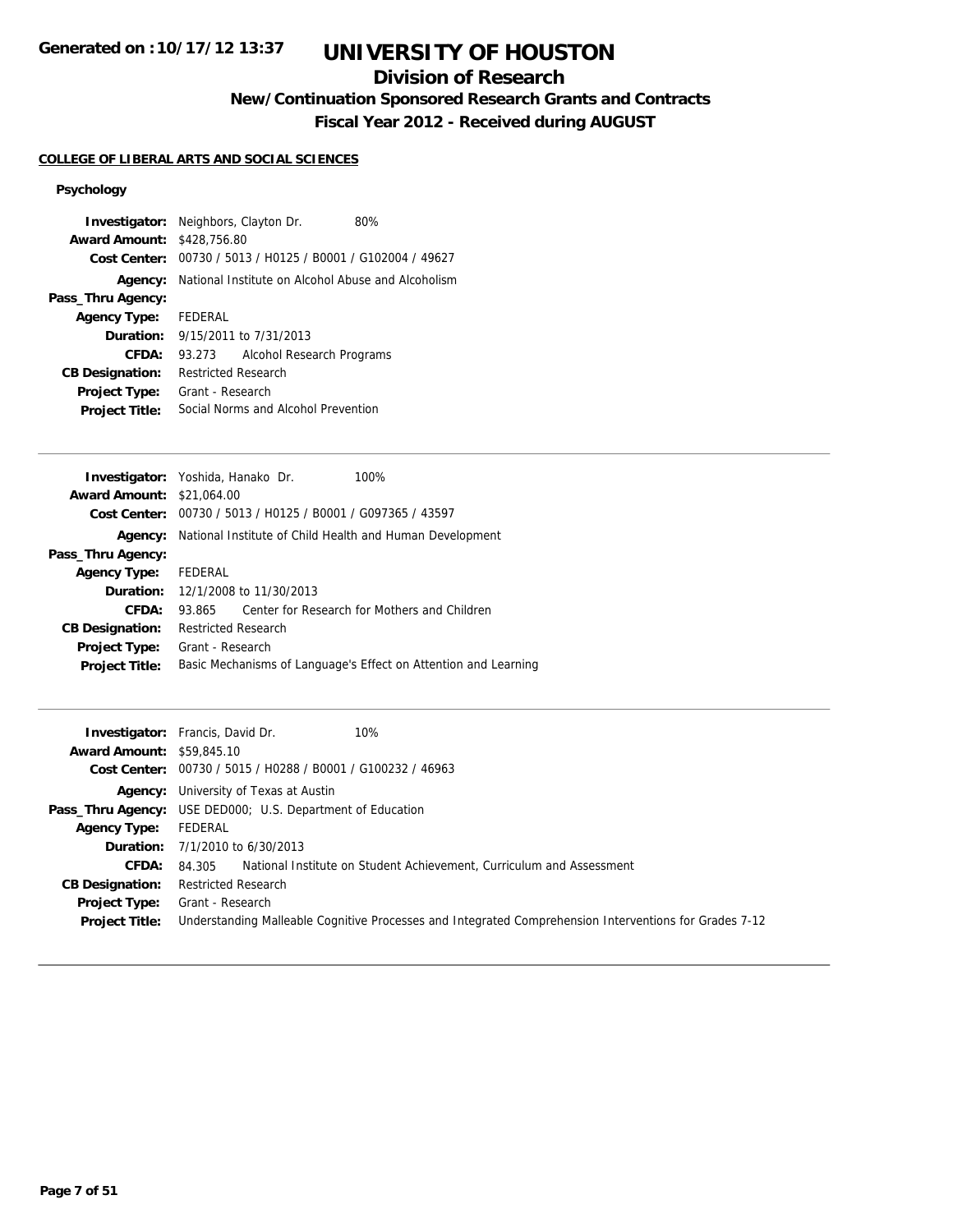## **Division of Research**

**New/Continuation Sponsored Research Grants and Contracts**

**Fiscal Year 2012 - Received during AUGUST**

#### **COLLEGE OF LIBERAL ARTS AND SOCIAL SCIENCES**

|                                   | 45%<br><b>Investigator:</b> Fletcher, Jack Dr.                                                         |
|-----------------------------------|--------------------------------------------------------------------------------------------------------|
| <b>Award Amount: \$269,302.95</b> |                                                                                                        |
|                                   | Cost Center: 00730 / 5015 / H0288 / B0001 / G100232 / 46963                                            |
|                                   | <b>Agency:</b> University of Texas at Austin                                                           |
|                                   | <b>Pass_Thru Agency:</b> USE DED000; U.S. Department of Education                                      |
| Agency Type:                      | FEDERAL                                                                                                |
|                                   | <b>Duration:</b> $7/1/2010$ to $6/30/2013$                                                             |
| <b>CFDA:</b>                      | 84.305 National Institute on Student Achievement, Curriculum and Assessment                            |
| <b>CB Designation:</b>            | <b>Restricted Research</b>                                                                             |
| <b>Project Type:</b>              | Grant - Research                                                                                       |
| <b>Project Title:</b>             | Understanding Malleable Cognitive Processes and Integrated Comprehension Interventions for Grades 7-12 |

|                        | <b>Investigator:</b> Massman, Paul Dr.                      | 100% |
|------------------------|-------------------------------------------------------------|------|
| <b>Award Amount:</b>   | \$441.90                                                    |      |
|                        | Cost Center: 00730 / 5016 / H0125 / B0001 / G104204 / 49466 |      |
| Agency:                | University of Texas Health Science Center at Houston        |      |
| Pass_Thru Agency:      |                                                             |      |
| <b>Agency Type:</b>    | STATE                                                       |      |
|                        | <b>Duration:</b> $9/1/2011$ to $8/31/2012$                  |      |
| CFDA:                  |                                                             |      |
| <b>CB Designation:</b> | Non Restricted Research                                     |      |
| Project Type:          | Contract - Research                                         |      |
| <b>Project Title:</b>  | Clinical Neuropsychology Training-UTHSCH Breier             |      |
|                        |                                                             |      |

| <b>Investigator:</b> Knee, C. Raymond Dr. |                            |                                         | 20%                                                         |
|-------------------------------------------|----------------------------|-----------------------------------------|-------------------------------------------------------------|
| <b>Award Amount: \$107,189.20</b>         |                            |                                         |                                                             |
|                                           |                            |                                         | Cost Center: 00730 / 5013 / H0125 / B0001 / G102004 / 49627 |
| Agency:                                   |                            |                                         | National Institute on Alcohol Abuse and Alcoholism          |
| Pass_Thru Agency:                         |                            |                                         |                                                             |
| <b>Agency Type:</b>                       | FEDERAL                    |                                         |                                                             |
|                                           |                            | <b>Duration:</b> 9/15/2011 to 7/31/2013 |                                                             |
| CFDA:                                     | 93.273                     | Alcohol Research Programs               |                                                             |
| <b>CB Designation:</b>                    | <b>Restricted Research</b> |                                         |                                                             |
| <b>Project Type:</b>                      | Grant - Research           |                                         |                                                             |
| <b>Project Title:</b>                     |                            | Social Norms and Alcohol Prevention     |                                                             |
|                                           |                            |                                         |                                                             |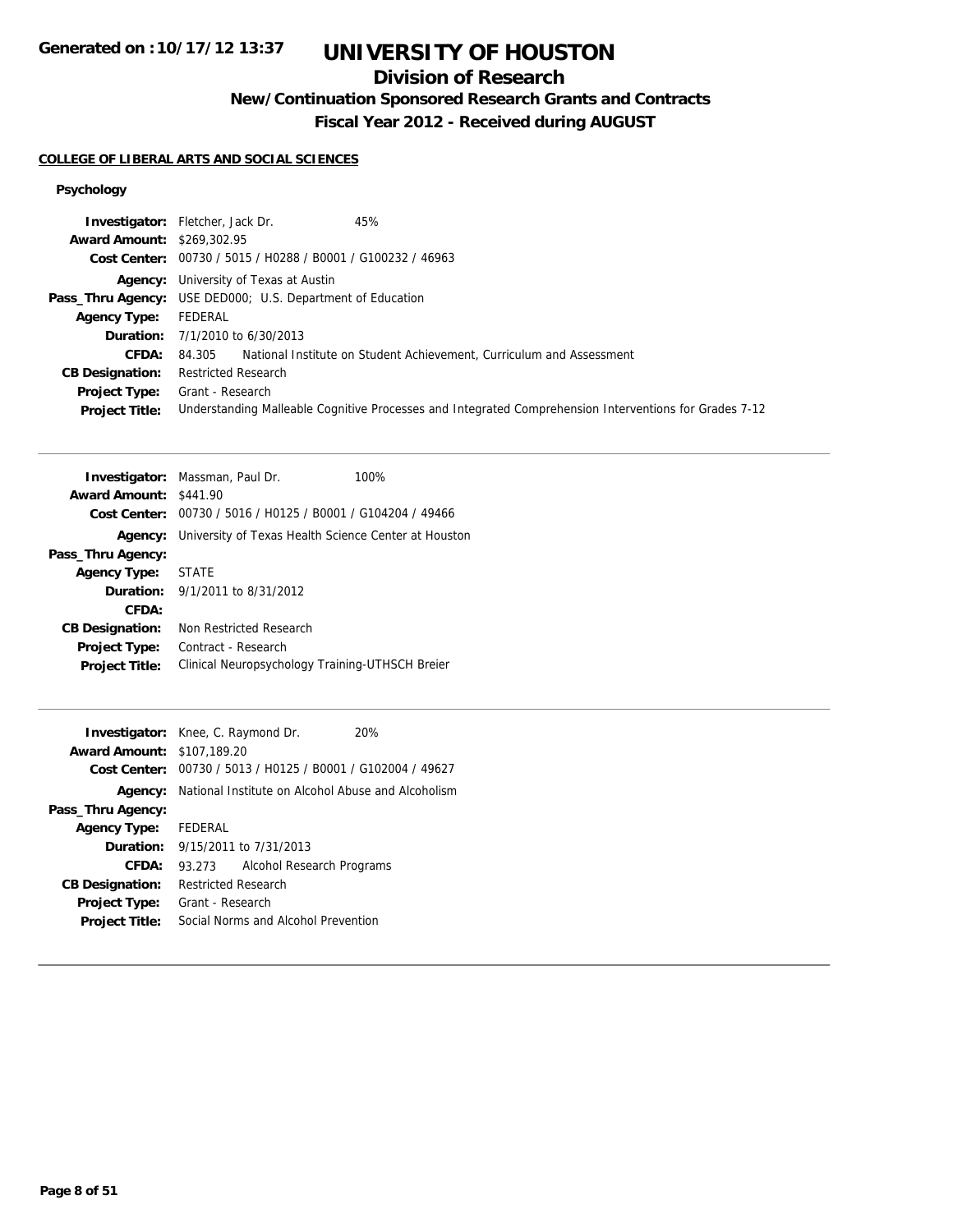## **Division of Research**

**New/Continuation Sponsored Research Grants and Contracts**

**Fiscal Year 2012 - Received during AUGUST**

### **COLLEGE OF LIBERAL ARTS AND SOCIAL SCIENCES**

### **Psychology**

|                                 | <b>Investigator:</b> Massman, Paul Dr.                      | 100%                                                |
|---------------------------------|-------------------------------------------------------------|-----------------------------------------------------|
| <b>Award Amount: \$1,453.91</b> |                                                             |                                                     |
|                                 | Cost Center: 00730 / 5015 / H0125 / B0001 / G104199 / 49481 |                                                     |
| Agency:                         | University of Texas Health Science Center at Houston        |                                                     |
| Pass_Thru Agency:               |                                                             |                                                     |
| <b>Agency Type:</b>             | <b>STATE</b>                                                |                                                     |
| Duration:                       | 9/1/2011 to 8/31/2012                                       |                                                     |
| CFDA:                           | 93.853                                                      | Clinical Research Related to Neurological Disorders |
| <b>CB Designation:</b>          | Non Restricted Research                                     |                                                     |
| <b>Project Type:</b>            | Grant - Research                                            |                                                     |
| <b>Project Title:</b>           | Clinical Neuropsychology Training-UTHSCH Ewing-Cobbs        |                                                     |

| 50%<br><b>Investigator:</b> Neighbors, Clayton Dr.                                                      |
|---------------------------------------------------------------------------------------------------------|
| <b>Award Amount: \$15,616.00</b>                                                                        |
| Cost Center: 00730 / 5013 / H0125 / B0001 / G104219 / 49518                                             |
| <b>Agency:</b> NIH/Center for Scientific Review                                                         |
|                                                                                                         |
| FEDERAL                                                                                                 |
| <b>Duration:</b> 8/5/2011 to 8/9/2014                                                                   |
| 93.273 Alcohol Research Programs                                                                        |
| <b>Restricted Research</b>                                                                              |
| Grant - Research                                                                                        |
| F31 Fellowship for Lindsey Rodriguez: Problematic Drinking and Relationship Distress in Married Couples |
|                                                                                                         |

### **Theatre**

|                                  | <b>Investigator:</b> Wallace, Steven Dr.                    | 100% |
|----------------------------------|-------------------------------------------------------------|------|
| <b>Award Amount: \$86,520.00</b> |                                                             |      |
|                                  | Cost Center: 00730 / 5022 / H0085 / C0001 / G104137 / 51546 |      |
|                                  | <b>Agency:</b> Miller Theatre Advisory Board, Inc.          |      |
| Pass_Thru Agency:                |                                                             |      |
| <b>Agency Type:</b>              | PROFIT                                                      |      |
|                                  | <b>Duration:</b> 6/1/2012 to 8/31/2012                      |      |
| CFDA:                            |                                                             |      |
| <b>CB Designation:</b>           | Non Research                                                |      |
| <b>Project Type:</b>             | Grant - Public Service                                      |      |
| <b>Project Title:</b>            | Houston Shakespeare Festival                                |      |
|                                  |                                                             |      |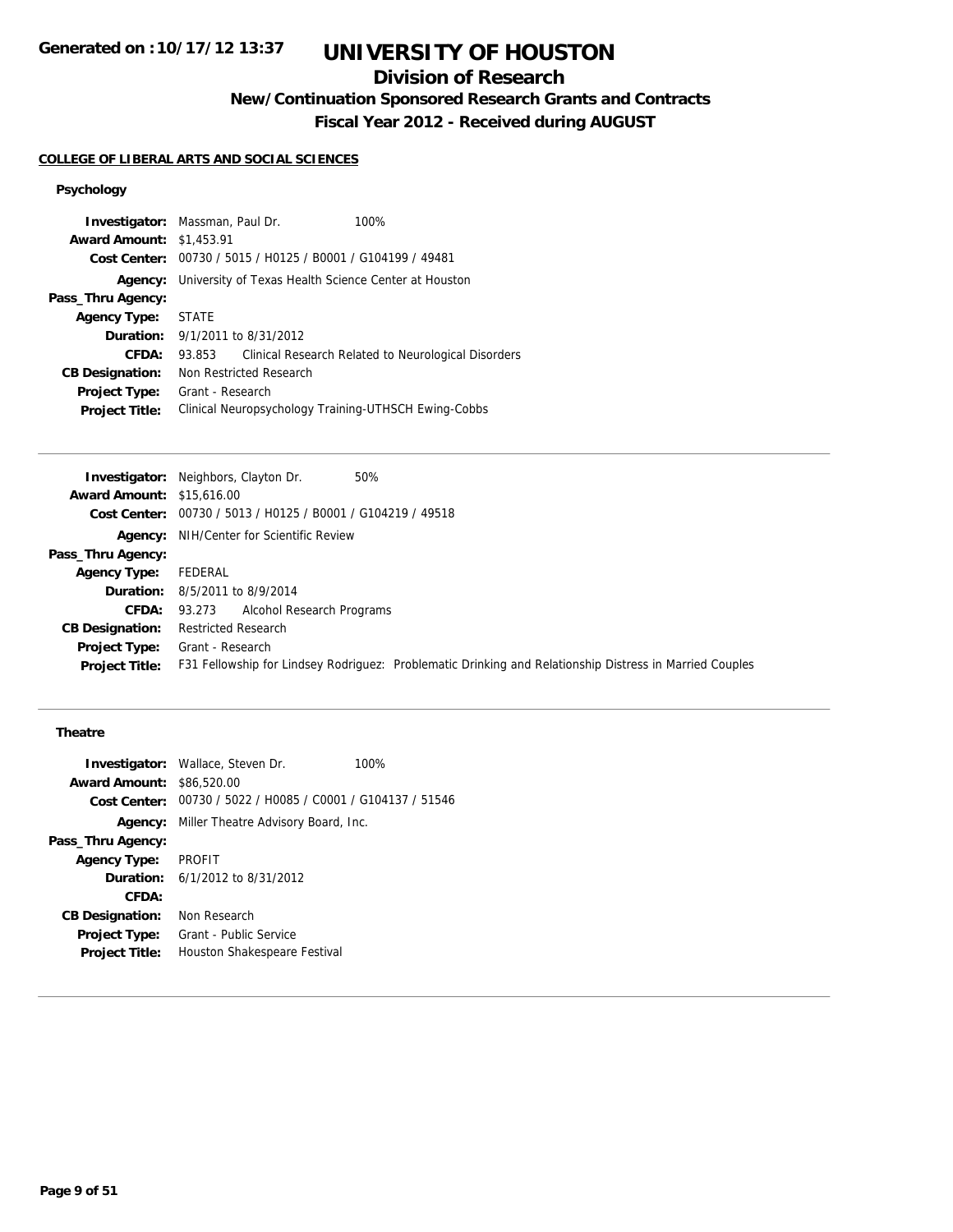## **Division of Research**

**New/Continuation Sponsored Research Grants and Contracts**

**Fiscal Year 2012 - Received during AUGUST**

#### **COLLEGE OF NATURAL SCIENCES AND MATHEMATICS**

## **Biology/Biochemistry**

|                                   | Investigator: Pennings, Steve Dr.<br>50%                                                                     |  |  |
|-----------------------------------|--------------------------------------------------------------------------------------------------------------|--|--|
| <b>Award Amount: \$18,824.00</b>  |                                                                                                              |  |  |
| <b>Cost Center:</b>               | 00730 / 5013 / H0104 / B0001 / G104755 / 51430                                                               |  |  |
|                                   | Agency: U.S. Long Term Ecological Research Network                                                           |  |  |
| Pass_Thru Agency:                 | National Science Foundation                                                                                  |  |  |
| <b>Agency Type:</b>               | <b>FEDERAL</b>                                                                                               |  |  |
| Duration:                         | 6/1/2012 to 5/31/2013                                                                                        |  |  |
| CFDA:                             | <b>Biological Sciences</b><br>47.074                                                                         |  |  |
| <b>CB Designation:</b>            | <b>Restricted Research</b>                                                                                   |  |  |
| <b>Project Type:</b>              | Grant - Research                                                                                             |  |  |
| <b>Project Title:</b>             | Climate effects on ANPP of saltmarshes of the North American Atlantic coast - a hierarchical model approach. |  |  |
|                                   | (Kazimierz Wieski)                                                                                           |  |  |
|                                   |                                                                                                              |  |  |
|                                   | 20%<br>Investigator: Dryer, Stuart E. Dr.                                                                    |  |  |
| <b>Award Amount: \$113,074.40</b> |                                                                                                              |  |  |
|                                   | Cost Center: 00730 / 5013 / H0104 / B0001 / G104971 / 51417                                                  |  |  |
|                                   | Agency: National Science Foundation                                                                          |  |  |
| Pass_Thru Agency:                 |                                                                                                              |  |  |
| <b>Agency Type:</b>               | <b>FEDERAL</b>                                                                                               |  |  |
| Duration:                         | 8/1/2012 to 7/31/2015                                                                                        |  |  |
| <b>CFDA:</b>                      | <b>Biological Sciences</b><br>47.074                                                                         |  |  |
| <b>CB Designation:</b>            | <b>Restricted Research</b>                                                                                   |  |  |
| <b>Project Type:</b>              | Grant - Research                                                                                             |  |  |
| <b>Project Title:</b>             | MRI: Acquisition of a Laser Scanning Confocal Microscope Facility for Interdisciplinary Live Cell Imaging    |  |  |
|                                   |                                                                                                              |  |  |
|                                   | Investigator: Yeo, Hye-Jeong Dr.<br>100%                                                                     |  |  |
| <b>Award Amount: \$10,000.00</b>  |                                                                                                              |  |  |
|                                   | Cost Center: 00730 / 5021 / H0104 / B0001 / G105226 / 50924                                                  |  |  |
|                                   | Agency: The Welch Foundation                                                                                 |  |  |
| Pass_Thru Agency:                 |                                                                                                              |  |  |

**Agency Type:** FOUNDATION **Duration:** 6/1/2012 to 5/31/2013 **CFDA: CB Designation:** Restricted Research **Project Type:** Grant - Research **Project Title:** Structural Studies of Novel Surface Polypeptides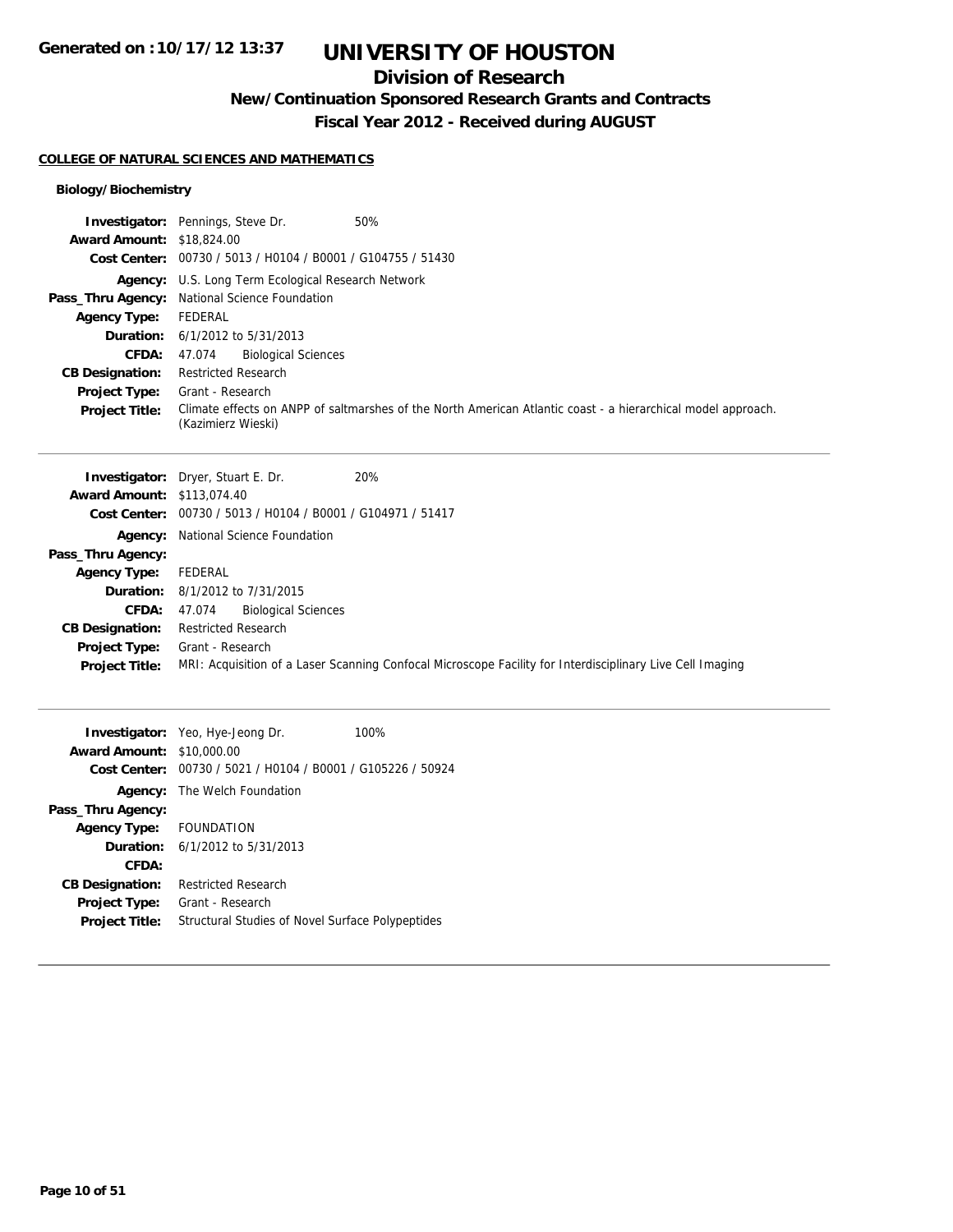## **Division of Research**

**New/Continuation Sponsored Research Grants and Contracts**

**Fiscal Year 2012 - Received during AUGUST**

#### **COLLEGE OF NATURAL SCIENCES AND MATHEMATICS**

### **Biology/Biochemistry**

|                        | <b>Investigator:</b> Khurana, Seema Dr.                          | 100%                                                                     |
|------------------------|------------------------------------------------------------------|--------------------------------------------------------------------------|
| Award Amount: \$222.00 |                                                                  |                                                                          |
|                        | Cost Center: 00730 / 5033 / H0104 / B0001 / G103608 / 48574      |                                                                          |
| Agency:                | National Institute of Diabetes and Digestive and Kidney Diseases |                                                                          |
| Pass_Thru Agency:      |                                                                  |                                                                          |
| <b>Agency Type:</b>    | FEDERAL                                                          |                                                                          |
|                        | <b>Duration:</b> 2/9/2011 to 7/31/2012                           |                                                                          |
| <b>CFDA:</b>           | 93.701 Trans-NIH Recovery Act Research Support                   |                                                                          |
| <b>CB Designation:</b> | <b>Restricted Research</b>                                       |                                                                          |
| <b>Project Type:</b>   | Grant - Research                                                 |                                                                          |
| <b>Project Title:</b>  |                                                                  | ARRA - REGULATION OF EPITHELIAL CELL HOMEOSTASIS BY ACTIN MICROFILAMENTS |

|                                   | 20%<br><b>Investigator:</b> Roman, Gregg Dr.                                                              |
|-----------------------------------|-----------------------------------------------------------------------------------------------------------|
| <b>Award Amount: \$113,074.40</b> |                                                                                                           |
|                                   | Cost Center: 00730 / 5013 / H0104 / B0001 / G104971 / 51417                                               |
|                                   | <b>Agency:</b> National Science Foundation                                                                |
| Pass_Thru Agency:                 |                                                                                                           |
| <b>Agency Type:</b>               | FEDERAL                                                                                                   |
|                                   | <b>Duration:</b> 8/1/2012 to 7/31/2015                                                                    |
| CFDA:                             | <b>Biological Sciences</b><br>47.074                                                                      |
| <b>CB Designation:</b>            | <b>Restricted Research</b>                                                                                |
| <b>Project Type:</b>              | Grant - Research                                                                                          |
| <b>Project Title:</b>             | MRI: Acquisition of a Laser Scanning Confocal Microscope Facility for Interdisciplinary Live Cell Imaging |

|                                   | 20%<br><b>Investigator:</b> Ziburkus, Jokubas Dr.                                                         |  |  |
|-----------------------------------|-----------------------------------------------------------------------------------------------------------|--|--|
| <b>Award Amount: \$113,074.40</b> |                                                                                                           |  |  |
|                                   | Cost Center: 00730 / 5013 / H0104 / B0001 / G104971 / 51417                                               |  |  |
|                                   | <b>Agency:</b> National Science Foundation                                                                |  |  |
| Pass_Thru Agency:                 |                                                                                                           |  |  |
| <b>Agency Type:</b>               | FEDERAL                                                                                                   |  |  |
|                                   | <b>Duration:</b> 8/1/2012 to 7/31/2015                                                                    |  |  |
| <b>CFDA:</b>                      | <b>Biological Sciences</b><br>47.074                                                                      |  |  |
| <b>CB Designation:</b>            | <b>Restricted Research</b>                                                                                |  |  |
| <b>Project Type:</b>              | Grant - Research                                                                                          |  |  |
| <b>Project Title:</b>             | MRI: Acquisition of a Laser Scanning Confocal Microscope Facility for Interdisciplinary Live Cell Imaging |  |  |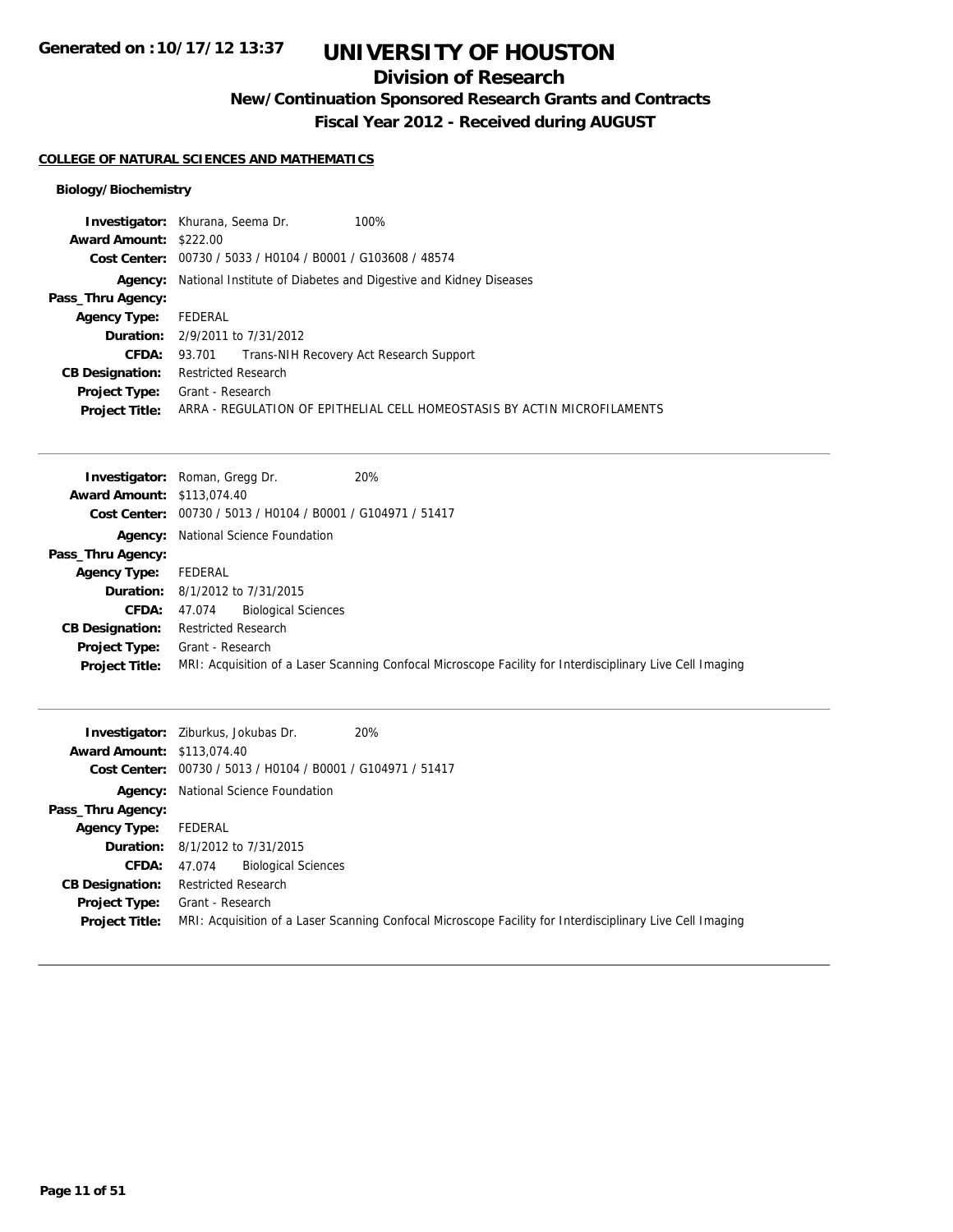## **Division of Research**

**New/Continuation Sponsored Research Grants and Contracts**

**Fiscal Year 2012 - Received during AUGUST**

### **COLLEGE OF NATURAL SCIENCES AND MATHEMATICS**

### **Biology/Biochemistry**

|                                   | 20%<br><b>Investigator:</b> Khurana, Seema Dr.                                                            |
|-----------------------------------|-----------------------------------------------------------------------------------------------------------|
| <b>Award Amount: \$113,074.40</b> |                                                                                                           |
|                                   | Cost Center: 00730 / 5013 / H0104 / B0001 / G104971 / 51417                                               |
|                                   | <b>Agency:</b> National Science Foundation                                                                |
| Pass_Thru Agency:                 |                                                                                                           |
| <b>Agency Type:</b>               | FEDERAL                                                                                                   |
|                                   | <b>Duration:</b> 8/1/2012 to 7/31/2015                                                                    |
| <b>CFDA:</b>                      | <b>Biological Sciences</b><br>47.074                                                                      |
| <b>CB Designation:</b>            | <b>Restricted Research</b>                                                                                |
| Project Type:                     | Grant - Research                                                                                          |
| <b>Project Title:</b>             | MRI: Acquisition of a Laser Scanning Confocal Microscope Facility for Interdisciplinary Live Cell Imaging |

|                                  | <b>Investigator:</b> Stewart, M. David Dr.<br>100%                   |
|----------------------------------|----------------------------------------------------------------------|
| <b>Award Amount: \$70,000.00</b> |                                                                      |
|                                  | Cost Center: 00730 / 5021 / H0104 / B0001 / G104885 / 51431          |
| Agency:                          | American Heart Association-SouthWest Affiliate                       |
| Pass_Thru Agency:                |                                                                      |
| <b>Agency Type:</b>              | NON PROFIT                                                           |
|                                  | <b>Duration:</b> 7/1/2012 to 6/30/2014                               |
| CFDA:                            |                                                                      |
| <b>CB Designation:</b>           | <b>Restricted Research</b>                                           |
| <b>Project Type:</b>             | Grant - Research                                                     |
| <b>Project Title:</b>            | Defining the function of Ets1 and Ets2 in cardiovascular development |
|                                  |                                                                      |

| <b>Investigator:</b> Chen, Li    |                                                             | 100%                                                   |
|----------------------------------|-------------------------------------------------------------|--------------------------------------------------------|
| <b>Award Amount: \$77,000.00</b> |                                                             |                                                        |
|                                  | Cost Center: 00730 / 5021 / H0104 / B0001 / G105534 / 51595 |                                                        |
| Agency:                          | American Heart Association - National Center                |                                                        |
| Pass_Thru Agency:                |                                                             |                                                        |
| Agency Type: NON PROFIT          |                                                             |                                                        |
|                                  | <b>Duration:</b> 7/1/2012 to 6/30/2016                      |                                                        |
| CFDA:                            |                                                             |                                                        |
| <b>CB Designation:</b>           | <b>Restricted Research</b>                                  |                                                        |
| Project Type:                    | Grant - Research                                            |                                                        |
| <b>Project Title:</b>            |                                                             | Epigenetic Regulation of Cardiac Lineage Specification |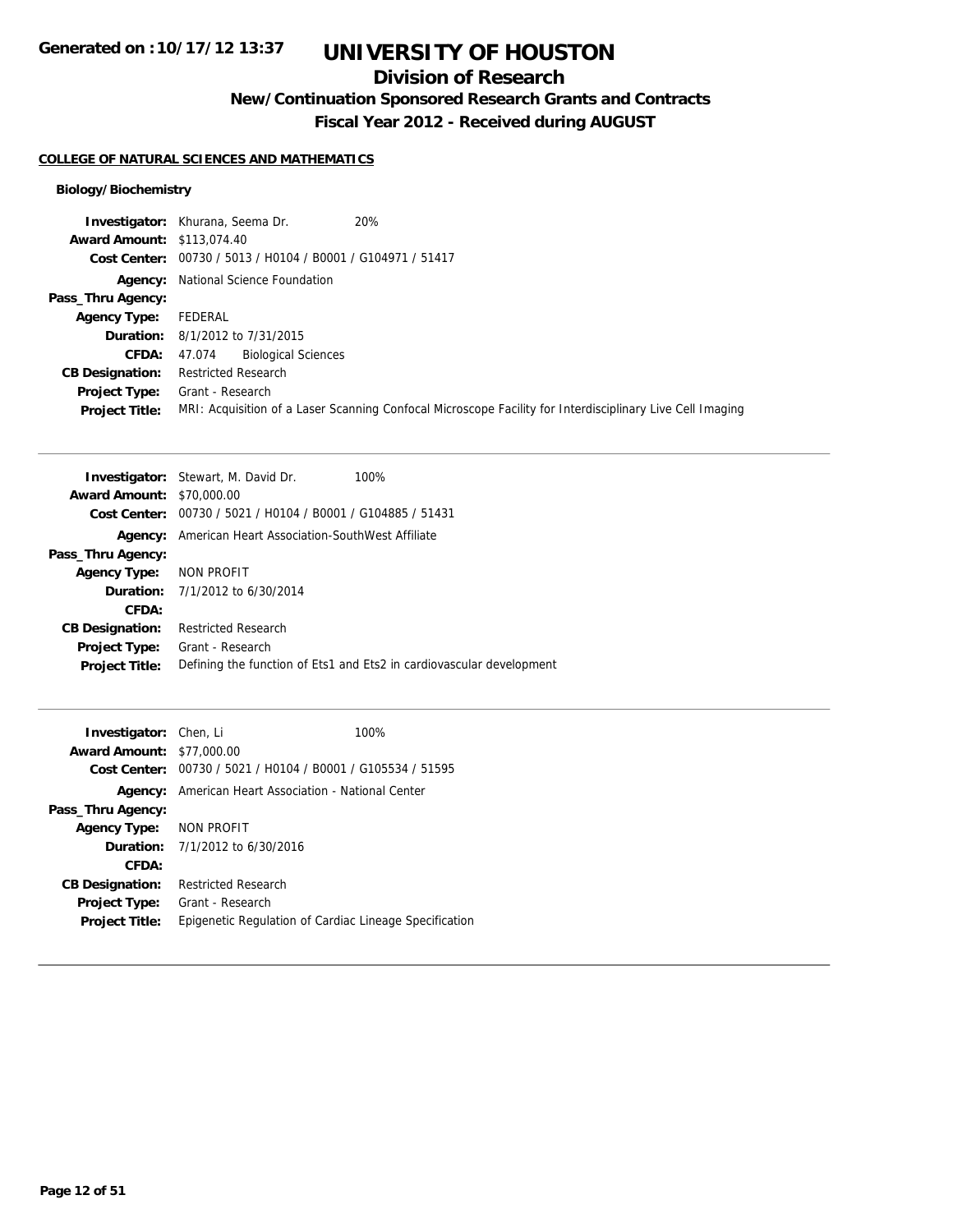## **Division of Research**

**New/Continuation Sponsored Research Grants and Contracts**

**Fiscal Year 2012 - Received during AUGUST**

### **COLLEGE OF NATURAL SCIENCES AND MATHEMATICS**

|                                  | <b>Investigator:</b> Miljanic, Ognien Dr.                   | 100%                                                                                     |
|----------------------------------|-------------------------------------------------------------|------------------------------------------------------------------------------------------|
| <b>Award Amount: \$10,000.00</b> |                                                             |                                                                                          |
|                                  | Cost Center: 00730 / 5021 / H0107 / B0001 / G105230 / 50939 |                                                                                          |
|                                  | <b>Agency:</b> The Welch Foundation                         |                                                                                          |
| Pass_Thru Agency:                |                                                             |                                                                                          |
| <b>Agency Type:</b> FOUNDATION   |                                                             |                                                                                          |
|                                  | <b>Duration:</b> $6/1/2012$ to $5/31/2013$                  |                                                                                          |
| CFDA:                            |                                                             |                                                                                          |
| <b>CB Designation:</b>           | <b>Restricted Research</b>                                  |                                                                                          |
| <b>Project Type:</b>             | Grant - Research                                            |                                                                                          |
| <b>Project Title:</b>            |                                                             | Conjugated Benzobisoxazole Cruciforms as Fluorescent Sensors in Solution and Solid State |

|                                  | <b>Investigator:</b> Guloy, Arnold M. Dr.                     | 100%                                                                                     |
|----------------------------------|---------------------------------------------------------------|------------------------------------------------------------------------------------------|
| <b>Award Amount: \$10,000.00</b> |                                                               |                                                                                          |
|                                  | Cost Center: $00730 / 5021 / 10107 / 80001 / 6105224 / 50918$ |                                                                                          |
|                                  | <b>Agency:</b> The Welch Foundation                           |                                                                                          |
| Pass_Thru Agency:                |                                                               |                                                                                          |
| <b>Agency Type:</b>              | FOUNDATION                                                    |                                                                                          |
|                                  | <b>Duration:</b> $6/1/2012$ to $5/31/2013$                    |                                                                                          |
| CFDA:                            |                                                               |                                                                                          |
| <b>CB Designation:</b>           | <b>Restricted Research</b>                                    |                                                                                          |
| Project Type:                    | Grant - Research                                              |                                                                                          |
| <b>Project Title:</b>            |                                                               | Chemical Bonding and Properties of 'Electron-Poor' Intermetallics along the Zintl Border |

|                                  | <b>Investigator:</b> Cai, Chengzhi Dr.                                   | 100%                                      |  |
|----------------------------------|--------------------------------------------------------------------------|-------------------------------------------|--|
| <b>Award Amount: \$35,000.00</b> |                                                                          |                                           |  |
|                                  | Cost Center: 00730 / 5013 / H0107 / B0001 / G103304 / 50610              |                                           |  |
|                                  | <b>Agency:</b> Methodist Hospital Research Institute                     |                                           |  |
|                                  | <b>Pass_Thru Agency:</b> U.S. Army Medical Research and Material Command |                                           |  |
| <b>Agency Type:</b>              | FEDERAL                                                                  |                                           |  |
|                                  | <b>Duration:</b> 9/29/2011 to 9/28/2012                                  |                                           |  |
| CFDA:                            | 12.420                                                                   | Military Medical Research and Development |  |
| <b>CB Designation:</b>           | Restricted Research                                                      |                                           |  |
| <b>Project Type:</b>             | Grant - Research                                                         |                                           |  |
| <b>Project Title:</b>            | Functionalized Nanoparticles for Efficient Hemostasis and Anti Infection |                                           |  |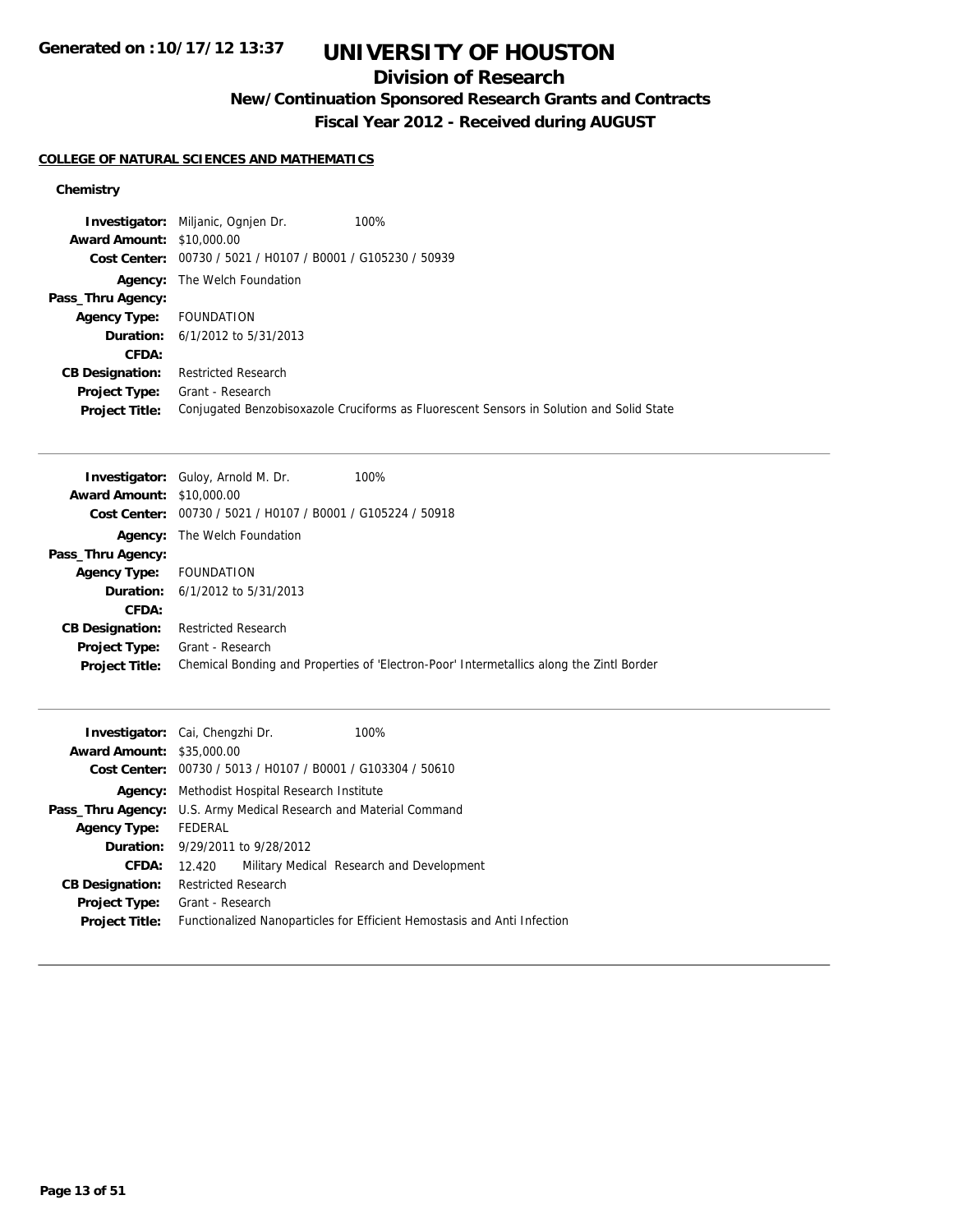## **Division of Research**

**New/Continuation Sponsored Research Grants and Contracts**

**Fiscal Year 2012 - Received during AUGUST**

### **COLLEGE OF NATURAL SCIENCES AND MATHEMATICS**

| <b>Award Amount:</b>   | <b>Investigator:</b> Daugulis, Olafs Dr.<br>\$20,000.00<br>Cost Center: 00730 / 5021 / H0107 / B0001 / G105225 / 50917 | 100% |
|------------------------|------------------------------------------------------------------------------------------------------------------------|------|
|                        | <b>Agency:</b> The Welch Foundation                                                                                    |      |
| Pass_Thru Agency:      |                                                                                                                        |      |
| <b>Agency Type:</b>    | <b>FOUNDATION</b>                                                                                                      |      |
|                        | <b>Duration:</b> $6/1/2012$ to $5/31/2013$                                                                             |      |
| CFDA:                  |                                                                                                                        |      |
| <b>CB Designation:</b> | <b>Restricted Research</b>                                                                                             |      |
| <b>Project Type:</b>   | Grant - Research                                                                                                       |      |
| <b>Project Title:</b>  | New Methods of Carbon-Hydrogen Bond Functionalization                                                                  |      |

|                                  | <b>Investigator:</b> May, Jeremy Dr.                                 | 100%                                                                    |
|----------------------------------|----------------------------------------------------------------------|-------------------------------------------------------------------------|
| <b>Award Amount: \$10,000.00</b> |                                                                      |                                                                         |
|                                  | <b>Cost Center:</b> $00730 / 5021 / 10107 / 80001 / 6105229 / 50905$ |                                                                         |
| Agency:                          | The Welch Foundation                                                 |                                                                         |
| Pass_Thru Agency:                |                                                                      |                                                                         |
| Agency Type: FOUNDATION          |                                                                      |                                                                         |
|                                  | <b>Duration:</b> $6/1/2012$ to $5/31/2013$                           |                                                                         |
| CFDA:                            |                                                                      |                                                                         |
| <b>CB Designation:</b>           | <b>Restricted Research</b>                                           |                                                                         |
| <b>Project Type:</b>             | Grant - Research                                                     |                                                                         |
| <b>Project Title:</b>            |                                                                      | The Total Synthesis of Bioactive Natural Products via Novel Strategies. |
|                                  |                                                                      |                                                                         |

|                                  | <b>Investigator:</b> Baldelli, Steve Dr.                    | 100%                                                                                             |
|----------------------------------|-------------------------------------------------------------|--------------------------------------------------------------------------------------------------|
| <b>Award Amount: \$10,000.00</b> |                                                             |                                                                                                  |
|                                  | Cost Center: 00730 / 5021 / H0107 / B0001 / G105223 / 50916 |                                                                                                  |
|                                  | <b>Agency:</b> The Welch Foundation                         |                                                                                                  |
| Pass_Thru Agency:                |                                                             |                                                                                                  |
| <b>Agency Type:</b>              | FOUNDATION                                                  |                                                                                                  |
|                                  | <b>Duration:</b> $6/1/2012$ to $5/31/2013$                  |                                                                                                  |
| CFDA:                            |                                                             |                                                                                                  |
| <b>CB Designation:</b>           | <b>Restricted Research</b>                                  |                                                                                                  |
| Project Type:                    | Grant - Research                                            |                                                                                                  |
| <b>Project Title:</b>            |                                                             | Structure and Orientation Of Room-Temperature Ionic Liquids at the Electrifed Graphene Interface |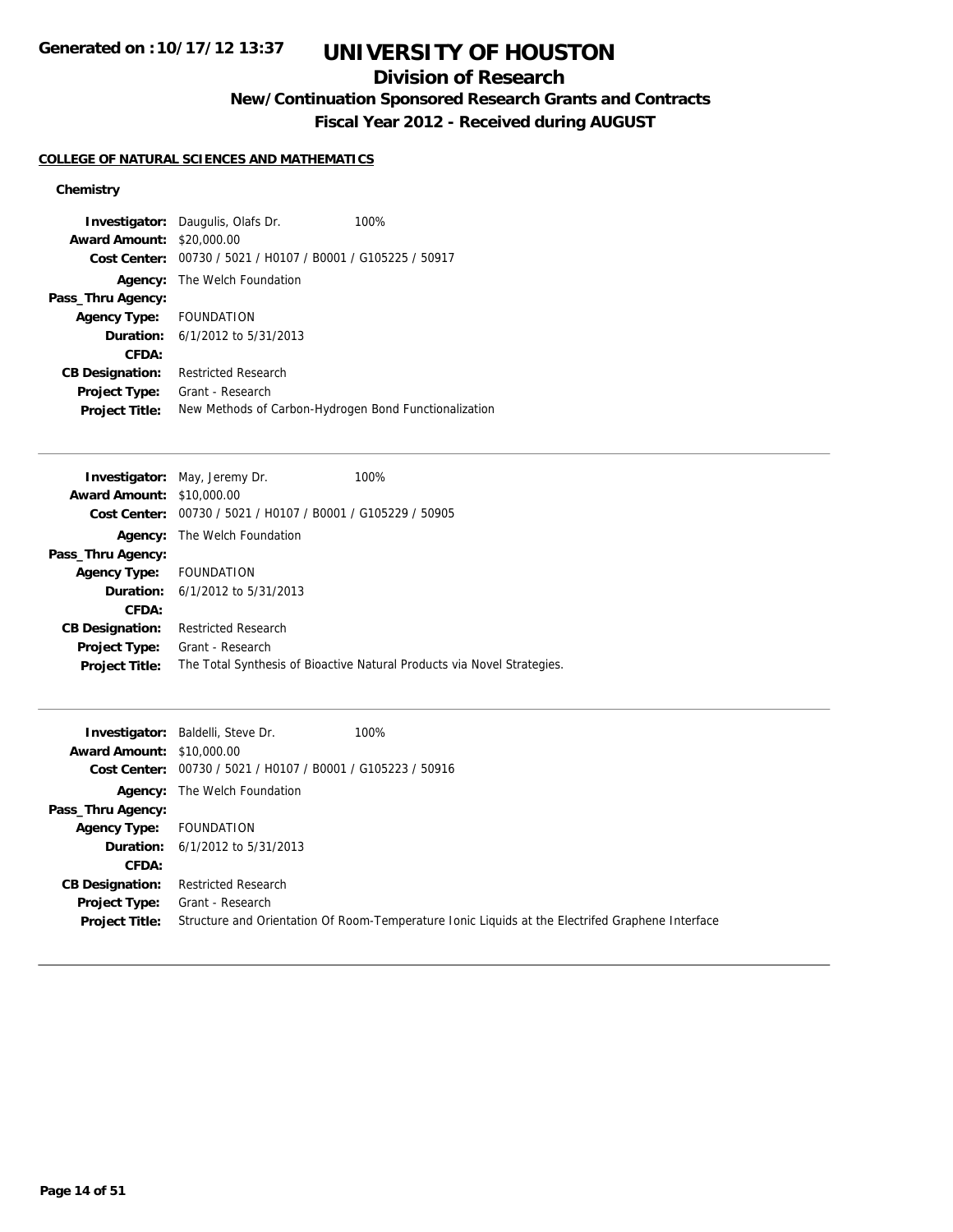## **Division of Research**

**New/Continuation Sponsored Research Grants and Contracts**

**Fiscal Year 2012 - Received during AUGUST**

### **COLLEGE OF NATURAL SCIENCES AND MATHEMATICS**

|                                  | <b>Investigator:</b> Merchant, Fatima Dr.                   | 49%                                                                            |
|----------------------------------|-------------------------------------------------------------|--------------------------------------------------------------------------------|
| <b>Award Amount: \$41,010.06</b> |                                                             |                                                                                |
|                                  | Cost Center: 00730 / 5015 / H0139 / B0001 / G098471 / 47062 |                                                                                |
|                                  | <b>Agency:</b> University of Texas at Austin                |                                                                                |
|                                  | Pass_Thru Agency: National Cancer Institute                 |                                                                                |
| <b>Agency Type:</b>              | FEDERAL                                                     |                                                                                |
|                                  | <b>Duration:</b> 8/1/2010 to 5/31/2015                      |                                                                                |
| CFDA:                            | 93.395 Cancer Treatment Research                            |                                                                                |
| <b>CB Designation:</b>           | <b>Restricted Research</b>                                  |                                                                                |
| Project Type:                    | Grant - Research                                            |                                                                                |
| <b>Project Title:</b>            |                                                             | 3D Computer Modeling for Optimizing Body Image Following Breast Reconstruction |
|                                  |                                                             |                                                                                |

|                                   | 100%<br><b>Investigator:</b> Xu, Shoujun Dr.                                                         |
|-----------------------------------|------------------------------------------------------------------------------------------------------|
| <b>Award Amount: \$109,937.00</b> |                                                                                                      |
|                                   | Cost Center: 00730 / 5013 / H0107 / B0001 / G101108 / 47057                                          |
|                                   | <b>Agency:</b> National Science Foundation                                                           |
| Pass_Thru Agency:                 |                                                                                                      |
| <b>Agency Type:</b>               | FEDERAL                                                                                              |
|                                   | <b>Duration:</b> $9/1/2010$ to $8/31/2013$                                                           |
| <b>CFDA:</b>                      | <b>Engineering Grants</b><br>47.041                                                                  |
| <b>CB Designation:</b>            | <b>Restricted Research</b>                                                                           |
| <b>Project Type:</b>              | Grant - Research                                                                                     |
| <b>Project Title:</b>             | Developing a Novel Scanning Magnetic Imaging Technique for Magnetically Labeled Biological Molecules |

|                                  | <b>Investigator:</b> Thummel, Randolph P. Dr.<br>100%                                  |
|----------------------------------|----------------------------------------------------------------------------------------|
| <b>Award Amount: \$15,000.00</b> |                                                                                        |
| Cost Center:                     | 00730 / 5021 / H0107 / B0001 / G105232 / 50938                                         |
| Agency:                          | The Welch Foundation                                                                   |
| Pass_Thru Agency:                |                                                                                        |
| <b>Agency Type:</b>              | FOUNDATION                                                                             |
|                                  | <b>Duration:</b> $6/1/2012$ to $5/31/2013$                                             |
| CFDA:                            |                                                                                        |
| <b>CB Designation:</b>           | <b>Restricted Research</b>                                                             |
| <b>Project Type:</b>             | Grant - Research                                                                       |
| <b>Project Title:</b>            | The Design and Synthesis of Azaaromatic Ligands and the Study of their Metal Complexes |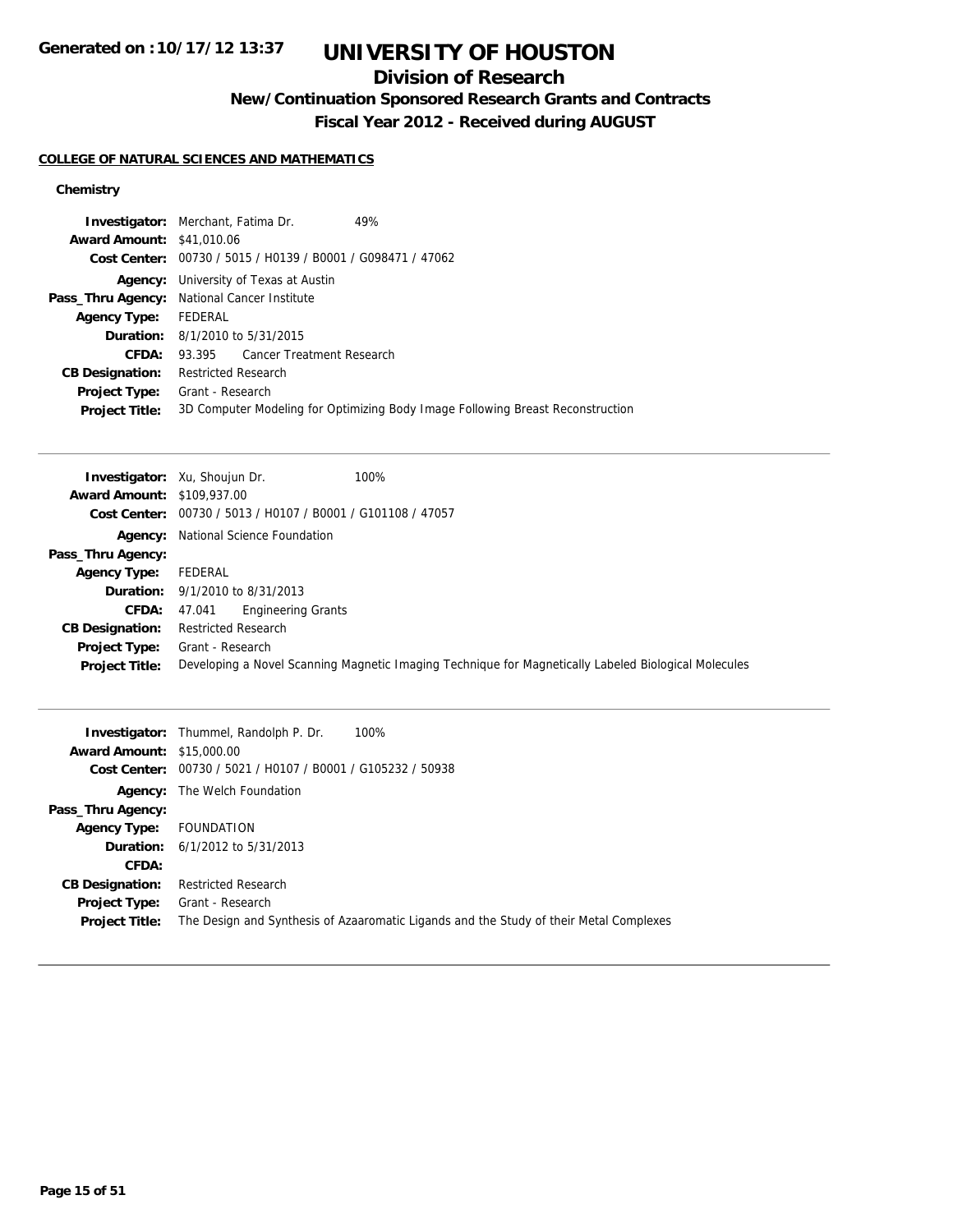## **Division of Research**

## **New/Continuation Sponsored Research Grants and Contracts**

**Fiscal Year 2012 - Received during AUGUST**

### **COLLEGE OF NATURAL SCIENCES AND MATHEMATICS**

|                                   | Investigator: Bott, Simon G. Dr.<br>20%                                                                        |
|-----------------------------------|----------------------------------------------------------------------------------------------------------------|
| <b>Award Amount: \$197,001.00</b> | Cost Center: 00730 / 5013 / H0112 / B0001 / G105183 / 51588                                                    |
|                                   |                                                                                                                |
| Pass_Thru Agency:                 | Agency: National Science Foundation                                                                            |
| <b>Agency Type:</b>               | FEDERAL                                                                                                        |
| Duration:                         | 9/1/2012 to 8/31/2017                                                                                          |
| CFDA:                             | 47.076<br><b>Education and Human Resources</b>                                                                 |
| <b>CB Designation:</b>            | <b>Restricted Research</b>                                                                                     |
| Project Type:                     | Grant - Research                                                                                               |
| <b>Project Title:</b>             | University of Houston Robert Noyce Scholarship Program: Recruitment, Preparation and Retention of Teachers for |
|                                   | Secondary Physics and Chemistry Education                                                                      |
|                                   |                                                                                                                |
|                                   | 100%<br><b>Investigator:</b> Lee, T. Randall Dr.                                                               |
| <b>Award Amount: \$15,000.00</b>  |                                                                                                                |
|                                   | Cost Center: 00730 / 5021 / H0107 / B0001 / G105236 / 50921                                                    |
|                                   | Agency: The Welch Foundation                                                                                   |
| Pass_Thru Agency:                 |                                                                                                                |
| <b>Agency Type:</b>               | <b>FOUNDATION</b>                                                                                              |
| Duration:                         | 6/1/2012 to 5/31/2013                                                                                          |
| <b>CFDA:</b>                      |                                                                                                                |
| <b>CB Designation:</b>            | <b>Restricted Research</b>                                                                                     |
| Project Type:                     | Grant - Research                                                                                               |
| <b>Project Title:</b>             | Dithiocarboxylates and Structural Analogs for Generating Patterned Surfaces and Stable Nanoparticles           |
|                                   |                                                                                                                |
|                                   | Investigator: Guloy, Arnold M. Dr.<br>17.5%                                                                    |
| <b>Award Amount: \$19,968.55</b>  |                                                                                                                |
|                                   | Cost Center: 00730 / 5013 / H0112 / B0001 / G105456 / 51499                                                    |
|                                   | Agency: National Science Foundation                                                                            |
| Pass_Thru Agency:                 |                                                                                                                |
| <b>Agency Type:</b>               | FEDERAL                                                                                                        |
| Duration:                         | 8/1/2012 to 7/31/2013                                                                                          |
| CFDA:                             | 47.041<br><b>Engineering Grants</b>                                                                            |
| <b>CB Designation:</b>            | <b>Restricted Research</b>                                                                                     |
| Project Type:                     | Grant - Research                                                                                               |
| <b>Project Title:</b>             | Layered two-dimensional nanostructures as the building blocks for high frequency nano-electronic devices       |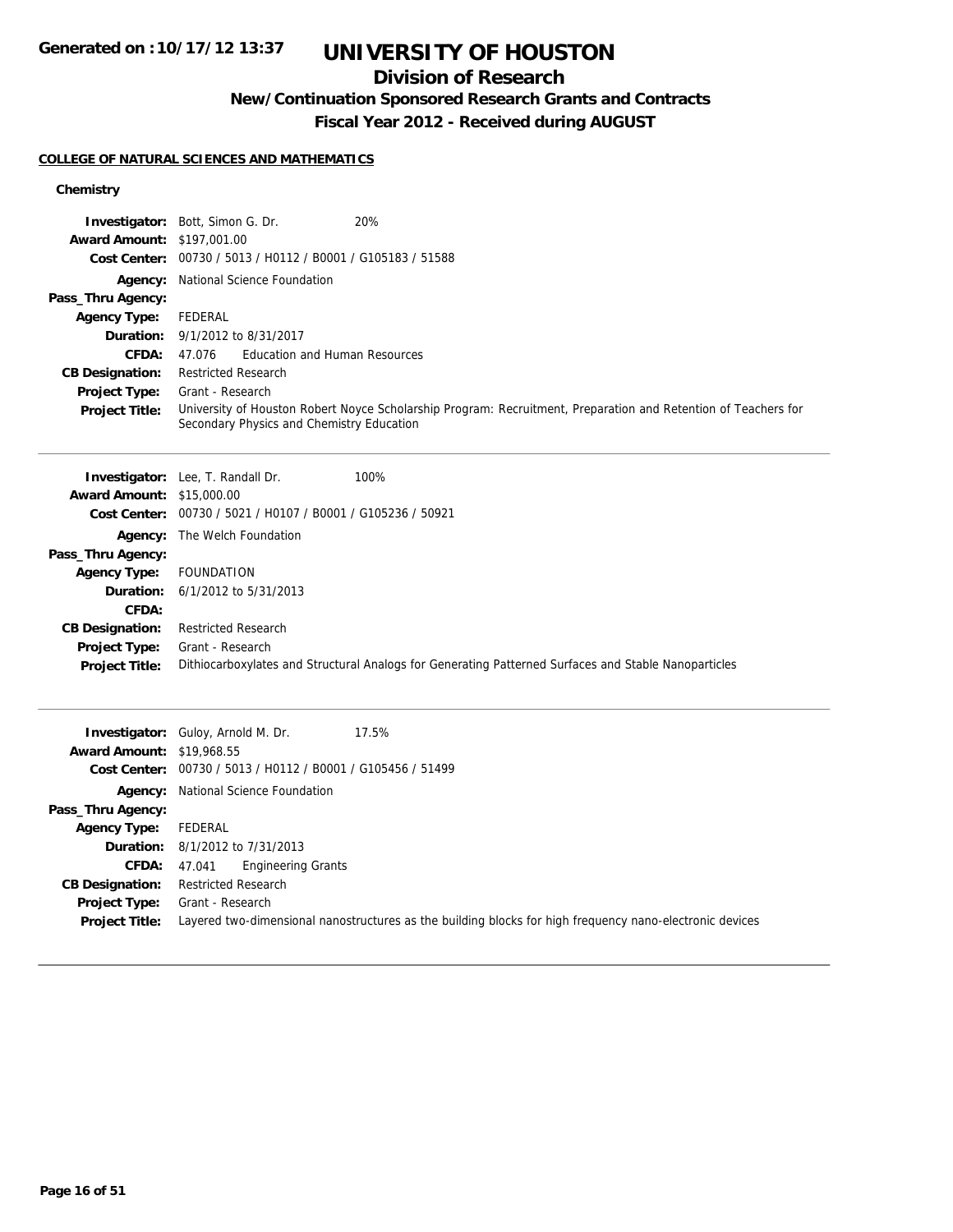## **Division of Research**

**New/Continuation Sponsored Research Grants and Contracts**

**Fiscal Year 2012 - Received during AUGUST**

### **COLLEGE OF NATURAL SCIENCES AND MATHEMATICS**

### **Chemistry**

|                                  | <b>Investigator:</b> Lubchenko, Vassiliy Dr.                | 100%                                                                  |
|----------------------------------|-------------------------------------------------------------|-----------------------------------------------------------------------|
| <b>Award Amount: \$10,000.00</b> |                                                             |                                                                       |
|                                  | Cost Center: 00730 / 5021 / H0107 / B0001 / G105243 / 50915 |                                                                       |
|                                  | <b>Agency:</b> The Welch Foundation                         |                                                                       |
| Pass_Thru Agency:                |                                                             |                                                                       |
| Agency Type: FOUNDATION          |                                                             |                                                                       |
|                                  | <b>Duration:</b> $6/1/2012$ to $5/31/2013$                  |                                                                       |
| CFDA:                            |                                                             |                                                                       |
| <b>CB Designation:</b>           | <b>Restricted Research</b>                                  |                                                                       |
| <b>Project Type:</b>             | Grant - Research                                            |                                                                       |
| <b>Project Title:</b>            |                                                             | New Type of Electronic States in Vitreous Chalcogenides and Pnictides |

|                                  | <b>Investigator:</b> Kadish, Karl M. Dr.                    | 100%                                                                                  |
|----------------------------------|-------------------------------------------------------------|---------------------------------------------------------------------------------------|
| <b>Award Amount: \$20,000.00</b> |                                                             |                                                                                       |
|                                  | Cost Center: 00730 / 5021 / H0107 / B0001 / G105235 / 50914 |                                                                                       |
|                                  | <b>Agency:</b> The Welch Foundation                         |                                                                                       |
| Pass_Thru Agency:                |                                                             |                                                                                       |
| <b>Agency Type:</b>              | FOUNDATION                                                  |                                                                                       |
|                                  | <b>Duration:</b> $6/1/2012$ to $5/31/2013$                  |                                                                                       |
| <b>CFDA:</b>                     |                                                             |                                                                                       |
| <b>CB Designation:</b>           | <b>Restricted Research</b>                                  |                                                                                       |
| Project Type:                    | Grant - Research                                            |                                                                                       |
| <b>Project Title:</b>            |                                                             | Electrochemistry and Spectroelectrochemistry of Compounds with Multiple Redox Centers |
|                                  |                                                             |                                                                                       |

### **Computer Science**

|                                  | <b>Investigator:</b> Pavlidis, Ioannis Dr.                  | 42.5%                                                                              |
|----------------------------------|-------------------------------------------------------------|------------------------------------------------------------------------------------|
| <b>Award Amount: \$82,123,18</b> |                                                             |                                                                                    |
|                                  | Cost Center: 00730 / 5013 / H0246 / B0001 / G105493 / 51429 |                                                                                    |
|                                  | <b>Agency:</b> National Science Foundation                  |                                                                                    |
| Pass_Thru Agency:                |                                                             |                                                                                    |
| <b>Agency Type:</b>              | FEDERAL                                                     |                                                                                    |
|                                  | <b>Duration:</b> 8/1/2012 to 7/31/2013                      |                                                                                    |
| CFDA:                            | 47.070                                                      | Computer and Information Science and Engineering (CISE)                            |
| <b>CB Designation:</b>           | <b>Restricted Research</b>                                  |                                                                                    |
|                                  | <b>Project Type:</b> Grant - Research                       |                                                                                    |
| <b>Project Title:</b>            |                                                             | EAGER: The Effect of Stress and the Role of Computer Mediation on Exam Performance |
|                                  |                                                             |                                                                                    |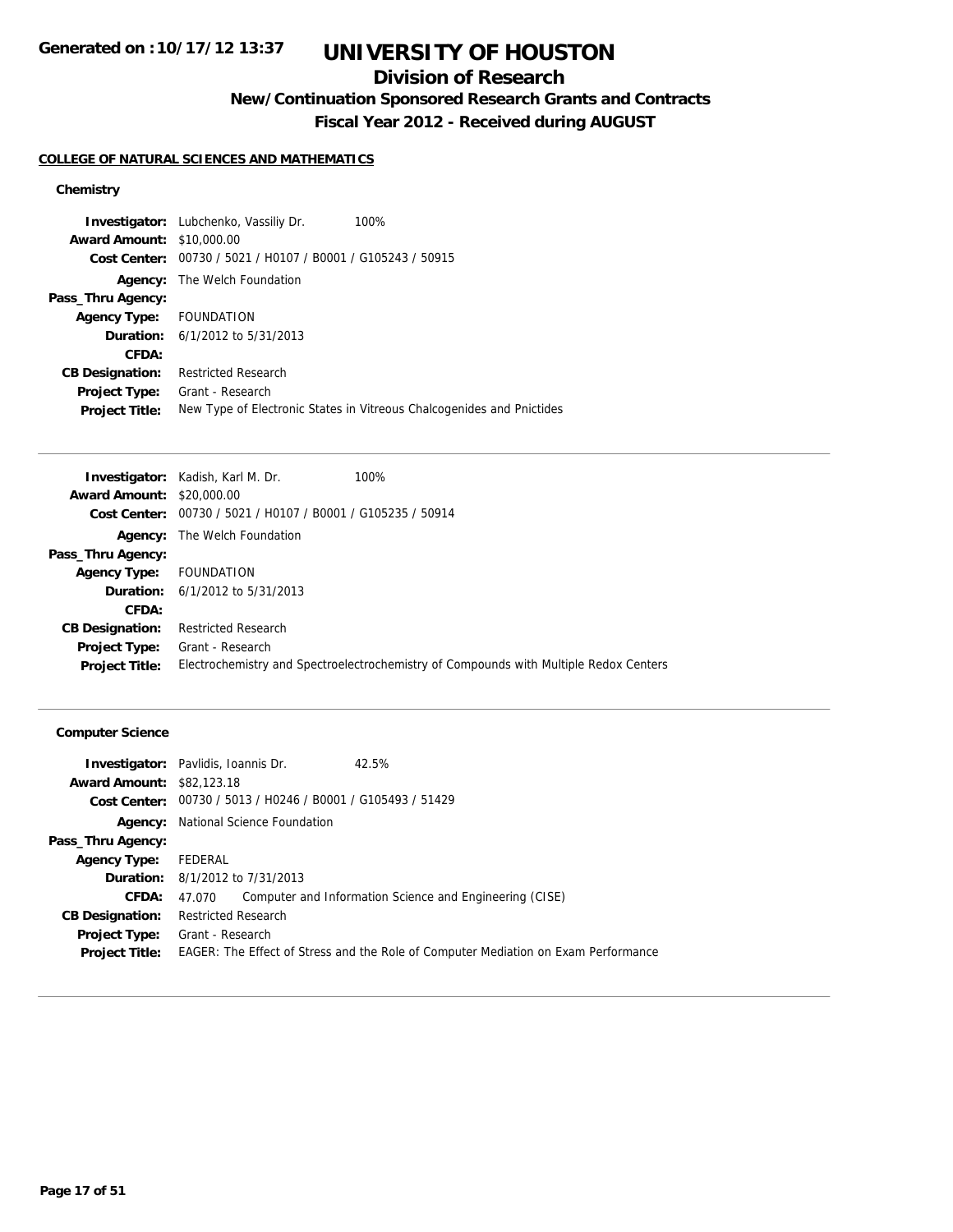## **Division of Research**

**New/Continuation Sponsored Research Grants and Contracts**

**Fiscal Year 2012 - Received during AUGUST**

### **COLLEGE OF NATURAL SCIENCES AND MATHEMATICS**

#### **Computer Science**

|                                  | <b>Investigator:</b> Shah, Shishir Dr.                      | 25% |
|----------------------------------|-------------------------------------------------------------|-----|
| <b>Award Amount: \$45,750.00</b> |                                                             |     |
|                                  | Cost Center: 00730 / 5022 / H0246 / B0001 / G103484 / 49089 |     |
|                                  | <b>Agency:</b> BP America                                   |     |
| Pass_Thru Agency:                |                                                             |     |
| <b>Agency Type:</b>              | <b>PROFIT</b>                                               |     |
|                                  | <b>Duration:</b> 5/26/2011 to 6/30/2013                     |     |
| CFDA:                            |                                                             |     |
| <b>CB Designation:</b>           | <b>Restricted Research</b>                                  |     |
| <b>Project Type:</b>             | Contract - Research                                         |     |
| <b>Project Title:</b>            | Towards Automating Improvements in Sub-Salt Interpretation  |     |

| <b>Investigator:</b> Garbey, Marc Dr.           |                                      |                                                             | 100%                                                                      |
|-------------------------------------------------|--------------------------------------|-------------------------------------------------------------|---------------------------------------------------------------------------|
| <b>Award Amount: \$5,834.43</b>                 |                                      |                                                             |                                                                           |
|                                                 |                                      | Cost Center: 00730 / 5013 / H0108 / B0001 / G096524 / 44267 |                                                                           |
|                                                 | <b>Agency:</b> University of Florida |                                                             |                                                                           |
| Pass_Thru Agency: National Institutes of Health |                                      |                                                             |                                                                           |
| <b>Agency Type:</b>                             | FEDERAL                              |                                                             |                                                                           |
|                                                 |                                      | <b>Duration:</b> 4/15/2009 to 3/31/2013                     |                                                                           |
| CFDA:                                           |                                      | 93.837 Heart and Vascular Diseases Research                 |                                                                           |
| <b>CB Designation:</b>                          | <b>Restricted Research</b>           |                                                             |                                                                           |
| <b>Project Type:</b>                            | Grant - Research                     |                                                             |                                                                           |
| <b>Project Title:</b>                           |                                      |                                                             | Multiscale Network Modeling of Hemodynamically-Driven Vascular Adaptation |
|                                                 |                                      |                                                             |                                                                           |

|                                  | 10%<br><b>Investigator:</b> Kakadiaris, Ioannis Dr.                                                       |  |  |
|----------------------------------|-----------------------------------------------------------------------------------------------------------|--|--|
| <b>Award Amount: \$56.537.20</b> |                                                                                                           |  |  |
|                                  | Cost Center: 00730 / 5013 / H0104 / B0001 / G104971 / 51417                                               |  |  |
|                                  | <b>Agency:</b> National Science Foundation                                                                |  |  |
| Pass_Thru Agency:                |                                                                                                           |  |  |
| <b>Agency Type:</b>              | FEDERAL                                                                                                   |  |  |
|                                  | <b>Duration:</b> 8/1/2012 to 7/31/2015                                                                    |  |  |
| <b>CFDA:</b>                     | <b>Biological Sciences</b><br>47.074                                                                      |  |  |
| <b>CB Designation:</b>           | <b>Restricted Research</b>                                                                                |  |  |
| Project Type:                    | Grant - Research                                                                                          |  |  |
| <b>Project Title:</b>            | MRI: Acquisition of a Laser Scanning Confocal Microscope Facility for Interdisciplinary Live Cell Imaging |  |  |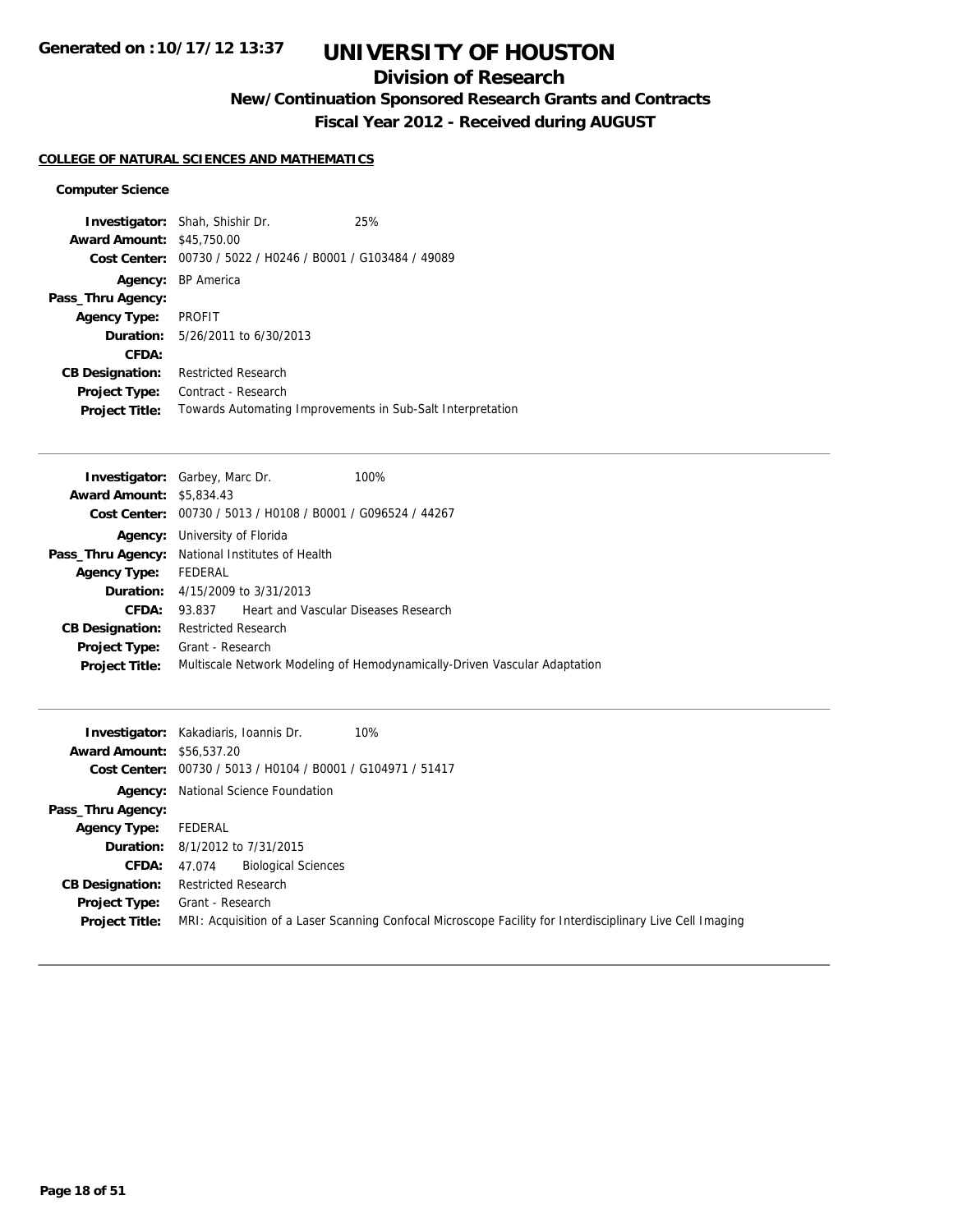## **Division of Research**

**New/Continuation Sponsored Research Grants and Contracts**

**Fiscal Year 2012 - Received during AUGUST**

#### **COLLEGE OF NATURAL SCIENCES AND MATHEMATICS**

#### **Computer Science**

|                        | <b>Investigator:</b> Kakadiaris, Ioannis Dr.               | 25% |
|------------------------|------------------------------------------------------------|-----|
| <b>Award Amount:</b>   | \$45,750.00                                                |     |
| Cost Center:           | 00730 / 5022 / H0246 / B0001 / G103484 / 49089             |     |
|                        | Agency: BP America                                         |     |
| Pass_Thru Agency:      |                                                            |     |
| <b>Agency Type:</b>    | <b>PROFIT</b>                                              |     |
|                        | <b>Duration:</b> 5/26/2011 to 6/30/2013                    |     |
| CFDA:                  |                                                            |     |
| <b>CB Designation:</b> | <b>Restricted Research</b>                                 |     |
| <b>Project Type:</b>   | Contract - Research                                        |     |
| <b>Project Title:</b>  | Towards Automating Improvements in Sub-Salt Interpretation |     |

|                                  | <b>Investigator:</b> Lindner, Peggy Dr.                     | 7.5%                                                                               |
|----------------------------------|-------------------------------------------------------------|------------------------------------------------------------------------------------|
| <b>Award Amount: \$14,492.33</b> |                                                             |                                                                                    |
|                                  | Cost Center: 00730 / 5013 / H0246 / B0001 / G105493 / 51429 |                                                                                    |
|                                  | <b>Agency:</b> National Science Foundation                  |                                                                                    |
| Pass_Thru Agency:                |                                                             |                                                                                    |
| <b>Agency Type:</b>              | FEDERAL                                                     |                                                                                    |
|                                  | <b>Duration:</b> 8/1/2012 to 7/31/2013                      |                                                                                    |
| CFDA:                            | 47.070                                                      | Computer and Information Science and Engineering (CISE)                            |
| <b>CB Designation:</b>           | <b>Restricted Research</b>                                  |                                                                                    |
| Project Type:                    | Grant - Research                                            |                                                                                    |
| <b>Project Title:</b>            |                                                             | EAGER: The Effect of Stress and the Role of Computer Mediation on Exam Performance |
|                                  |                                                             |                                                                                    |

#### **Dean, Natural Sciences and Mathematics**

| <b>Investigator:</b> Smith, Mark Dr.   |                            |                                                | 100%                                                                      |
|----------------------------------------|----------------------------|------------------------------------------------|---------------------------------------------------------------------------|
| <b>Award Amount: \$700,000.00</b>      |                            |                                                |                                                                           |
| Cost Center:                           |                            | 00730 / 5013 / H0102 / B0001 / G097982 / 44801 |                                                                           |
|                                        |                            | <b>Agency:</b> National Science Foundation     |                                                                           |
| Pass_Thru Agency:                      |                            |                                                |                                                                           |
| Agency Type: FEDERAL                   |                            |                                                |                                                                           |
| <b>Duration:</b> 9/1/2009 to 8/31/2014 |                            |                                                |                                                                           |
| CFDA:                                  | 47.076                     | <b>Education and Human Resources</b>           |                                                                           |
| <b>CB Designation:</b>                 | <b>Restricted Research</b> |                                                |                                                                           |
| <b>Project Type:</b>                   |                            | Co-Op Agreement - Research                     |                                                                           |
| <b>Project Title:</b>                  |                            |                                                | Houston-Louis Stokes Alliance for Minority Participation: Senior Alliance |
|                                        |                            |                                                |                                                                           |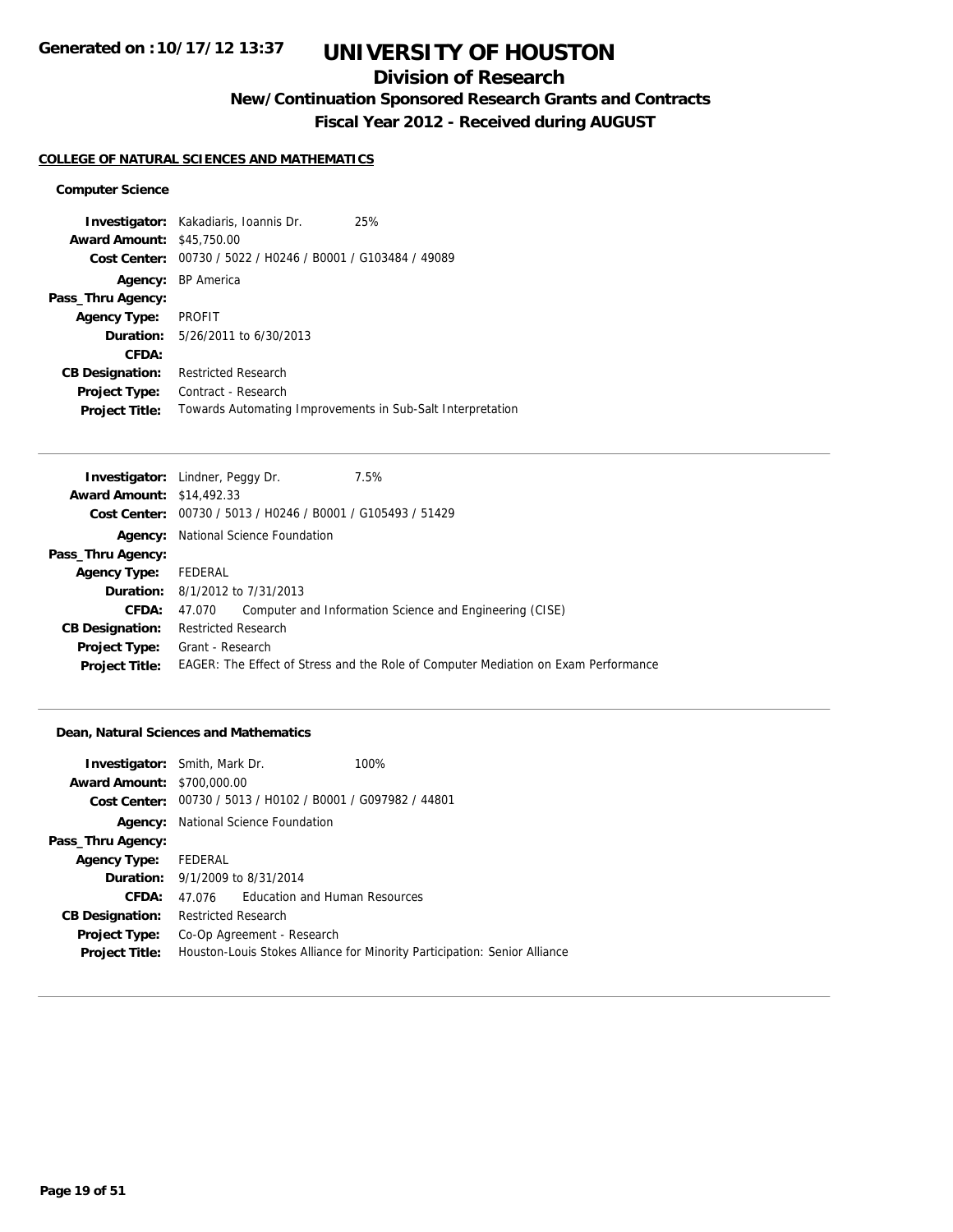## **Division of Research**

**New/Continuation Sponsored Research Grants and Contracts**

**Fiscal Year 2012 - Received during AUGUST**

#### **COLLEGE OF NATURAL SCIENCES AND MATHEMATICS**

### **Earth & Atmospheric Sciences**

|                                         | <b>Investigator:</b> Rappenglueck, Bernhard Dr. 26%                                        |
|-----------------------------------------|--------------------------------------------------------------------------------------------|
| <b>Award Amount: \$10,395.84</b>        |                                                                                            |
|                                         | Cost Center: 00730 / 5018 / H0429 / B0001 / G105195 / 51432                                |
|                                         | Agency: Lamar University/Texas Air Research Center                                         |
| <b>Pass_Thru Agency:</b> State of Texas |                                                                                            |
| <b>Agency Type: STATE</b>               |                                                                                            |
|                                         | <b>Duration:</b> 7/1/2012 to 7/15/2013                                                     |
| CFDA:                                   |                                                                                            |
| <b>CB Designation:</b>                  | Restricted Research                                                                        |
| Project Type:                           | Grant - Research                                                                           |
| <b>Project Title:</b>                   | Analysis of Vertical Ozone Distribution in SE Texas using advanced WRF/CMAQ modeling tools |

|                        | Investigator: Rappenglueck, Bernhard Dr.<br>50% |
|------------------------|-------------------------------------------------|
| <b>Award Amount:</b>   | \$42,250.00                                     |
| Cost Center:           | 00730 / 5022 / H0429 / B0001 / G105710 / 51594  |
| Agency:                | Meteorological Solutions Inc.                   |
| Pass_Thru Agency:      |                                                 |
| <b>Agency Type:</b>    | <b>PROFIT</b>                                   |
| <b>Duration:</b>       | 8/1/2012 to 2/1/2013                            |
| CFDA:                  |                                                 |
| <b>CB Designation:</b> | <b>Restricted Research</b>                      |
| <b>Project Type:</b>   | Grant - Research                                |
| <b>Project Title:</b>  | WDEQ UGWOS 2011 Data Analysis                   |
|                        |                                                 |

| <b>Investigator:</b> Mann, Paul Dr. |                                                             | 100% |
|-------------------------------------|-------------------------------------------------------------|------|
| <b>Award Amount: \$120,000.00</b>   |                                                             |      |
|                                     | Cost Center: 00730 / 5022 / H0109 / B0001 / G103956 / 49251 |      |
|                                     | <b>Agency:</b> Various Private Profit Agencies              |      |
| Pass_Thru Agency:                   |                                                             |      |
| <b>Agency Type:</b>                 | <b>PROFIT</b>                                               |      |
|                                     | <b>Duration:</b> 6/1/2011 to 8/31/2014                      |      |
| CFDA:                               |                                                             |      |
| <b>CB Designation:</b>              | <b>Restricted Research</b>                                  |      |
| <b>Project Type:</b>                | Contract - Research                                         |      |
| <b>Project Title:</b>               | Caribbean Basins, Tectonics, and Hydrocarbons - Phase III   |      |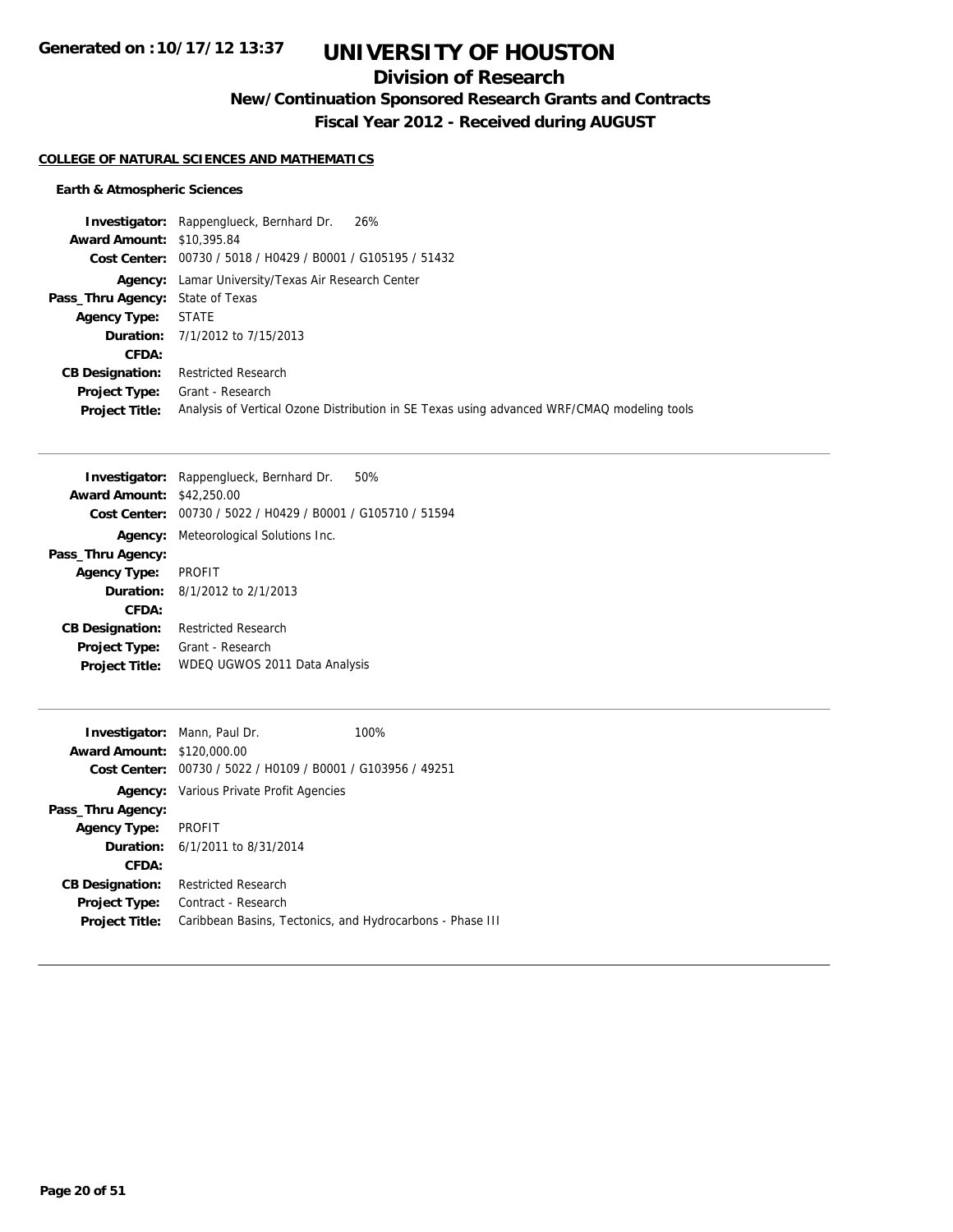## **Division of Research**

**New/Continuation Sponsored Research Grants and Contracts**

**Fiscal Year 2012 - Received during AUGUST**

#### **COLLEGE OF NATURAL SCIENCES AND MATHEMATICS**

### **Earth & Atmospheric Sciences**

|                                  | <b>Investigator:</b> Han, De-Hua Dr.                       | 100% |
|----------------------------------|------------------------------------------------------------|------|
| <b>Award Amount: \$40,000.00</b> |                                                            |      |
| Cost Center:                     | 00730 / 5022 / H0109 / B0001 / G094777 / 40041             |      |
|                                  | <b>Agency:</b> Various Private Profit Agencies             |      |
| Pass_Thru Agency:                |                                                            |      |
| <b>Agency Type:</b>              | PROFIT                                                     |      |
|                                  | <b>Duration:</b> 1/1/2007 to 12/31/2020                    |      |
| CFDA:                            |                                                            |      |
| <b>CB Designation:</b>           | <b>Restricted Research</b>                                 |      |
| Project Type:                    | Contract - Research                                        |      |
| <b>Project Title:</b>            | Fluid & Rock Properties and Seismic Hydrocarbon Indicators |      |

|                                   | 100%<br><b>Investigator:</b> Wang, Guoguan Dr.                                                   |
|-----------------------------------|--------------------------------------------------------------------------------------------------|
| <b>Award Amount: \$211,740.00</b> |                                                                                                  |
|                                   | Cost Center: 00730 / 5013 / H0109 / B0001 / G104624 / 50392                                      |
|                                   | <b>Agency:</b> National Science Foundation                                                       |
| Pass_Thru Agency:                 |                                                                                                  |
| <b>Agency Type:</b>               | FEDERAL                                                                                          |
|                                   | <b>Duration:</b> 5/1/2012 to 8/31/2014                                                           |
| CFDA:                             | Geosciences<br>47.050                                                                            |
| <b>CB Designation:</b>            | <b>Restricted Research</b>                                                                       |
| Project Type:                     | Grant - Research                                                                                 |
| <b>Project Title:</b>             | CAREER: Integrating Research and Education to Apply High-Rate GPS Into Natural Hazards Reduction |

|                                         | 24%<br><b>Investigator:</b> Li, Xiangshang Dr.                                                                 |
|-----------------------------------------|----------------------------------------------------------------------------------------------------------------|
| <b>Award Amount: \$9,596.16</b>         |                                                                                                                |
|                                         | Cost Center: 00730 / 5018 / H0429 / B0001 / G105195 / 51432                                                    |
|                                         | <b>Agency:</b> Lamar University/Texas Air Research Center                                                      |
| <b>Pass_Thru Agency:</b> State of Texas |                                                                                                                |
| <b>Agency Type:</b>                     | STATE                                                                                                          |
|                                         | <b>Duration:</b> 7/1/2012 to 7/15/2013                                                                         |
| CFDA:                                   |                                                                                                                |
| <b>CB Designation:</b>                  | <b>Restricted Research</b>                                                                                     |
| Project Type:<br><b>Project Title:</b>  | Grant - Research<br>Analysis of Vertical Ozone Distribution in SE Texas using advanced WRF/CMAQ modeling tools |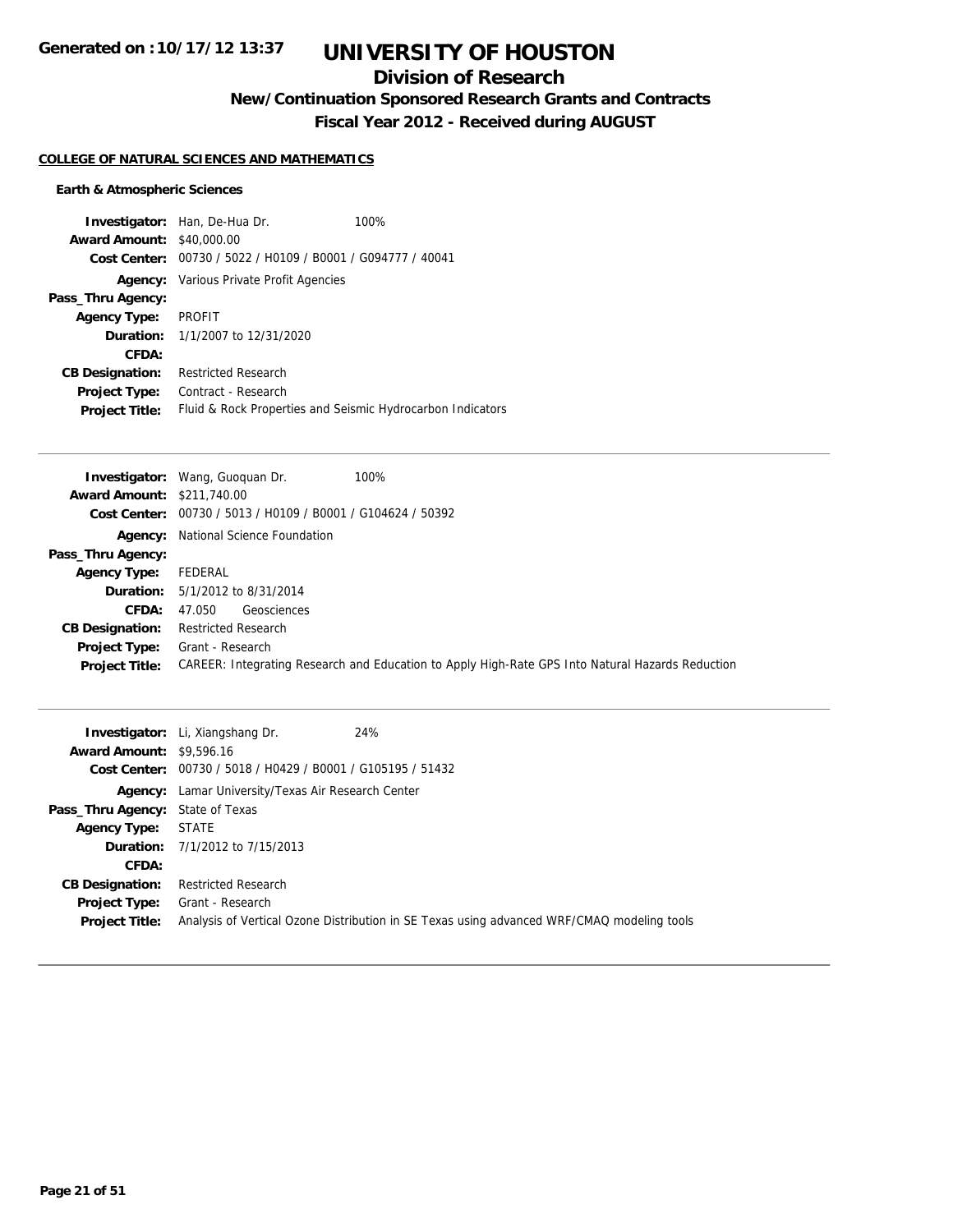## **Division of Research**

**New/Continuation Sponsored Research Grants and Contracts**

**Fiscal Year 2012 - Received during AUGUST**

#### **COLLEGE OF NATURAL SCIENCES AND MATHEMATICS**

#### **Earth & Atmospheric Sciences**

**Investigator:** Bhattacharya, Janok Dr. 100% **Award Amount:** \$35,000.00 **Cost Center:** 00730 / 5022 / H0109 / B0001 / G094776 / 40027 **Agency:** Various Private Profit Agencies **Pass\_Thru Agency: Agency Type:** PROFIT **Duration:** 1/1/2007 to 12/31/2012 **CFDA: CB Designation:** Restricted Research **Project Type:** Contract - Research Project Title: Quantitative Sedimentology Research Consortium

#### **Institute for Climate and Atmospheric Science**

|                                         | <b>Investigator:</b> Rappenglueck, Bernhard Dr.<br>26%                                     |
|-----------------------------------------|--------------------------------------------------------------------------------------------|
| <b>Award Amount: \$10,395.84</b>        |                                                                                            |
|                                         | Cost Center: 00730 / 5018 / H0429 / B0001 / G105195 / 51432                                |
|                                         | <b>Agency:</b> Lamar University/Texas Air Research Center                                  |
| <b>Pass_Thru Agency:</b> State of Texas |                                                                                            |
| <b>Agency Type:</b>                     | STATE                                                                                      |
|                                         | <b>Duration:</b> 7/1/2012 to 7/15/2013                                                     |
| CFDA:                                   |                                                                                            |
| <b>CB Designation:</b>                  | <b>Restricted Research</b>                                                                 |
|                                         | <b>Project Type:</b> Grant - Research                                                      |
| <b>Project Title:</b>                   | Analysis of Vertical Ozone Distribution in SE Texas using advanced WRF/CMAQ modeling tools |

|                                         | 24%<br><b>Investigator:</b> Li, Xiangshang Dr.                |                                                                                            |
|-----------------------------------------|---------------------------------------------------------------|--------------------------------------------------------------------------------------------|
| <b>Award Amount: \$9,596.16</b>         |                                                               |                                                                                            |
|                                         | Cost Center: $00730 / 5018 / 40429 / 80001 / 6105195 / 51432$ |                                                                                            |
|                                         | <b>Agency:</b> Lamar University/Texas Air Research Center     |                                                                                            |
| <b>Pass_Thru Agency:</b> State of Texas |                                                               |                                                                                            |
| <b>Agency Type:</b>                     | STATE                                                         |                                                                                            |
|                                         | <b>Duration:</b> 7/1/2012 to 7/15/2013                        |                                                                                            |
| CFDA:                                   |                                                               |                                                                                            |
| <b>CB Designation:</b>                  | <b>Restricted Research</b>                                    |                                                                                            |
| Project Type:                           | Grant - Research                                              |                                                                                            |
| <b>Project Title:</b>                   |                                                               | Analysis of Vertical Ozone Distribution in SE Texas using advanced WRF/CMAQ modeling tools |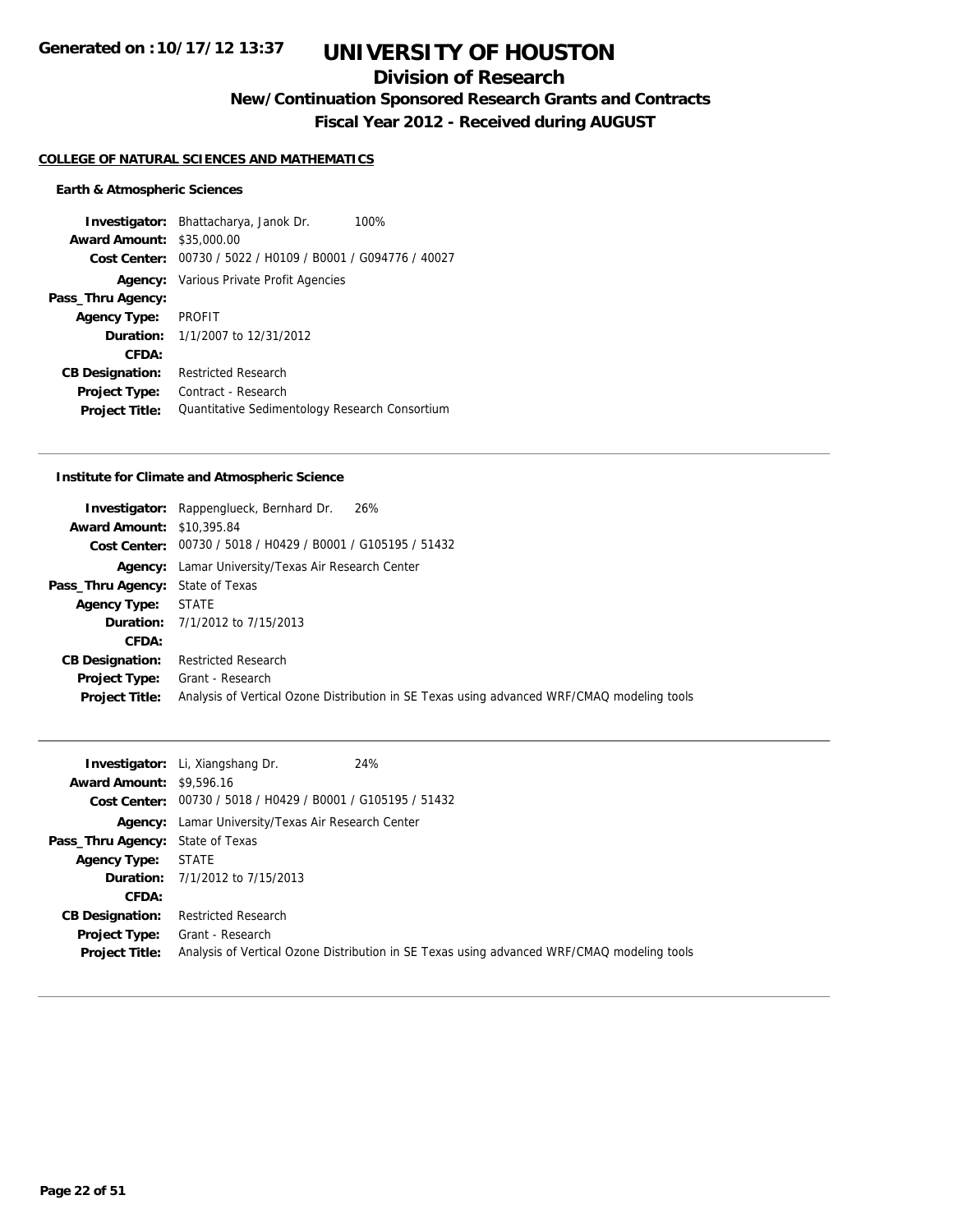## **Division of Research**

**New/Continuation Sponsored Research Grants and Contracts**

**Fiscal Year 2012 - Received during AUGUST**

#### **COLLEGE OF NATURAL SCIENCES AND MATHEMATICS**

#### **Institute for Climate and Atmospheric Science**

**Investigator:** Rappenglueck, Bernhard Dr. 50% **Award Amount:** \$42,250.00 **Cost Center:** 00730 / 5022 / H0429 / B0001 / G105710 / 51594 **Agency:** Meteorological Solutions Inc. **Pass\_Thru Agency: Agency Type:** PROFIT **Duration:** 8/1/2012 to 2/1/2013 **CFDA: CB Designation:** Restricted Research **Project Type:** Grant - Research **Project Title:** WDEQ UGWOS 2011 Data Analysis

#### **Mathematics**

| <b>Award Amount: \$121,955.00</b><br>Cost Center: 00730 / 5013 / H0110 / B0001 / G104165 / 51306<br>U.S. Air Force Office of Scientific Research<br>Agency:<br>Pass_Thru Agency:<br>Agency Type: FEDERAL<br><b>Duration:</b> 8/1/2012 to 6/14/2015<br>CFDA:<br>12.800 Air Force Defense Research Sciences Program<br><b>Restricted Research</b><br><b>CB Designation:</b><br>Grant - Research<br><b>Project Type:</b><br>A High Order Multi-scale Numerical Approach for Kinetic Simulations<br><b>Project Title:</b> | <b>Investigator:</b> Qiu, Jingmei Dr. |  | 100% |
|-----------------------------------------------------------------------------------------------------------------------------------------------------------------------------------------------------------------------------------------------------------------------------------------------------------------------------------------------------------------------------------------------------------------------------------------------------------------------------------------------------------------------|---------------------------------------|--|------|
|                                                                                                                                                                                                                                                                                                                                                                                                                                                                                                                       |                                       |  |      |
|                                                                                                                                                                                                                                                                                                                                                                                                                                                                                                                       |                                       |  |      |
|                                                                                                                                                                                                                                                                                                                                                                                                                                                                                                                       |                                       |  |      |
|                                                                                                                                                                                                                                                                                                                                                                                                                                                                                                                       |                                       |  |      |
|                                                                                                                                                                                                                                                                                                                                                                                                                                                                                                                       |                                       |  |      |
|                                                                                                                                                                                                                                                                                                                                                                                                                                                                                                                       |                                       |  |      |
|                                                                                                                                                                                                                                                                                                                                                                                                                                                                                                                       |                                       |  |      |
|                                                                                                                                                                                                                                                                                                                                                                                                                                                                                                                       |                                       |  |      |
|                                                                                                                                                                                                                                                                                                                                                                                                                                                                                                                       |                                       |  |      |
|                                                                                                                                                                                                                                                                                                                                                                                                                                                                                                                       |                                       |  |      |

|                                  | <b>Investigator:</b> Bodmann, Bernhard Dr.<br>100%                                         |
|----------------------------------|--------------------------------------------------------------------------------------------|
| <b>Award Amount: \$49,273.00</b> |                                                                                            |
|                                  | Cost Center: 00730 / 5013 / H0110 / B0001 / G101641 / 49392                                |
|                                  | <b>Agency:</b> University of Missouri                                                      |
|                                  | Pass_Thru Agency: U.S. Department of Defense - Air Force Defense Research Sciences Program |
| <b>Agency Type:</b>              | FEDERAL                                                                                    |
|                                  | <b>Duration:</b> 8/15/2011 to 6/30/2013                                                    |
| CFDA:                            | 12.800 Air Force Defense Research Sciences Program                                         |
| <b>CB Designation:</b>           | <b>Restricted Research</b>                                                                 |
|                                  | <b>Project Type:</b> Grant - Research                                                      |
| <b>Project Title:</b>            | Frames for Compressive Sensing                                                             |
|                                  |                                                                                            |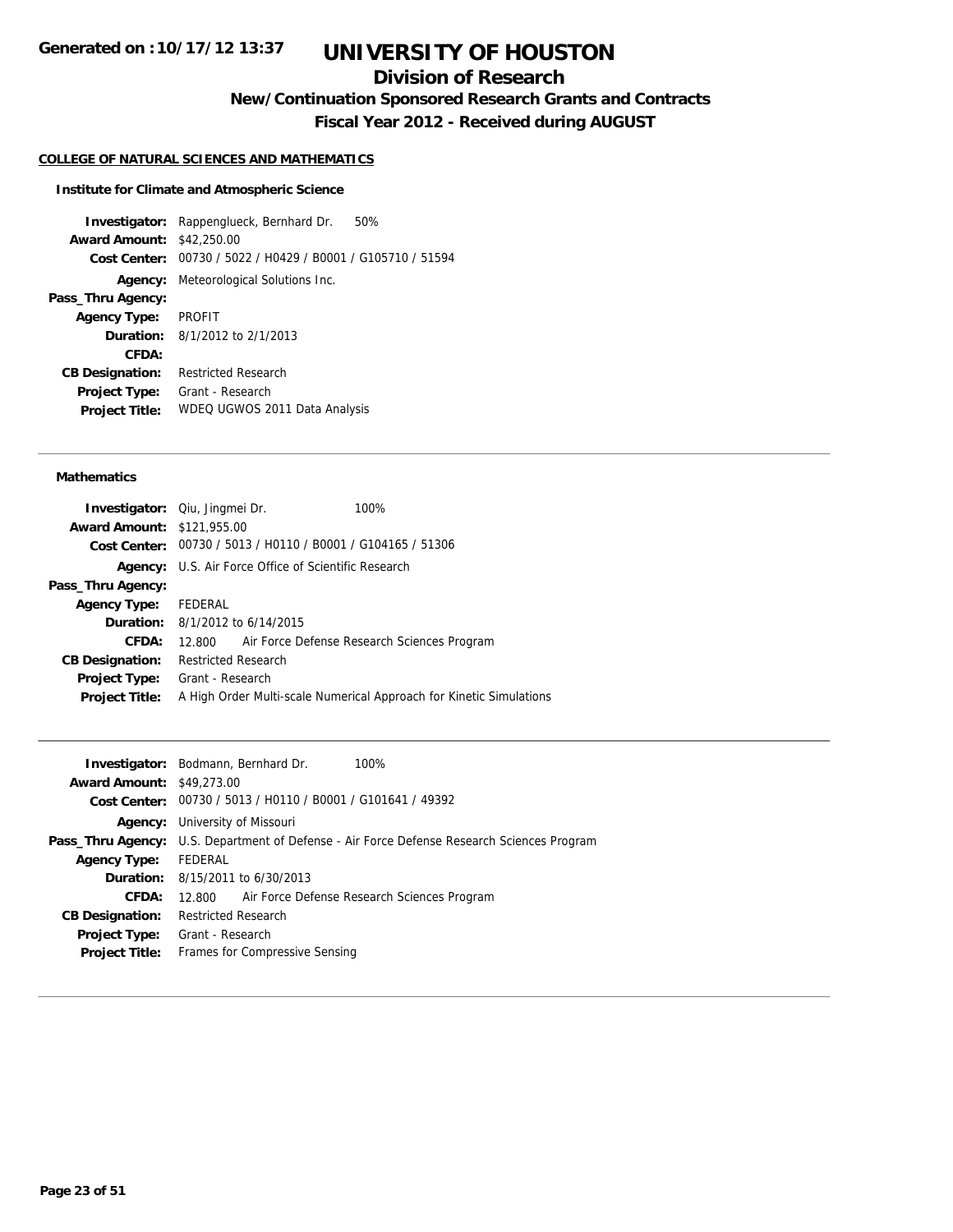## **Division of Research**

**New/Continuation Sponsored Research Grants and Contracts**

**Fiscal Year 2012 - Received during AUGUST**

### **COLLEGE OF NATURAL SCIENCES AND MATHEMATICS**

### **Mathematics**

|                                   | 40%<br><b>Investigator:</b> Evans, Paige Dr.                                                                                                                |
|-----------------------------------|-------------------------------------------------------------------------------------------------------------------------------------------------------------|
| <b>Award Amount: \$394,002.00</b> |                                                                                                                                                             |
|                                   | Cost Center: 00730 / 5013 / H0112 / B0001 / G105183 / 51588                                                                                                 |
|                                   | <b>Agency:</b> National Science Foundation                                                                                                                  |
| Pass_Thru Agency:                 |                                                                                                                                                             |
| <b>Agency Type:</b>               | FEDERAL                                                                                                                                                     |
|                                   | <b>Duration:</b> 9/1/2012 to 8/31/2017                                                                                                                      |
| <b>CFDA:</b>                      | 47.076 Education and Human Resources                                                                                                                        |
| <b>CB Designation:</b>            | <b>Restricted Research</b>                                                                                                                                  |
| <b>Project Type:</b>              | Grant - Research                                                                                                                                            |
| <b>Project Title:</b>             | University of Houston Robert Noyce Scholarship Program: Recruitment, Preparation and Retention of Teachers for<br>Secondary Physics and Chemistry Education |
|                                   | <b>Investigator:</b> Auchmuty, James F. G. Dr.<br>100%                                                                                                      |
| <b>Award Amount: \$8,409.00</b>   |                                                                                                                                                             |

|                             | Cost Center: 00730 / 5013 / H0110 / B0001 / G102769 / 49346 |  |  |
|-----------------------------|-------------------------------------------------------------|--|--|
|                             | Agency: National Science Foundation                         |  |  |
| Pass_Thru Agency:           |                                                             |  |  |
| <b>Agency Type:</b> FEDERAL |                                                             |  |  |
|                             | <b>Duration:</b> 8/1/2011 to 8/31/2014                      |  |  |
| CFDA:                       | Mathematical and Physical Sciences<br>47.049                |  |  |
| <b>CB Designation:</b>      | <b>Restricted Research</b>                                  |  |  |
| <b>Project Type:</b>        | Grant - Research                                            |  |  |
| <b>Project Title:</b>       | Steklov spectra and div-curl analysis                       |  |  |
|                             |                                                             |  |  |

| <b>Award Amount: \$148,814.00</b>      | 100%<br><b>Investigator:</b> Hoppe, Ronald Dr.<br>Cost Center: 00730 / 5013 / H0110 / B0001 / G104761 / 51481          |
|----------------------------------------|------------------------------------------------------------------------------------------------------------------------|
|                                        | <b>Agency:</b> National Science Foundation                                                                             |
| Pass_Thru Agency:                      |                                                                                                                        |
| <b>Agency Type:</b>                    | FEDERAL                                                                                                                |
|                                        | <b>Duration:</b> 8/1/2012 to 7/31/2015                                                                                 |
| <b>CFDA:</b>                           | Mathematical and Physical Sciences<br>47.049                                                                           |
| <b>CB Designation:</b>                 | <b>Restricted Research</b>                                                                                             |
| Project Type:<br><b>Project Title:</b> | Grant - Research<br>Collaborative Research: Adaptive Hybridized DG Methods for acoustic and Electromagnetic Scattering |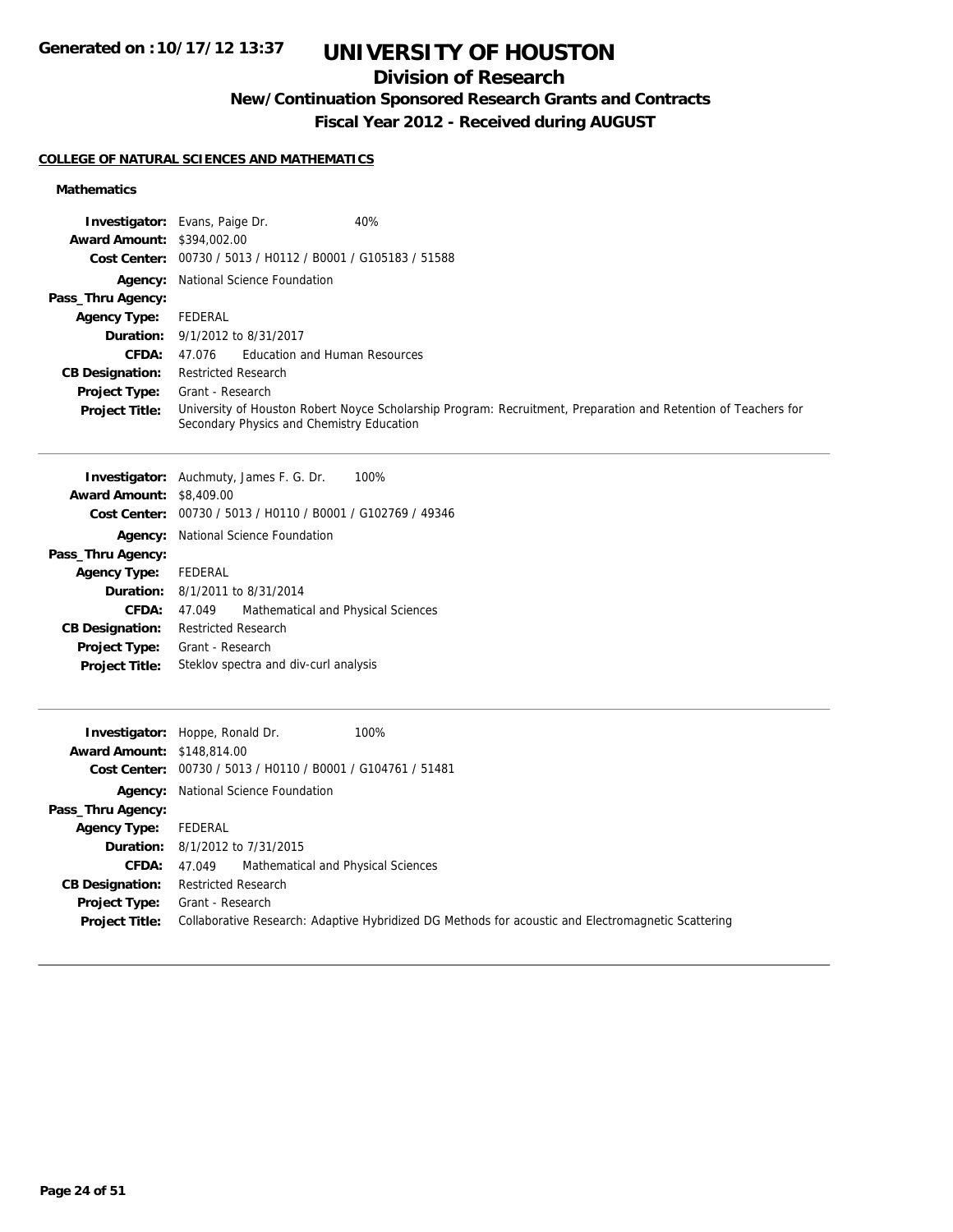## **Division of Research**

**New/Continuation Sponsored Research Grants and Contracts**

**Fiscal Year 2012 - Received during AUGUST**

### **COLLEGE OF NATURAL SCIENCES AND MATHEMATICS**

#### **Physics**

| <b>Investigator:</b> Su, Wu-Pei Dr. |                                                | 100%                                                            |
|-------------------------------------|------------------------------------------------|-----------------------------------------------------------------|
| <b>Award Amount: \$10,000.00</b>    |                                                |                                                                 |
| Cost Center:                        | 00730 / 5021 / H0112 / B0001 / G105244 / 50934 |                                                                 |
| Agency:                             | The Welch Foundation                           |                                                                 |
| Pass_Thru Agency:                   |                                                |                                                                 |
| Agency Type: FOUNDATION             |                                                |                                                                 |
|                                     | <b>Duration:</b> $6/1/2012$ to $5/31/2013$     |                                                                 |
| CFDA:                               |                                                |                                                                 |
| <b>CB Designation:</b>              | <b>Restricted Research</b>                     |                                                                 |
| <b>Project Type:</b>                | Grant - Research                               |                                                                 |
| <b>Project Title:</b>               |                                                | A Real Space Approach to the Macromolecular X-ray Phase Problem |

| <b>Investigator:</b> Chu, Ching-Wu Dr. |                            |                                                             | 50%                                                                |
|----------------------------------------|----------------------------|-------------------------------------------------------------|--------------------------------------------------------------------|
| <b>Award Amount: \$250,000.00</b>      |                            |                                                             |                                                                    |
|                                        |                            | Cost Center: 00730 / 5013 / H0452 / B0001 / G100317 / 45245 |                                                                    |
|                                        |                            | <b>Agency:</b> U.S. Air Force Office of Scientific Research |                                                                    |
| Pass_Thru Agency:                      |                            |                                                             |                                                                    |
| <b>Agency Type:</b>                    | FEDERAL                    |                                                             |                                                                    |
|                                        |                            | <b>Duration:</b> $9/15/2009$ to $9/14/2013$                 |                                                                    |
| CFDA:                                  |                            |                                                             | 12.800 Air Force Defense Research Sciences Program                 |
| <b>CB Designation:</b>                 | <b>Restricted Research</b> |                                                             |                                                                    |
| <b>Project Type:</b>                   | Grant - Research           |                                                             |                                                                    |
| <b>Project Title:</b>                  |                            |                                                             | Search for and Study of Novel Superconductor with Higher Tc and Jc |
|                                        |                            |                                                             |                                                                    |

| <b>Award Amount: \$83,000.00</b> | <b>Investigator:</b> Cheung, Margaret Dr.<br>Cost Center: 00730 / 5013 / H0112 / B0001 / G099926 / 47064 | 100%                                                                  |  |
|----------------------------------|----------------------------------------------------------------------------------------------------------|-----------------------------------------------------------------------|--|
|                                  | <b>Agency:</b> U.S. Department of Energy                                                                 |                                                                       |  |
| Pass_Thru Agency:                |                                                                                                          |                                                                       |  |
| <b>Agency Type:</b>              | FEDERAL                                                                                                  |                                                                       |  |
|                                  | <b>Duration:</b> 9/1/2010 to 8/31/2013                                                                   |                                                                       |  |
| CFDA:                            | 81.049                                                                                                   | Office of Energy Research Financial Assistance Program                |  |
| <b>CB Designation:</b>           | <b>Restricted Research</b>                                                                               |                                                                       |  |
| Project Type:                    | Grant - Research                                                                                         |                                                                       |  |
| <b>Project Title:</b>            |                                                                                                          | Multiscale Investigation of Hydrocarbon Interactions in Porous Spaces |  |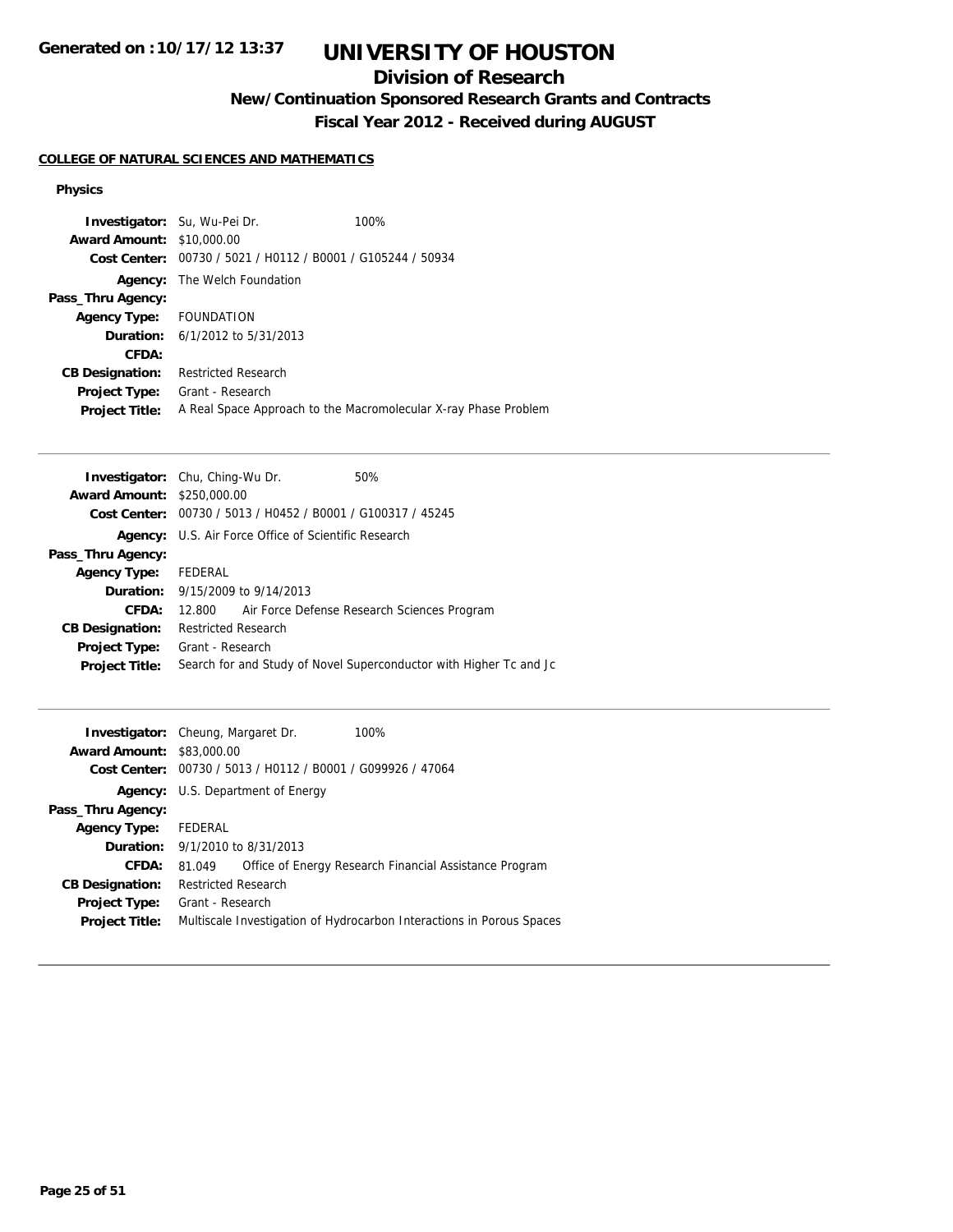## **Division of Research**

**New/Continuation Sponsored Research Grants and Contracts**

**Fiscal Year 2012 - Received during AUGUST**

### **COLLEGE OF NATURAL SCIENCES AND MATHEMATICS**

#### **Physics**

|                                   | 40%<br><b>Investigator:</b> Stokes, Donna Dr.                                                                                                               |
|-----------------------------------|-------------------------------------------------------------------------------------------------------------------------------------------------------------|
| <b>Award Amount: \$394,002.00</b> |                                                                                                                                                             |
|                                   | Cost Center: 00730 / 5013 / H0112 / B0001 / G105183 / 51588                                                                                                 |
|                                   | <b>Agency:</b> National Science Foundation                                                                                                                  |
| Pass_Thru Agency:                 |                                                                                                                                                             |
| <b>Agency Type:</b>               | FEDERAL                                                                                                                                                     |
|                                   | <b>Duration:</b> 9/1/2012 to 8/31/2017                                                                                                                      |
| CFDA:                             | Education and Human Resources<br>47.076                                                                                                                     |
| <b>CB Designation:</b>            | <b>Restricted Research</b>                                                                                                                                  |
| <b>Project Type:</b>              | Grant - Research                                                                                                                                            |
| <b>Project Title:</b>             | University of Houston Robert Noyce Scholarship Program: Recruitment, Preparation and Retention of Teachers for<br>Secondary Physics and Chemistry Education |
|                                   |                                                                                                                                                             |

|                                  | <b>Investigator:</b> Bassler, Kevin E. Dr.<br>60%                               |
|----------------------------------|---------------------------------------------------------------------------------|
| <b>Award Amount: \$73,242.00</b> |                                                                                 |
|                                  | Cost Center: 00730 / 5013 / H0112 / B0001 / G104757 / 51548                     |
| Agency:                          | University of Notre Dame                                                        |
|                                  | Pass_Thru Agency: Defense Advanced Research Projects Agency                     |
| <b>Agency Type:</b>              | FEDERAL                                                                         |
|                                  | <b>Duration:</b> 8/1/2012 to 7/31/2013                                          |
| <b>CFDA:</b>                     | Research and Technology Development<br>12.910                                   |
| <b>CB Designation:</b>           | <b>Restricted Research</b>                                                      |
| Project Type:                    | Grant - Research                                                                |
| <b>Project Title:</b>            | Ensemble-Based Modeling of Large Graphs and Its Applications to Social Networks |
|                                  |                                                                                 |

|                                   | 100%<br><b>Investigator:</b> Bensaoula, Abdelhak Dr.                                                                                                                    |
|-----------------------------------|-------------------------------------------------------------------------------------------------------------------------------------------------------------------------|
| <b>Award Amount: \$100,000.00</b> |                                                                                                                                                                         |
|                                   | Cost Center: 00730 / 5022 / H0112 / B0001 / G104811 / 51208                                                                                                             |
|                                   | <b>Agency:</b> Chevron Energy Technology Company                                                                                                                        |
| Pass_Thru Agency:                 |                                                                                                                                                                         |
| <b>Agency Type:</b>               | PROFIT                                                                                                                                                                  |
|                                   | <b>Duration:</b> $6/1/2012$ to $5/31/2013$                                                                                                                              |
| CFDA:                             |                                                                                                                                                                         |
| <b>CB Designation:</b>            | <b>Restricted Research</b>                                                                                                                                              |
| <b>Project Type:</b>              | Contract - Research                                                                                                                                                     |
| <b>Project Title:</b>             | Real scale testing of an optical wireless sensor for pipe temperature, vibration, position, strain and integrity<br>measurement in an oil pipeline system (Smart Joint) |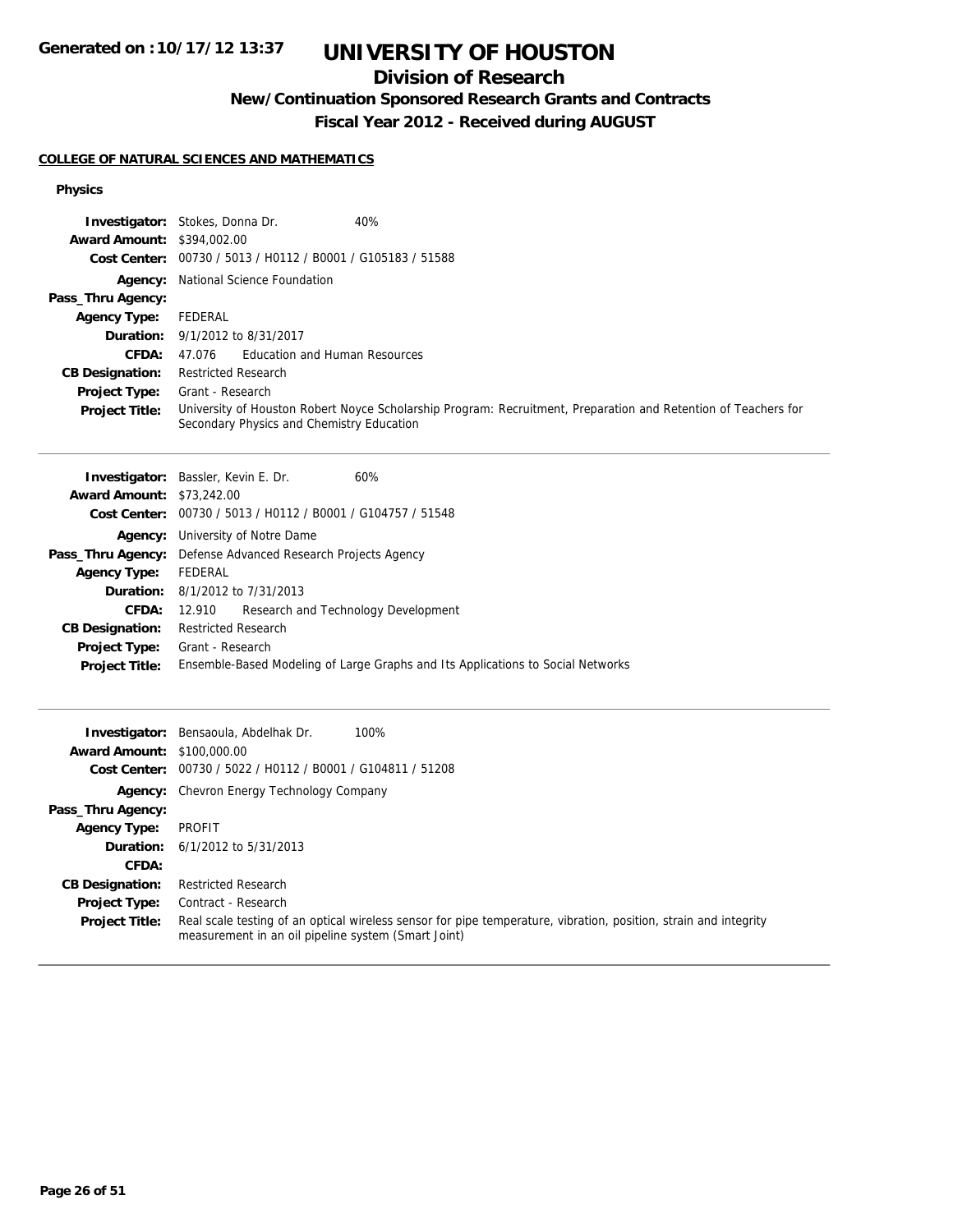## **Division of Research**

**New/Continuation Sponsored Research Grants and Contracts**

**Fiscal Year 2012 - Received during AUGUST**

#### **COLLEGE OF NATURAL SCIENCES AND MATHEMATICS**

#### **Physics**

| <b>Investigator:</b> Das, Mini Dr.     |                            |                                                             | 50%                                                                                 |
|----------------------------------------|----------------------------|-------------------------------------------------------------|-------------------------------------------------------------------------------------|
| <b>Award Amount: \$58,077,00</b>       |                            |                                                             |                                                                                     |
|                                        |                            | Cost Center: 00730 / 5013 / H0112 / B0001 / G104432 / 49819 |                                                                                     |
|                                        |                            | <b>Agency:</b> National Institutes of Health                |                                                                                     |
| Pass_Thru Agency:                      |                            |                                                             |                                                                                     |
| <b>Agency Type:</b>                    | FEDERAL                    |                                                             |                                                                                     |
| <b>Duration:</b> 9/1/2011 to 8/31/2013 |                            |                                                             |                                                                                     |
|                                        |                            | <b>CFDA:</b> 93.398 Cancer Research Manpower                |                                                                                     |
| <b>CB Designation:</b>                 | <b>Restricted Research</b> |                                                             |                                                                                     |
| Project Type:                          | Grant - Research           |                                                             |                                                                                     |
| <b>Project Title:</b>                  |                            |                                                             | Addressing the Challenges in Transitioning from Mammography to Breast Tomosynthesis |

|                                  | <b>Investigator:</b> Peng, Haibing Dr.<br>32.5%                                                          |
|----------------------------------|----------------------------------------------------------------------------------------------------------|
| <b>Award Amount: \$37,084.45</b> |                                                                                                          |
|                                  | Cost Center: 00730 / 5013 / H0112 / B0001 / G105456 / 51499                                              |
|                                  | <b>Agency:</b> National Science Foundation                                                               |
| Pass_Thru Agency:                |                                                                                                          |
| <b>Agency Type:</b>              | FEDERAL                                                                                                  |
|                                  | <b>Duration:</b> 8/1/2012 to 7/31/2013                                                                   |
| <b>CFDA:</b>                     | Engineering Grants<br>47.041                                                                             |
| <b>CB Designation:</b>           | <b>Restricted Research</b>                                                                               |
| Project Type:                    | Grant - Research                                                                                         |
| <b>Project Title:</b>            | Layered two-dimensional nanostructures as the building blocks for high frequency nano-electronic devices |
|                                  |                                                                                                          |

### **COLLEGE OF OPTOMETRY**

### **Optometry, Community**

|                                   | <b>Investigator:</b> Das, Vallabh Dr.          |                 | 100%                                                        |
|-----------------------------------|------------------------------------------------|-----------------|-------------------------------------------------------------|
| <b>Award Amount: \$356,400.00</b> |                                                |                 |                                                             |
|                                   |                                                |                 | Cost Center: 00730 / 5013 / H0114 / B0001 / G099625 / 44820 |
| Agency:                           | National Eye Institute                         |                 |                                                             |
| Pass_Thru Agency:                 |                                                |                 |                                                             |
| <b>Agency Type:</b>               | <b>FEDERAL</b>                                 |                 |                                                             |
| <b>Duration:</b>                  | 8/1/2009 to 7/31/2013                          |                 |                                                             |
| CFDA:                             | 93.867                                         | Vision Research |                                                             |
| <b>CB Designation:</b>            | <b>Restricted Research</b>                     |                 |                                                             |
| Project Type:                     | Grant - Research                               |                 |                                                             |
| <b>Project Title:</b>             | <b>Binocular Coordination of Eye Movements</b> |                 |                                                             |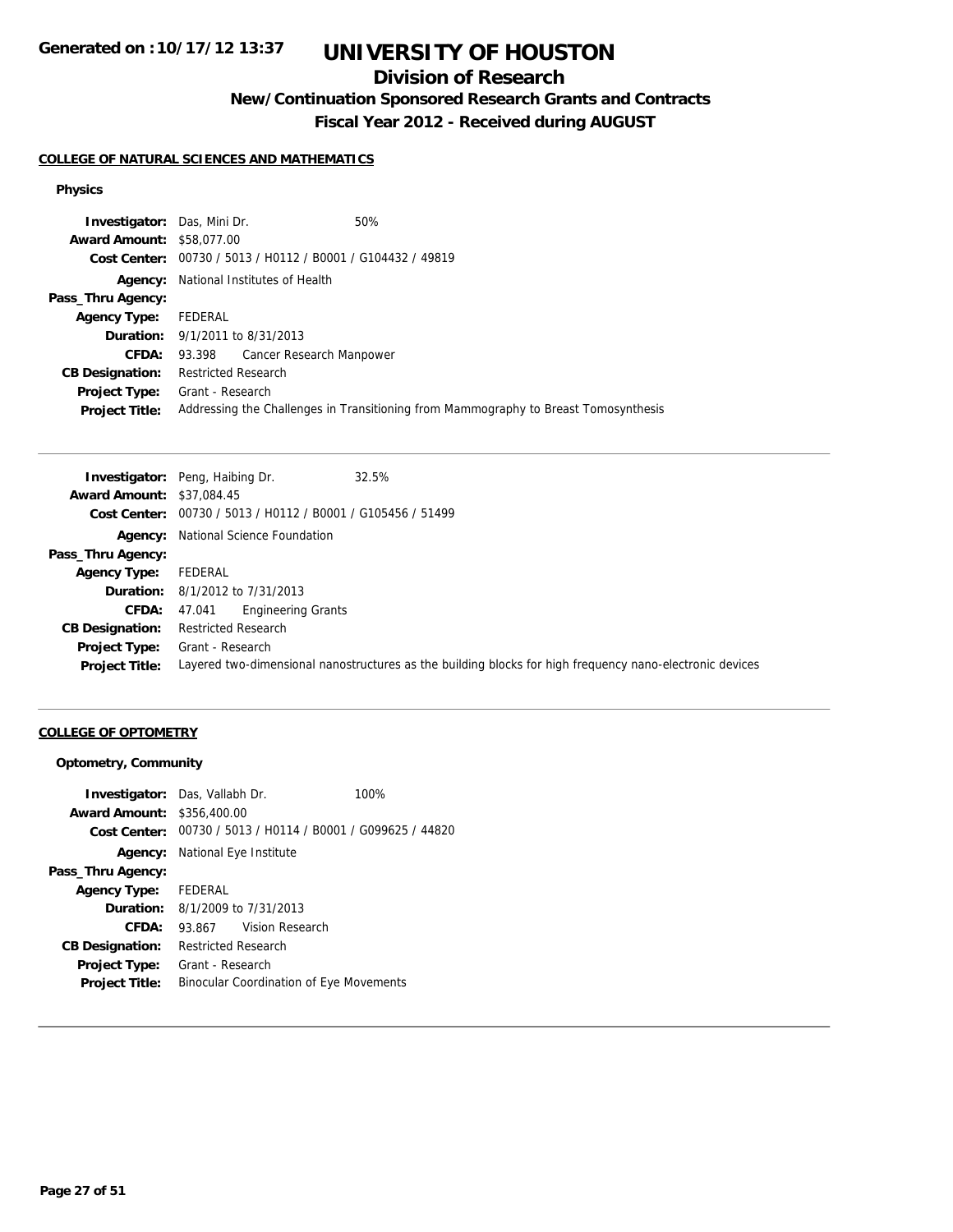## **Division of Research**

**New/Continuation Sponsored Research Grants and Contracts**

**Fiscal Year 2012 - Received during AUGUST**

#### **COLLEGE OF OPTOMETRY**

### **Optometry, Community**

|                                  | <b>Investigator:</b> McDermott, Alison Dr.<br>50%                   |
|----------------------------------|---------------------------------------------------------------------|
| <b>Award Amount: \$16,420.75</b> |                                                                     |
|                                  | Cost Center: 00730 / 5015 / H0114 / B0001 / G105405 / 51199         |
|                                  | <b>Agency:</b> University of Texas Health Science Center at Houston |
| Pass_Thru Agency:                |                                                                     |
| <b>Agency Type:</b>              | <b>STATE</b>                                                        |
|                                  | <b>Duration:</b> 5/1/2012 to 4/30/2013                              |
| CFDA:                            | 93.867 Vision Research                                              |
| <b>CB Designation:</b>           | <b>Restricted Research</b>                                          |
| <b>Project Type:</b>             | Grant - Research                                                    |
| <b>Project Title:</b>            | Houston Area Vision Training Center 2012 for Rose Reins             |

| <b>Investigator:</b> Das, Vallabh Dr.  |                                       |                                                             | 100% |
|----------------------------------------|---------------------------------------|-------------------------------------------------------------|------|
| <b>Award Amount: \$337,406.00</b>      |                                       |                                                             |      |
|                                        |                                       | Cost Center: 00730 / 5013 / H0114 / B0001 / G104385 / 51447 |      |
|                                        | <b>Agency:</b> National Eye Institute |                                                             |      |
| Pass_Thru Agency:                      |                                       |                                                             |      |
| <b>Agency Type:</b> FEDERAL            |                                       |                                                             |      |
| <b>Duration:</b> 8/1/2012 to 7/31/2013 |                                       |                                                             |      |
| CFDA:                                  |                                       | 93.867 Vision Research                                      |      |
| <b>CB Designation:</b>                 | <b>Restricted Research</b>            |                                                             |      |
| <b>Project Type:</b>                   | Grant - Research                      |                                                             |      |
| <b>Project Title:</b>                  |                                       | Neural Adaptation to Strabismus Surgery                     |      |

|                    |                                                                                                                               | 50%                                                                                                                                                                                                                                                               |
|--------------------|-------------------------------------------------------------------------------------------------------------------------------|-------------------------------------------------------------------------------------------------------------------------------------------------------------------------------------------------------------------------------------------------------------------|
|                    |                                                                                                                               |                                                                                                                                                                                                                                                                   |
|                    |                                                                                                                               |                                                                                                                                                                                                                                                                   |
|                    |                                                                                                                               |                                                                                                                                                                                                                                                                   |
|                    |                                                                                                                               |                                                                                                                                                                                                                                                                   |
|                    |                                                                                                                               |                                                                                                                                                                                                                                                                   |
|                    |                                                                                                                               |                                                                                                                                                                                                                                                                   |
|                    |                                                                                                                               |                                                                                                                                                                                                                                                                   |
|                    |                                                                                                                               |                                                                                                                                                                                                                                                                   |
|                    |                                                                                                                               |                                                                                                                                                                                                                                                                   |
|                    |                                                                                                                               |                                                                                                                                                                                                                                                                   |
| Agency Type: STATE | <b>Investigator:</b> Fox, Donald A. Dr.<br><b>Award Amount: \$16,420.75</b><br><b>Restricted Research</b><br>Grant - Research | Cost Center: 00730 / 5015 / H0114 / B0001 / G105405 / 51199<br><b>Agency:</b> University of Texas Health Science Center at Houston<br><b>Duration:</b> 5/1/2012 to 4/30/2013<br>93.867 Vision Research<br>Houston Area Vision Training Center 2012 for Rose Reins |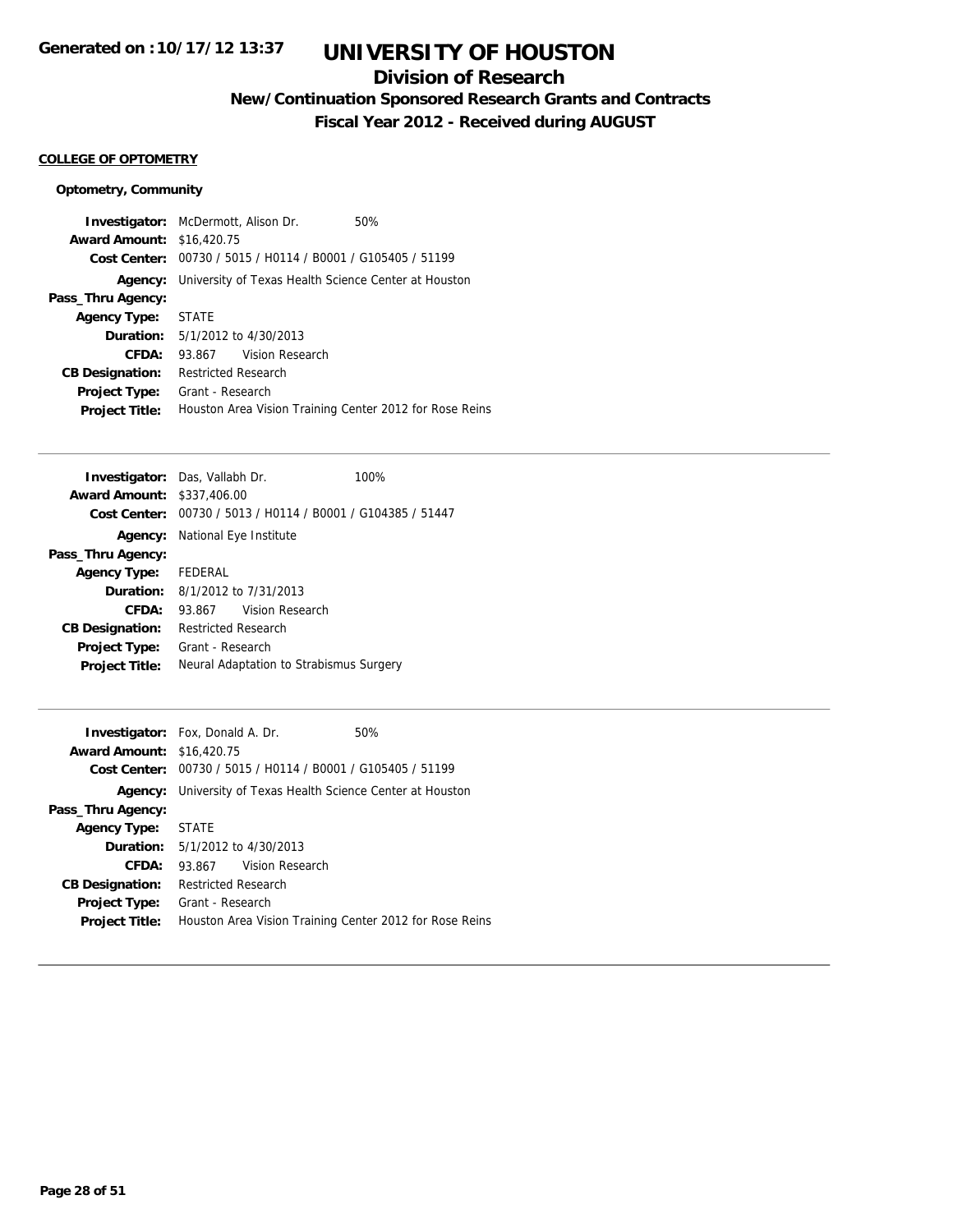## **Division of Research**

**New/Continuation Sponsored Research Grants and Contracts**

**Fiscal Year 2012 - Received during AUGUST**

#### **COLLEGE OF OPTOMETRY**

### **Optometry, Community**

|                                  | <b>Investigator:</b> Fox, Donald A. Dr.                 | 50% |
|----------------------------------|---------------------------------------------------------|-----|
| <b>Award Amount: \$16,420.75</b> |                                                         |     |
| Cost Center:                     | 00730 / 5015 / H0114 / B0001 / G105372 / 51198          |     |
| Agency:                          | University of Texas Health Science Center at Houston    |     |
| Pass_Thru Agency:                |                                                         |     |
| Agency Type: STATE               |                                                         |     |
|                                  | <b>Duration:</b> 5/1/2012 to 4/30/2013                  |     |
| CFDA:                            | 93.867 Vision Research                                  |     |
| <b>CB Designation:</b>           | <b>Restricted Research</b>                              |     |
| <b>Project Type:</b>             | Grant - Research                                        |     |
| <b>Project Title:</b>            | Houston Avea Vision Training Center 2012 Shawnta Chaney |     |

| <b>Award Amount: \$16,420.75</b><br>Cost Center: 00730 / 5015 / H0114 / B0001 / G105372 / 51198<br>University of Texas Health Science Center at Houston<br>Agency:<br>Pass_Thru Agency:<br><b>STATE</b><br><b>Agency Type:</b><br><b>Duration:</b> $5/1/2012$ to $4/30/2013$<br>CFDA:<br>93.867 Vision Research<br><b>Restricted Research</b><br><b>CB Designation:</b><br>Grant - Research<br><b>Project Type:</b><br><b>Project Title:</b> | <b>Investigator:</b> McDermott, Alison Dr.<br>50%       |
|----------------------------------------------------------------------------------------------------------------------------------------------------------------------------------------------------------------------------------------------------------------------------------------------------------------------------------------------------------------------------------------------------------------------------------------------|---------------------------------------------------------|
|                                                                                                                                                                                                                                                                                                                                                                                                                                              |                                                         |
|                                                                                                                                                                                                                                                                                                                                                                                                                                              |                                                         |
|                                                                                                                                                                                                                                                                                                                                                                                                                                              |                                                         |
|                                                                                                                                                                                                                                                                                                                                                                                                                                              |                                                         |
|                                                                                                                                                                                                                                                                                                                                                                                                                                              |                                                         |
|                                                                                                                                                                                                                                                                                                                                                                                                                                              |                                                         |
|                                                                                                                                                                                                                                                                                                                                                                                                                                              |                                                         |
|                                                                                                                                                                                                                                                                                                                                                                                                                                              |                                                         |
|                                                                                                                                                                                                                                                                                                                                                                                                                                              |                                                         |
|                                                                                                                                                                                                                                                                                                                                                                                                                                              | Houston Avea Vision Training Center 2012 Shawnta Chaney |

|                                   | <b>Investigator:</b> Nichols, Kelly Dr.                     | 100% |
|-----------------------------------|-------------------------------------------------------------|------|
| <b>Award Amount: \$254,922.00</b> |                                                             |      |
|                                   | Cost Center: 00730 / 5013 / H0114 / B0001 / G105284 / 51091 |      |
|                                   | <b>Agency:</b> National Institutes of Health                |      |
| Pass_Thru Agency:                 |                                                             |      |
| <b>Agency Type:</b>               | FEDERAL                                                     |      |
|                                   | <b>Duration:</b> $4/1/2012$ to $3/31/2013$                  |      |
| CFDA:                             | 93.867 Vision Research                                      |      |
| <b>CB Designation:</b>            | <b>Restricted Research</b>                                  |      |
| <b>Project Type:</b>              | Grant - Research                                            |      |
| <b>Project Title:</b>             | NIH-Dry Eye in Postmenopause                                |      |
|                                   |                                                             |      |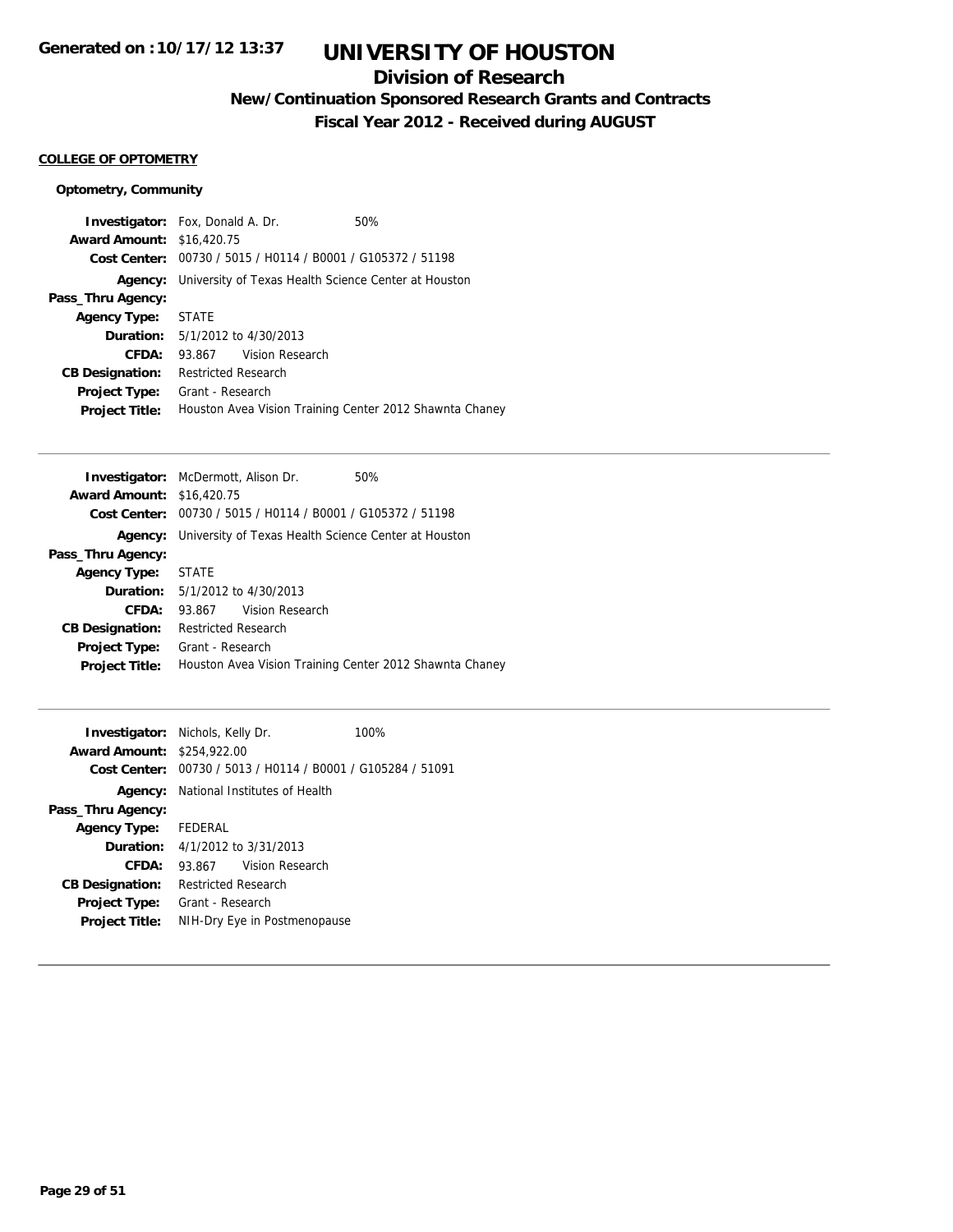## **Division of Research**

**New/Continuation Sponsored Research Grants and Contracts**

**Fiscal Year 2012 - Received during AUGUST**

#### **COLLEGE OF OPTOMETRY**

#### **Optometry, Community**

**Investigator:** Stevenson, Scott B. Dr. 70% **Award Amount:** \$15,750.00 **Cost Center:** 00730 / 5022 / H0114 / B0001 / G105722 / 51677 **Agency:** Alcon Research Limited **Pass\_Thru Agency: Agency Type:** PROFIT **Duration:** 8/31/2012 to 9/30/2013 **CFDA: CB Designation:** Restricted Research **Project Type:** Special Research Agreement - Research **Project Title:** Alcon Wobble Study start up

|                                 | <b>Investigator:</b> Glasser, Adrian Dr.                    | 30% |
|---------------------------------|-------------------------------------------------------------|-----|
| <b>Award Amount: \$6,750.00</b> |                                                             |     |
|                                 | Cost Center: 00730 / 5022 / H0114 / B0001 / G105722 / 51677 |     |
|                                 | <b>Agency:</b> Alcon Research Limited                       |     |
| Pass_Thru Agency:               |                                                             |     |
| <b>Agency Type: PROFIT</b>      |                                                             |     |
|                                 | <b>Duration:</b> $8/31/2012$ to $9/30/2013$                 |     |
| CFDA:                           |                                                             |     |
| <b>CB Designation:</b>          | <b>Restricted Research</b>                                  |     |
| <b>Project Type:</b>            | Special Research Agreement - Research                       |     |
| <b>Project Title:</b>           | Alcon Wobble Study start up                                 |     |

| Investigator:                    | Nichols, Jason Dr.                                      | 100%                                                                                                   |
|----------------------------------|---------------------------------------------------------|--------------------------------------------------------------------------------------------------------|
| <b>Award Amount: \$13,860.00</b> |                                                         |                                                                                                        |
| <b>Cost Center:</b>              | 00730 / 5022 / H0114 / B0001 / G105543 / 51452          |                                                                                                        |
| Agency:                          | Vistakon, Inc.                                          |                                                                                                        |
| Pass_Thru Agency:                |                                                         |                                                                                                        |
| <b>Agency Type:</b>              | PROFIT                                                  |                                                                                                        |
|                                  | <b>Duration:</b> 7/2/2012 to 7/2/2013                   |                                                                                                        |
| CFDA:                            |                                                         |                                                                                                        |
| <b>CB Designation:</b>           | <b>Restricted Research</b>                              |                                                                                                        |
| <b>Project Type:</b>             | Grant - Research                                        |                                                                                                        |
| <b>Project Title:</b>            | ACUVUE TruEye Brand (narafilcon B) Contact Lens Wearers | JJVCI CR-005162 Evaluation of 1-DAY ACUVUE TruEye Brand (narafilcon A) Contact Lenses in Current 1-DAY |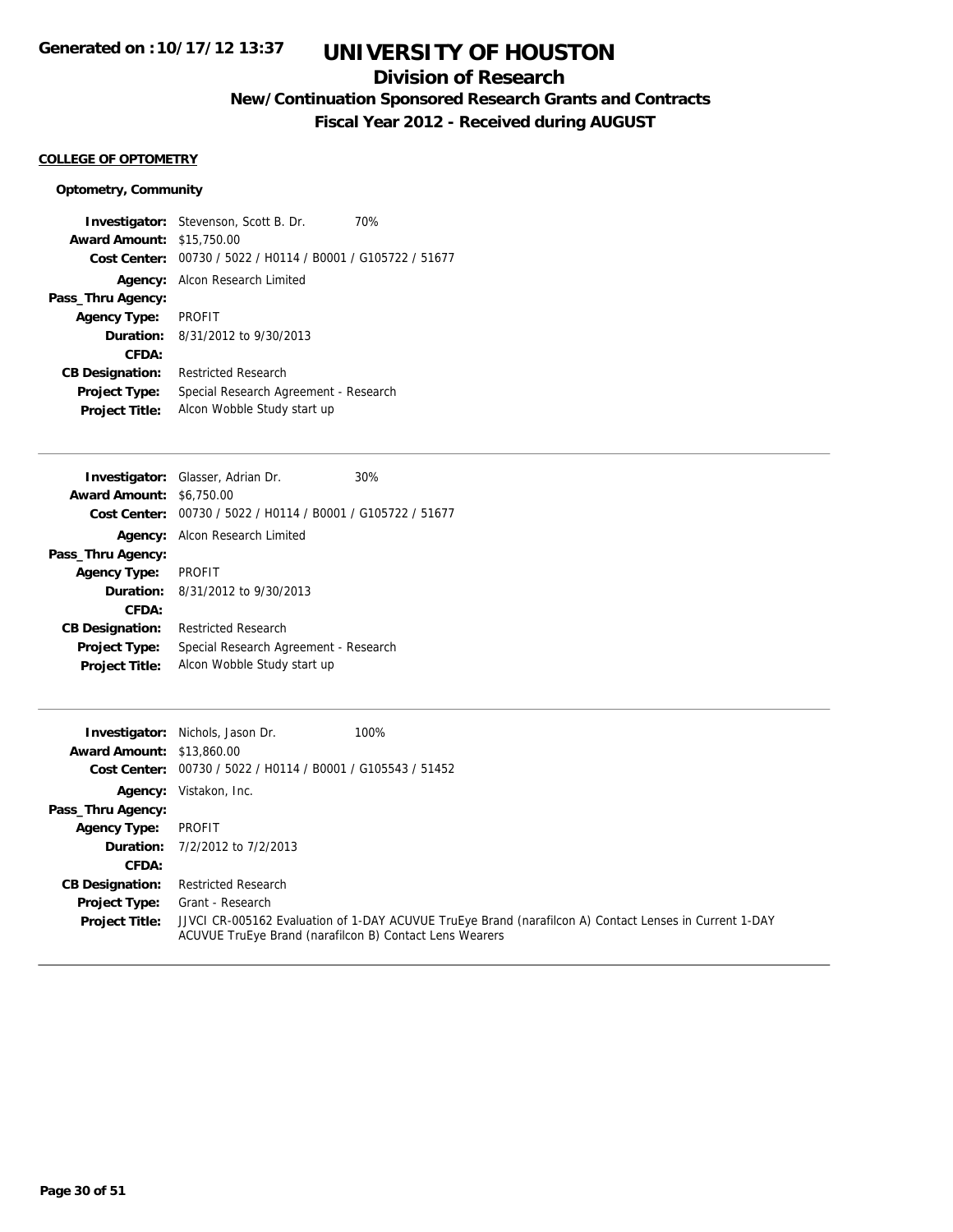## **Division of Research**

**New/Continuation Sponsored Research Grants and Contracts**

**Fiscal Year 2012 - Received during AUGUST**

#### **COLLEGE OF OPTOMETRY**

#### **Optometry, Community**

**Investigator:** Smith III, Earl L. Dr. 100% **Award Amount:** \$375,000.00 **Cost Center:** 00730 / 5013 / H0114 / B0001 / G102705 / 49271 **Agency:** National Institutes of Health **Pass\_Thru Agency: Agency Type:** FEDERAL **Duration:** 8/1/2011 to 7/31/2013 **CFDA:** 93.867 Vision Research **CB Designation:** Restricted Research **Project Type:** Grant - Research **Project Title:** Optically Induced Anisometropia

| <b>Investigator:</b> Hofer, Heidi Dr.  | 100%                                                        |
|----------------------------------------|-------------------------------------------------------------|
| <b>Award Amount: \$318,622,00</b>      |                                                             |
|                                        | Cost Center: 00730 / 5013 / H0114 / B0001 / G095886 / 43348 |
| <b>Agency:</b> National Eye Institute  |                                                             |
|                                        |                                                             |
| Agency Type: FEDERAL                   |                                                             |
| <b>Duration:</b> 9/5/2008 to 8/31/2013 |                                                             |
| 93.867 Vision Research                 |                                                             |
| <b>Restricted Research</b>             |                                                             |
| Grant - Research                       |                                                             |
|                                        | Retinal Topography and the Mechanisms of Visual Perception  |
|                                        |                                                             |

#### **COLLEGE OF PHARMACY**

#### **Clinical Sciences and Administration**

|                                   | <b>Investigator:</b> Tam, Vincent Dr.                       | 100% |
|-----------------------------------|-------------------------------------------------------------|------|
| <b>Award Amount: \$134,020.00</b> |                                                             |      |
|                                   | Cost Center: 00730 / 5022 / H0118 / B0001 / G105310 / 51666 |      |
| Agency:                           | Theravance, Inc                                             |      |
| Pass_Thru Agency:                 |                                                             |      |
| <b>Agency Type:</b>               | <b>PROFIT</b>                                               |      |
| <b>Duration:</b>                  | 8/28/2012 to 1/28/2014                                      |      |
| CFDA:                             |                                                             |      |
| <b>CB Designation:</b>            | <b>Restricted Research</b>                                  |      |
| <b>Project Type:</b>              | Grant - Research                                            |      |
| <b>Project Title:</b>             | PK/PD of telavancin and nephrotoxicity                      |      |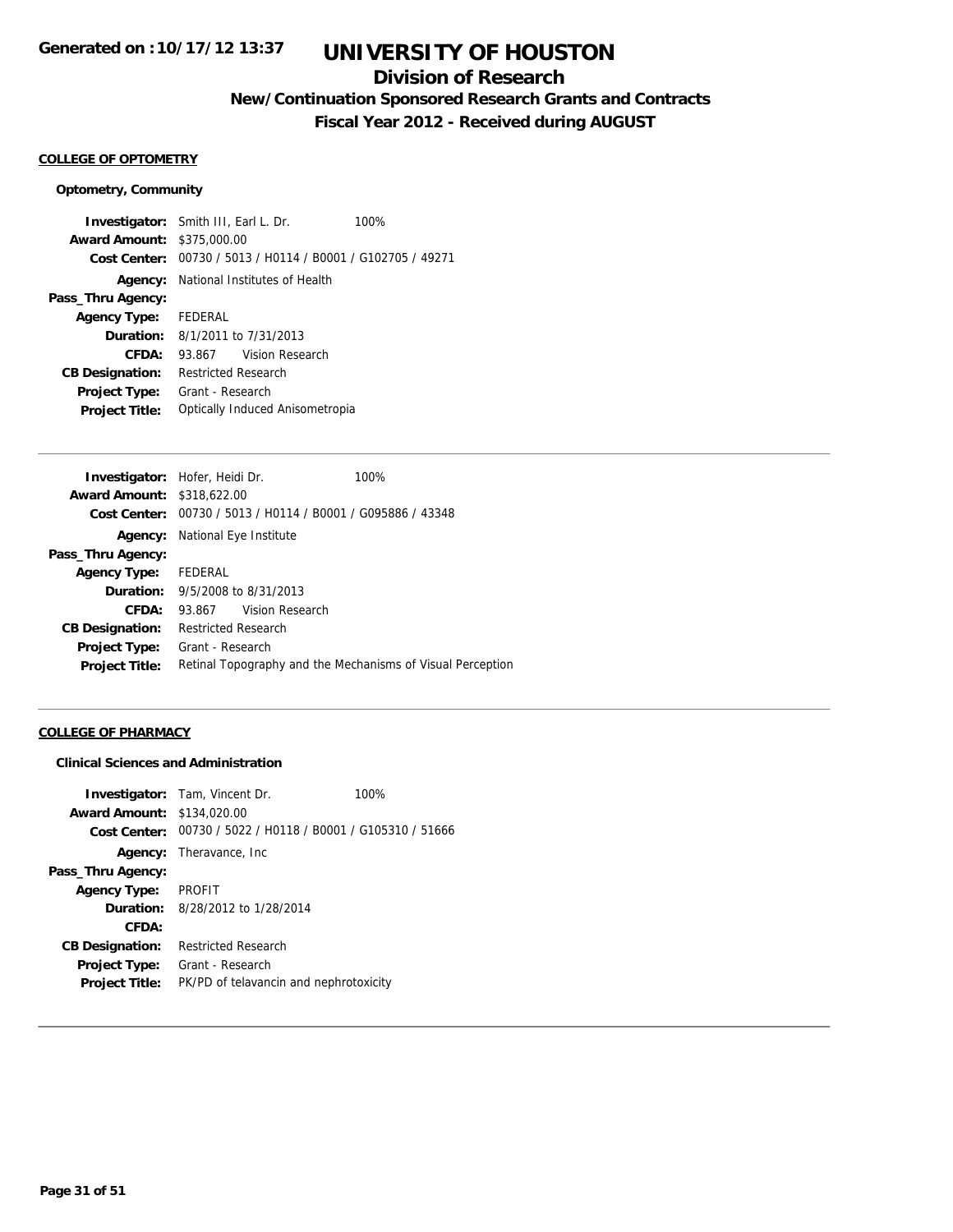## **Division of Research**

**New/Continuation Sponsored Research Grants and Contracts**

**Fiscal Year 2012 - Received during AUGUST**

#### **COLLEGE OF PHARMACY**

#### **Clinical Sciences and Administration**

|         |                                  | 100%                                                                                                                                                                                                                                                                                                                                     |
|---------|----------------------------------|------------------------------------------------------------------------------------------------------------------------------------------------------------------------------------------------------------------------------------------------------------------------------------------------------------------------------------------|
|         |                                  |                                                                                                                                                                                                                                                                                                                                          |
|         |                                  |                                                                                                                                                                                                                                                                                                                                          |
|         |                                  |                                                                                                                                                                                                                                                                                                                                          |
|         |                                  |                                                                                                                                                                                                                                                                                                                                          |
| FEDERAL |                                  |                                                                                                                                                                                                                                                                                                                                          |
|         |                                  |                                                                                                                                                                                                                                                                                                                                          |
| 93.855  |                                  | Allergy, Immunology, and Transplantation Research                                                                                                                                                                                                                                                                                        |
|         |                                  |                                                                                                                                                                                                                                                                                                                                          |
|         |                                  |                                                                                                                                                                                                                                                                                                                                          |
|         |                                  |                                                                                                                                                                                                                                                                                                                                          |
|         | <b>Award Amount: \$13,010.00</b> | <b>Investigator:</b> Tam, Vincent Dr.<br>Cost Center: 00730 / 5013 / H0118 / B0001 / G100494 / 47219<br>Johns Hopkins University<br>National Institute of Allergy and Infectious Diseases<br><b>Duration:</b> $6/15/2010$ to $5/31/2013$<br><b>Restricted Research</b><br>Grant - Research<br>Advancing New Drug Regimens for MDR/XDR TB |

|                                  | <b>Investigator:</b> Sansgiry, Sujit Dr.                    | 100%                                                                                                       |
|----------------------------------|-------------------------------------------------------------|------------------------------------------------------------------------------------------------------------|
| <b>Award Amount: \$10,000.00</b> |                                                             |                                                                                                            |
|                                  | Cost Center: 00730 / 5022 / H0118 / B0001 / C105558 / 51505 |                                                                                                            |
|                                  | <b>Agency: Statscript</b>                                   |                                                                                                            |
| Pass_Thru Agency:                |                                                             |                                                                                                            |
| <b>Agency Type:</b>              | PROFIT                                                      |                                                                                                            |
|                                  | <b>Duration:</b> 8/1/2012 to 12/31/2013                     |                                                                                                            |
| CFDA:                            |                                                             |                                                                                                            |
| <b>CB Designation:</b>           | <b>Restricted Research</b>                                  |                                                                                                            |
| Project Type:                    | Grant - Research                                            |                                                                                                            |
| <b>Project Title:</b>            |                                                             | Development of Documentation Processes for Quality of Life Outcomes Measures for Patients in Niche Markets |

### **Pharmacological and Pharmaceutical Sciences**

| <b>Investigator:</b> Hu, Ming Dr. |                                         | 100%                                                          |
|-----------------------------------|-----------------------------------------|---------------------------------------------------------------|
| <b>Award Amount: \$388,548.00</b> |                                         |                                                               |
|                                   |                                         | Cost Center: 00730 / 5013 / H0117 / B0001 / G098785 / 45170   |
|                                   |                                         | <b>Agency:</b> National Institute of General Medical Sciences |
| Pass_Thru Agency:                 |                                         |                                                               |
| <b>Agency Type:</b>               | FEDERAL                                 |                                                               |
|                                   | <b>Duration:</b> 9/30/2009 to 7/31/2013 |                                                               |
| CFDA:                             | 93.859                                  | Pharmacology, Physiology, and Biological Chemistry Research   |
| <b>CB Designation:</b>            | <b>Restricted Research</b>              |                                                               |
| Project Type:                     | Grant - Research                        |                                                               |
| <b>Project Title:</b>             |                                         | Disposition of Flavonoids via Metabolic Interplay             |
|                                   |                                         |                                                               |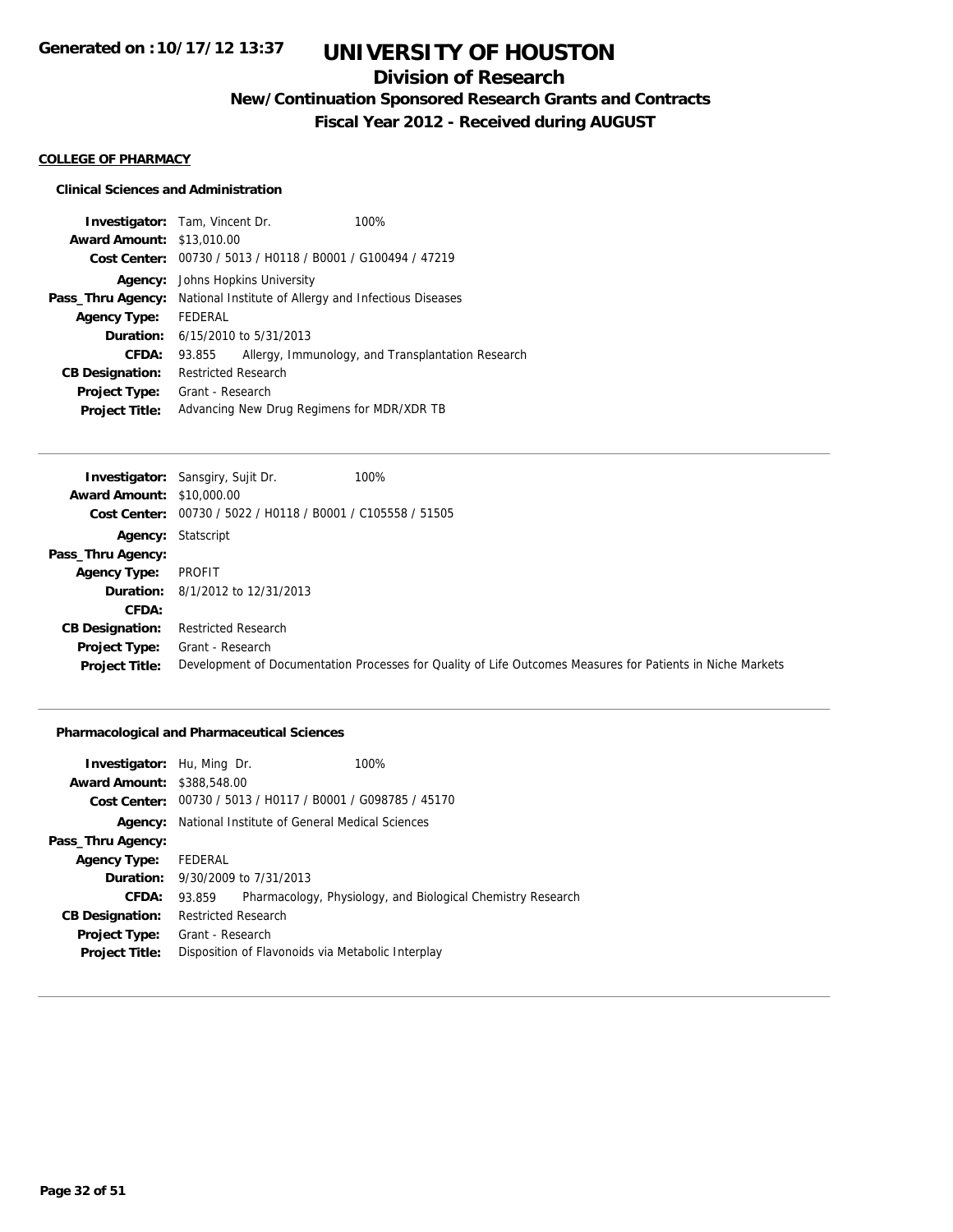## **Division of Research**

**New/Continuation Sponsored Research Grants and Contracts**

**Fiscal Year 2012 - Received during AUGUST**

#### **COLLEGE OF TECHNOLOGY**

### **Engineering Technology**

|                                  | <b>Investigator:</b> Merchant, Fatima Dr.                   | 51%                                                                            |
|----------------------------------|-------------------------------------------------------------|--------------------------------------------------------------------------------|
| <b>Award Amount: \$42,683.94</b> |                                                             |                                                                                |
|                                  | Cost Center: 00730 / 5015 / H0139 / B0001 / G098471 / 47062 |                                                                                |
| Agency:                          | University of Texas at Austin                               |                                                                                |
|                                  | Pass_Thru Agency: National Cancer Institute                 |                                                                                |
| <b>Agency Type:</b>              | FEDERAL                                                     |                                                                                |
|                                  | <b>Duration:</b> 8/1/2010 to 5/31/2015                      |                                                                                |
| CFDA:                            | 93.395 Cancer Treatment Research                            |                                                                                |
| <b>CB Designation:</b>           | <b>Restricted Research</b>                                  |                                                                                |
| <b>Project Type:</b>             | Grant - Research                                            |                                                                                |
| <b>Project Title:</b>            |                                                             | 3D Computer Modeling for Optimizing Body Image Following Breast Reconstruction |
|                                  |                                                             |                                                                                |

## **CULLEN COLLEGE OF ENGINEERING**

### **Biomedical Engineering**

| <b>Investigator:</b> Larin, Kirill Dr. |                            |                                                | 100%                                                     |
|----------------------------------------|----------------------------|------------------------------------------------|----------------------------------------------------------|
| <b>Award Amount: \$164,412.00</b>      |                            |                                                |                                                          |
| Cost Center:                           |                            | 00730 / 5013 / H0071 / B0001 / G097176 / 45148 |                                                          |
| Agency:                                |                            | Baylor College of Medicine                     |                                                          |
| Pass_Thru Agency:                      |                            | National Heart, Lung, and Blood Institute      |                                                          |
| <b>Agency Type:</b>                    | FEDERAL                    |                                                |                                                          |
| Duration:                              |                            | 9/1/2009 to 5/31/2013                          |                                                          |
| CFDA:                                  | 93.837                     |                                                | Heart and Vascular Diseases Research                     |
| <b>CB Designation:</b>                 | <b>Restricted Research</b> |                                                |                                                          |
| Project Type:                          | Grant - Research           |                                                |                                                          |
| <b>Project Title:</b>                  |                            |                                                | Phenotyping Embryonic Mammalian Heart Function Using OCT |

| <b>Investigator:</b> May, Elebeoba Dr. |                            |                                                             | 100% |
|----------------------------------------|----------------------------|-------------------------------------------------------------|------|
| <b>Award Amount: \$185,731.00</b>      |                            |                                                             |      |
|                                        |                            | Cost Center: 00730 / 5043 / H0071 / B0001 / G105590 / 51448 |      |
|                                        |                            | <b>Agency:</b> Sandia National Laboratories                 |      |
| Pass_Thru Agency:                      |                            |                                                             |      |
| <b>Agency Type:</b>                    | <b>PROFIT</b>              |                                                             |      |
| <b>Duration:</b>                       |                            | 8/1/2012 to 5/29/2013                                       |      |
| CFDA:                                  | 12.000                     | DEPARTMENT OF DEFENSE                                       |      |
| <b>CB Designation:</b>                 | <b>Restricted Research</b> |                                                             |      |
| <b>Project Type:</b>                   | Contract - Research        |                                                             |      |
| <b>Project Title:</b>                  |                            | Host-pathogen Coupled Networks                              |      |
|                                        |                            |                                                             |      |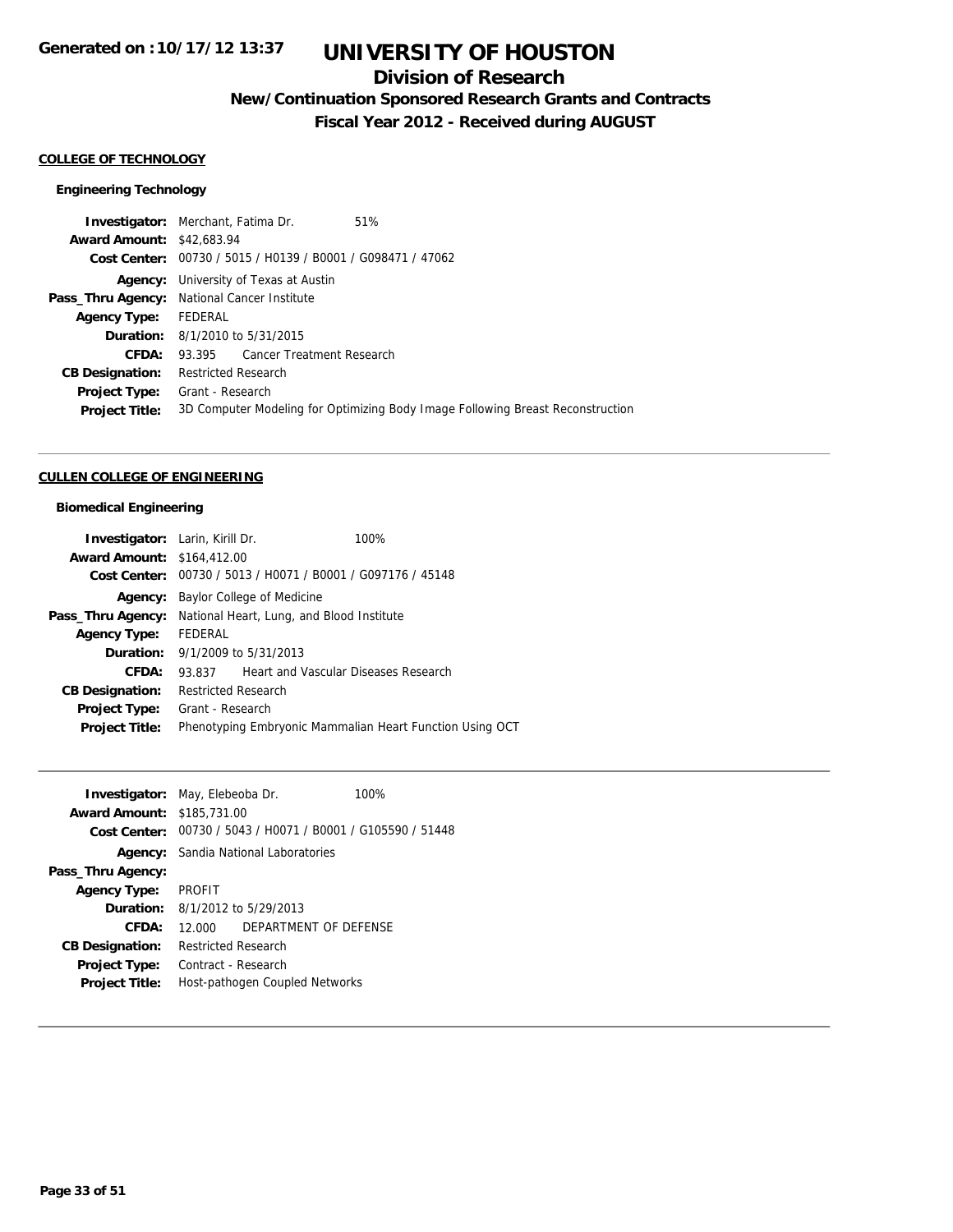## **Division of Research**

**New/Continuation Sponsored Research Grants and Contracts**

**Fiscal Year 2012 - Received during AUGUST**

#### **CULLEN COLLEGE OF ENGINEERING**

### **Center for Innovative Grouting Materials and Tech**

|                                     | <b>Investigator:</b> Vipulanandan, Cumaraswamy D50%                                                    |
|-------------------------------------|--------------------------------------------------------------------------------------------------------|
| <b>Award Amount: \$1,290,200.50</b> |                                                                                                        |
|                                     | Cost Center: 00730 / 5043 / H0069 / B0001 / G103909 / 51575                                            |
|                                     | Agency: Research Partnership to Secure Energy for America                                              |
|                                     | <b>Pass_Thru Agency:</b> U.S. Department of Energy                                                     |
| <b>Agency Type:</b>                 | FEDERAL                                                                                                |
|                                     | <b>Duration:</b> 8/17/2012 to 8/16/2015                                                                |
| CFDA:                               | 81.089 Fossil Energy Research and Development                                                          |
| <b>CB Designation:</b>              | <b>Restricted Research</b>                                                                             |
|                                     | <b>Project Type:</b> Contract - Research                                                               |
| <b>Project Title:</b>               | Smart Cementing Materials and Drilling Muds for Real Time Monitoring of Deepwater Wellbore Enhancement |

| <b>Award Amount: \$129,020.05</b><br>Cost Center: 00730 / 5043 / H0069 / B0001 / G103909 / 51575<br><b>Agency:</b> Research Partnership to Secure Energy for America<br><b>Pass_Thru Agency:</b> U.S. Department of Energy<br>FEDERAL<br><b>Agency Type:</b><br><b>Duration:</b> 8/17/2012 to 8/16/2015<br>Fossil Energy Research and Development<br><b>CFDA:</b><br>81.089<br><b>Restricted Research</b><br><b>CB Designation:</b><br>Contract - Research<br>Project Type: |                       | <b>Investigator:</b> Krishnamoorti, Ramanan Dr.<br>5%                                                  |
|-----------------------------------------------------------------------------------------------------------------------------------------------------------------------------------------------------------------------------------------------------------------------------------------------------------------------------------------------------------------------------------------------------------------------------------------------------------------------------|-----------------------|--------------------------------------------------------------------------------------------------------|
|                                                                                                                                                                                                                                                                                                                                                                                                                                                                             |                       |                                                                                                        |
|                                                                                                                                                                                                                                                                                                                                                                                                                                                                             |                       |                                                                                                        |
|                                                                                                                                                                                                                                                                                                                                                                                                                                                                             |                       |                                                                                                        |
|                                                                                                                                                                                                                                                                                                                                                                                                                                                                             |                       |                                                                                                        |
|                                                                                                                                                                                                                                                                                                                                                                                                                                                                             |                       |                                                                                                        |
|                                                                                                                                                                                                                                                                                                                                                                                                                                                                             |                       |                                                                                                        |
|                                                                                                                                                                                                                                                                                                                                                                                                                                                                             |                       |                                                                                                        |
|                                                                                                                                                                                                                                                                                                                                                                                                                                                                             |                       |                                                                                                        |
|                                                                                                                                                                                                                                                                                                                                                                                                                                                                             |                       |                                                                                                        |
|                                                                                                                                                                                                                                                                                                                                                                                                                                                                             | <b>Project Title:</b> | Smart Cementing Materials and Drilling Muds for Real Time Monitoring of Deepwater Wellbore Enhancement |

### **Chemical Engineering**

|                                  | <b>Investigator:</b> Willson, Richard C. Dr.                | 100% |
|----------------------------------|-------------------------------------------------------------|------|
| <b>Award Amount: \$10,000.00</b> |                                                             |      |
|                                  | Cost Center: 00730 / 5021 / H0067 / B0001 / G105242 / 50932 |      |
|                                  | <b>Agency:</b> The Welch Foundation                         |      |
| Pass_Thru Agency:                |                                                             |      |
| Agency Type: FOUNDATION          |                                                             |      |
|                                  | <b>Duration:</b> $6/1/2012$ to $5/31/2013$                  |      |
| CFDA:                            |                                                             |      |
| <b>CB Designation:</b>           | <b>Restricted Research</b>                                  |      |
| <b>Project Type:</b>             | Grant - Research                                            |      |
| <b>Project Title:</b>            | Physical Chemistry of Molecular Recognition                 |      |
|                                  |                                                             |      |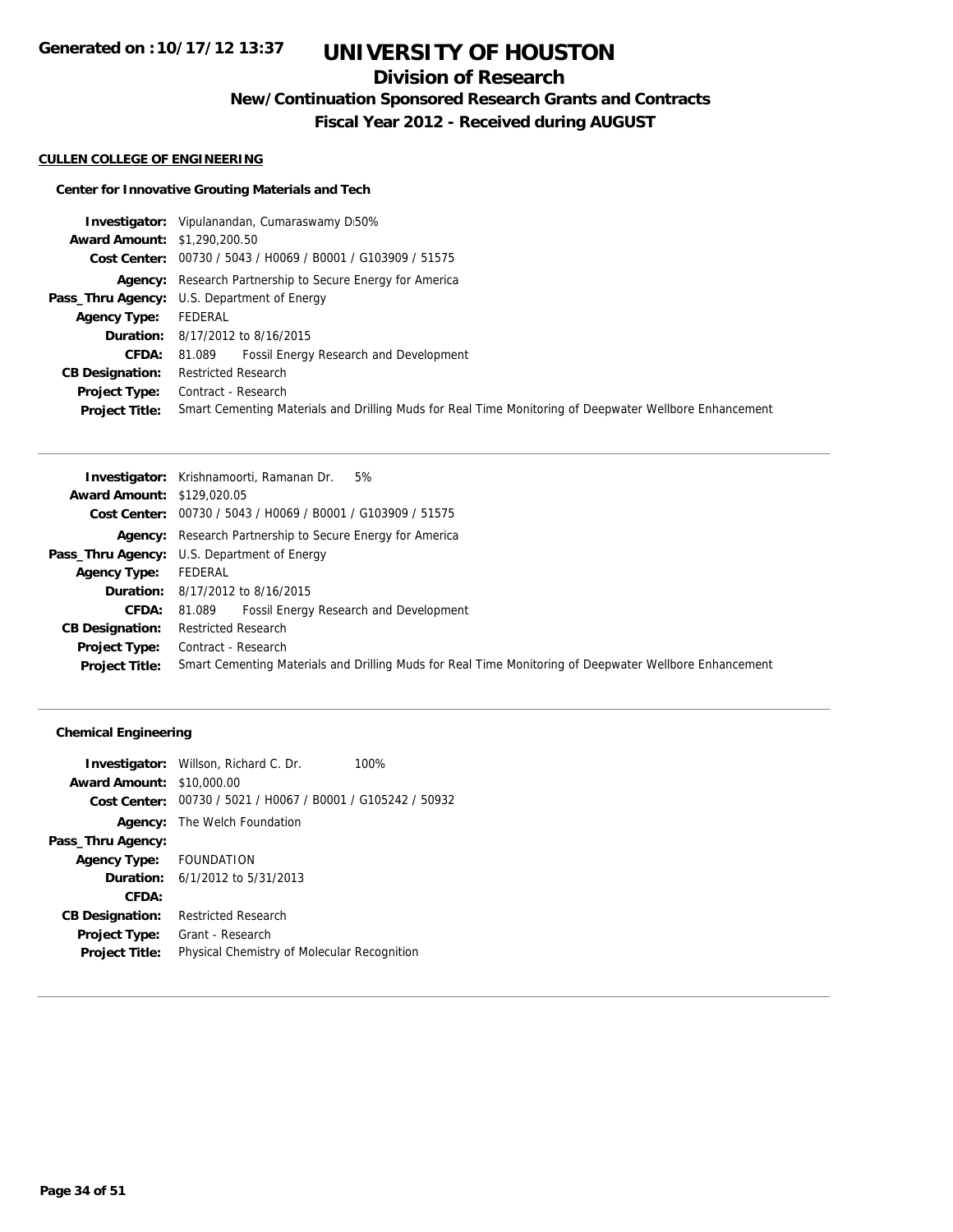## **Division of Research**

**New/Continuation Sponsored Research Grants and Contracts**

**Fiscal Year 2012 - Received during AUGUST**

### **CULLEN COLLEGE OF ENGINEERING**

### **Chemical Engineering**

|                         | <b>Investigator:</b> Varadarajan, Navin Dr.                 | 100%                                                                 |
|-------------------------|-------------------------------------------------------------|----------------------------------------------------------------------|
| <b>Award Amount:</b>    | \$10,000.00                                                 |                                                                      |
|                         | Cost Center: 00730 / 5021 / H0067 / B0001 / G105228 / 50935 |                                                                      |
| Agency:                 | The Welch Foundation                                        |                                                                      |
| Pass_Thru Agency:       |                                                             |                                                                      |
| Agency Type: FOUNDATION |                                                             |                                                                      |
|                         | <b>Duration:</b> $6/1/2012$ to $5/31/2013$                  |                                                                      |
| CFDA:                   |                                                             |                                                                      |
| <b>CB Designation:</b>  | <b>Restricted Research</b>                                  |                                                                      |
| <b>Project Type:</b>    | Grant - Research                                            |                                                                      |
| <b>Project Title:</b>   |                                                             | Engineering Chymotrypsin to Selectively Cleave After Phosphotyrosine |

| Investigator: Balakotaiah, Vemuri Dr.                       | 100%                                                                               |
|-------------------------------------------------------------|------------------------------------------------------------------------------------|
| <b>Award Amount: \$10,000.00</b>                            |                                                                                    |
| Cost Center: 00730 / 5021 / H0067 / B0001 / G105227 / 50926 |                                                                                    |
| <b>Agency:</b> The Welch Foundation                         |                                                                                    |
|                                                             |                                                                                    |
| FOUNDATION                                                  |                                                                                    |
| <b>Duration:</b> $6/1/2012$ to $5/31/2013$                  |                                                                                    |
|                                                             |                                                                                    |
| <b>Restricted Research</b>                                  |                                                                                    |
| Grant - Research                                            |                                                                                    |
|                                                             | Effect of Heterogeneities on Spatiotemporal Pattern Formation in Chemical Reactors |
|                                                             |                                                                                    |

|                                   | <b>Investigator:</b> Krishnamoorti, Ramanan Dr.<br>30%                                                 |
|-----------------------------------|--------------------------------------------------------------------------------------------------------|
| <b>Award Amount: \$774,120.30</b> |                                                                                                        |
|                                   | Cost Center: 00730 / 5043 / H0069 / B0001 / G103909 / 51575                                            |
|                                   | <b>Agency:</b> Research Partnership to Secure Energy for America                                       |
|                                   | Pass_Thru Agency: U.S. Department of Energy                                                            |
| <b>Agency Type:</b>               | FEDERAL                                                                                                |
|                                   | <b>Duration:</b> 8/17/2012 to 8/16/2015                                                                |
| <b>CFDA:</b>                      | Fossil Energy Research and Development<br>81.089                                                       |
| <b>CB Designation:</b>            | <b>Restricted Research</b>                                                                             |
| Project Type:                     | Contract - Research                                                                                    |
| <b>Project Title:</b>             | Smart Cementing Materials and Drilling Muds for Real Time Monitoring of Deepwater Wellbore Enhancement |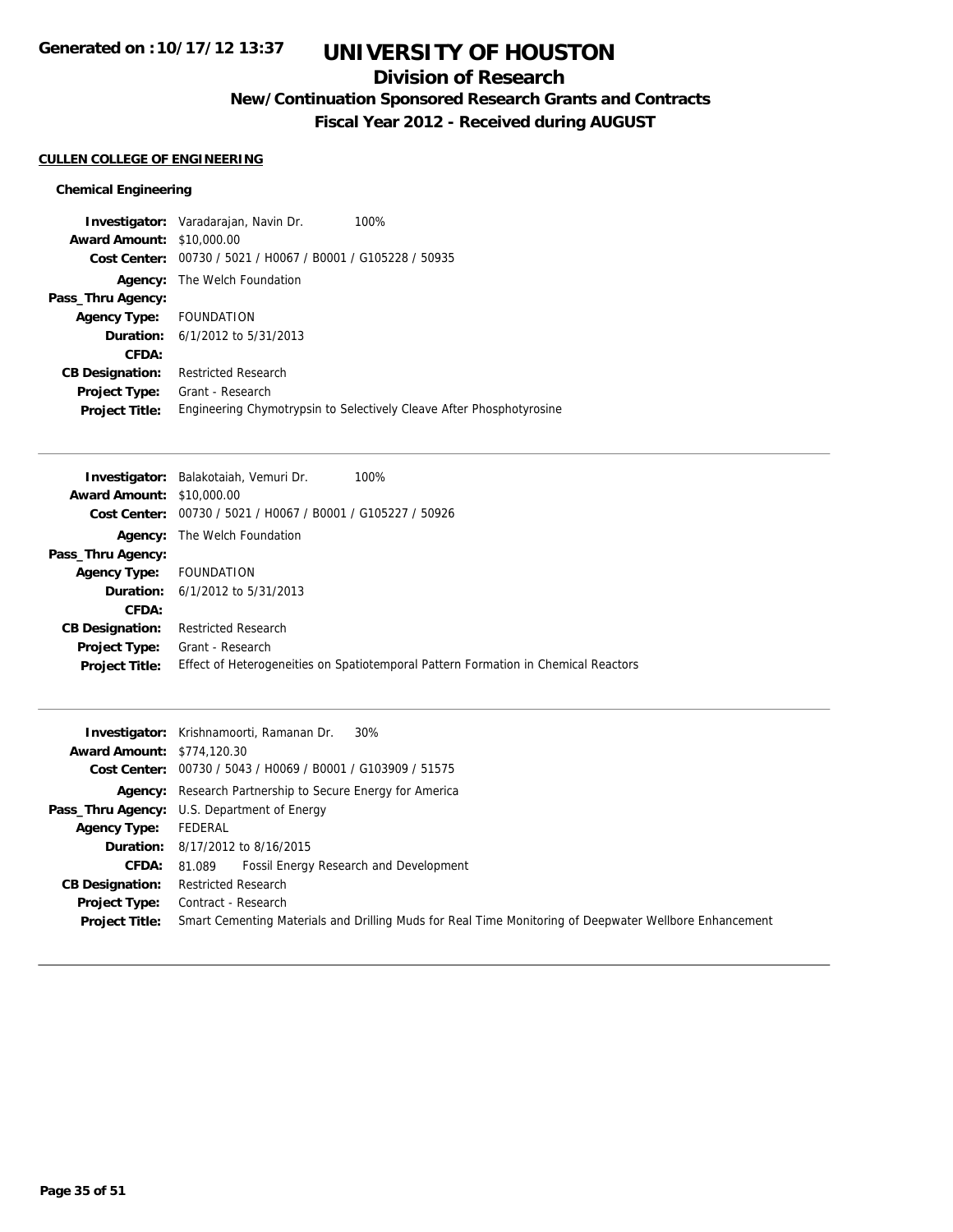## **Division of Research**

**New/Continuation Sponsored Research Grants and Contracts**

**Fiscal Year 2012 - Received during AUGUST**

### **CULLEN COLLEGE OF ENGINEERING**

### **Chemical Engineering**

|                                 | <b>Investigator:</b> Rimer, Jeffrey Dr.                     | 50% |
|---------------------------------|-------------------------------------------------------------|-----|
| <b>Award Amount: \$4,984.50</b> |                                                             |     |
|                                 | Cost Center: 00730 / 5018 / H0067 / B0001 / G105186 / 51608 |     |
|                                 | <b>Agency:</b> Lamar University                             |     |
|                                 | <b>Pass_Thru Agency:</b> Lamar University (THWRC)           |     |
| <b>Agency Type:</b>             | STATE                                                       |     |
|                                 | <b>Duration:</b> 7/1/2012 to 7/15/2013                      |     |
| CFDA:                           |                                                             |     |
| <b>CB Designation:</b>          | <b>Restricted Research</b>                                  |     |
| <b>Project Type:</b>            | Grant - Research                                            |     |
| <b>Project Title:</b>           | Tailoring nanoporous sorbents for waste water treatment     |     |

|                                 | <b>Investigator:</b> Grabow, Lars Dr.                       | 50% |
|---------------------------------|-------------------------------------------------------------|-----|
| <b>Award Amount: \$4,984.50</b> |                                                             |     |
|                                 | Cost Center: 00730 / 5018 / H0067 / B0001 / G105186 / 51608 |     |
|                                 | <b>Agency:</b> Lamar University                             |     |
|                                 | <b>Pass_Thru Agency:</b> Lamar University (THWRC)           |     |
| Agency Type:                    | <b>STATE</b>                                                |     |
|                                 | <b>Duration:</b> $7/1/2012$ to $7/15/2013$                  |     |
| CFDA:                           |                                                             |     |
| <b>CB Designation:</b>          | Restricted Research                                         |     |
| <b>Project Type:</b>            | Grant - Research                                            |     |
| <b>Project Title:</b>           | Tailoring nanoporous sorbents for waste water treatment     |     |
|                                 |                                                             |     |

|                                  |  | 50%                                                                                                                                                                                                                                                                                                                                |
|----------------------------------|--|------------------------------------------------------------------------------------------------------------------------------------------------------------------------------------------------------------------------------------------------------------------------------------------------------------------------------------|
| <b>Award Amount: \$35,014.00</b> |  |                                                                                                                                                                                                                                                                                                                                    |
|                                  |  |                                                                                                                                                                                                                                                                                                                                    |
|                                  |  |                                                                                                                                                                                                                                                                                                                                    |
|                                  |  |                                                                                                                                                                                                                                                                                                                                    |
| FEDERAL                          |  |                                                                                                                                                                                                                                                                                                                                    |
|                                  |  |                                                                                                                                                                                                                                                                                                                                    |
| 12.420                           |  | Military Medical Research and Development                                                                                                                                                                                                                                                                                          |
|                                  |  |                                                                                                                                                                                                                                                                                                                                    |
| Grant - Research                 |  |                                                                                                                                                                                                                                                                                                                                    |
|                                  |  |                                                                                                                                                                                                                                                                                                                                    |
|                                  |  | <b>Investigator:</b> Rimer, Jeffrey Dr.<br>Cost Center: 00730 / 5013 / H0067 / B0001 / G103762 / 50609<br>Methodist Hospital Research Institute<br>U.S. Army Medical Research and Material Command<br><b>Duration:</b> 9/29/2011 to 9/28/2013<br><b>Restricted Research</b><br>Rational Design of Nanoagents for Malaria Treatment |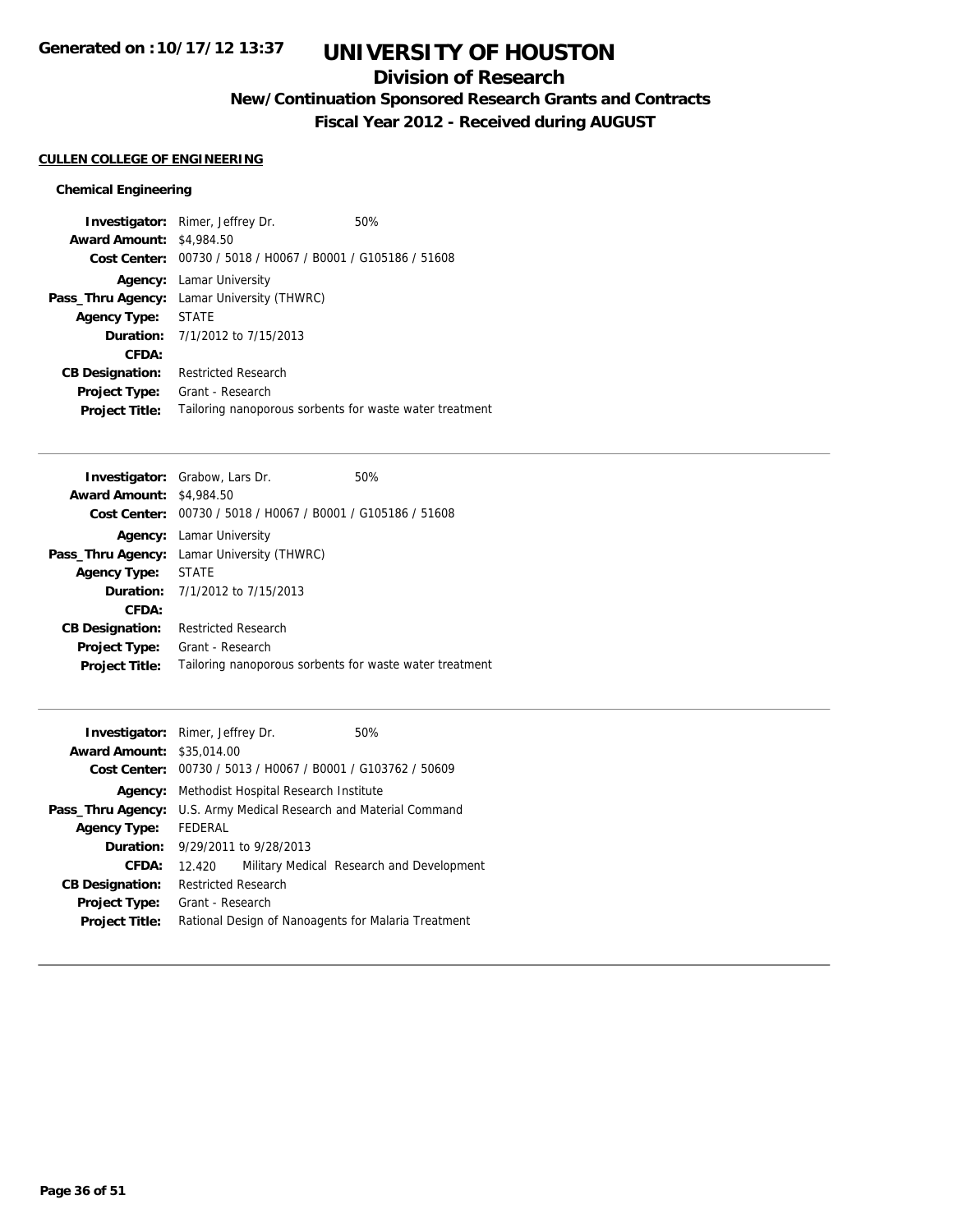## **Division of Research**

**New/Continuation Sponsored Research Grants and Contracts**

**Fiscal Year 2012 - Received during AUGUST**

### **CULLEN COLLEGE OF ENGINEERING**

### **Chemical Engineering**

|                                                     |  | 50%                                                                                                                                                                                                                                                 |
|-----------------------------------------------------|--|-----------------------------------------------------------------------------------------------------------------------------------------------------------------------------------------------------------------------------------------------------|
|                                                     |  |                                                                                                                                                                                                                                                     |
|                                                     |  |                                                                                                                                                                                                                                                     |
|                                                     |  |                                                                                                                                                                                                                                                     |
|                                                     |  |                                                                                                                                                                                                                                                     |
| <b>FFDFRAL</b>                                      |  |                                                                                                                                                                                                                                                     |
|                                                     |  |                                                                                                                                                                                                                                                     |
| 12.420                                              |  | Military Medical Research and Development                                                                                                                                                                                                           |
| <b>Restricted Research</b>                          |  |                                                                                                                                                                                                                                                     |
| Grant - Research                                    |  |                                                                                                                                                                                                                                                     |
| Rational Design of Nanoagents for Malaria Treatment |  |                                                                                                                                                                                                                                                     |
|                                                     |  | <b>Investigator:</b> Vekilov, Peter Dr.<br><b>Award Amount: \$35,014.00</b><br>00730 / 5013 / H0067 / B0001 / G103762 / 50609<br>Methodist Hospital Research Institute<br>U.S. Army Medical Research and Material Command<br>9/29/2011 to 9/28/2013 |

|                        | Investigator: Krishnamoorti, Ramanan Dr.<br>100%            |
|------------------------|-------------------------------------------------------------|
| <b>Award Amount:</b>   | \$125,000.00                                                |
|                        | Cost Center: 00730 / 5017 / H0067 / B0001 / C105742 / 51602 |
|                        | <b>Agency:</b> Texas Higher Education Coordinating Board    |
| Pass_Thru Agency:      |                                                             |
| Agency Type: STATE     |                                                             |
|                        | <b>Duration:</b> $8/27/2012$ to $8/31/2013$                 |
| CFDA:                  |                                                             |
| <b>CB Designation:</b> | Non Restricted Research                                     |
| <b>Project Type:</b>   | Grant - Research                                            |
| <b>Project Title:</b>  | FY12 TRIP Match, Engineering                                |
|                        |                                                             |

### **Civil Engineering**

|                                  | Investigator: Mo, Yi-Lung Dr.                               | 30%                                                             |
|----------------------------------|-------------------------------------------------------------|-----------------------------------------------------------------|
| <b>Award Amount: \$17,106.30</b> |                                                             |                                                                 |
|                                  | Cost Center: 00730 / 5022 / H0073 / B0001 / G105231 / 51476 |                                                                 |
| Agency:                          | Cameron                                                     |                                                                 |
| Pass_Thru Agency:                |                                                             |                                                                 |
| <b>Agency Type:</b>              | <b>PROFIT</b>                                               |                                                                 |
|                                  | <b>Duration:</b> 5/1/2012 to 12/31/2012                     |                                                                 |
| CFDA:                            |                                                             |                                                                 |
| <b>CB Designation:</b>           | <b>Restricted Research</b>                                  |                                                                 |
| <b>Project Type:</b>             | Contract - Research                                         |                                                                 |
| <b>Project Title:</b>            |                                                             | Distributed PTMD, Under-Water PTMD and Pressurized Test of PTMD |
|                                  |                                                             |                                                                 |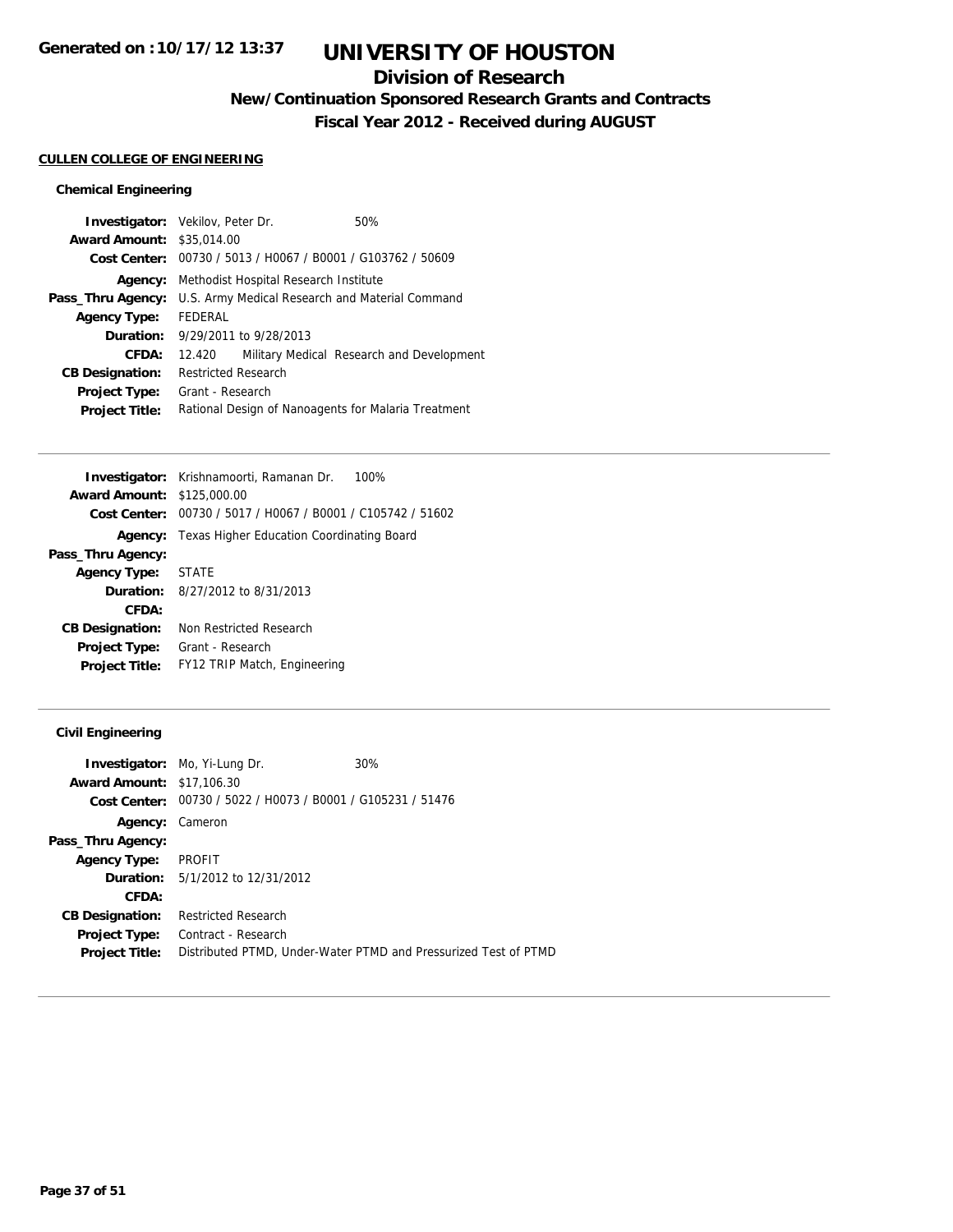## **Division of Research**

**New/Continuation Sponsored Research Grants and Contracts**

**Fiscal Year 2012 - Received during AUGUST**

### **CULLEN COLLEGE OF ENGINEERING**

**Pass\_Thru Agency:** Lamar University **Agency Type:** STATE

**CB Designation:** Restricted Research **Project Type:** Grant - Research

**CFDA:**

**Duration:** 7/1/2012 to 7/15/2013

Tunnel

#### **Civil Engineering**

|                                  | <b>Investigator:</b> Rixey, William G. Dr.                  | 100%                                                                                   |
|----------------------------------|-------------------------------------------------------------|----------------------------------------------------------------------------------------|
| <b>Award Amount: \$25,031,00</b> |                                                             |                                                                                        |
|                                  | Cost Center: 00730 / 5018 / H0068 / B0001 / G105185 / 51607 |                                                                                        |
|                                  | <b>Agency:</b> Lamar University                             |                                                                                        |
|                                  | Pass_Thru Agency: Lamar University (THWRC)                  |                                                                                        |
| <b>Agency Type:</b>              | <b>STATE</b>                                                |                                                                                        |
|                                  | <b>Duration:</b> 7/1/2012 to 7/15/2013                      |                                                                                        |
| CFDA:                            |                                                             |                                                                                        |
| <b>CB Designation:</b>           | <b>Restricted Research</b>                                  |                                                                                        |
| <b>Project Type:</b>             | Grant - Research                                            |                                                                                        |
| <b>Project Title:</b>            |                                                             | Subsurface Multiphase Flow Characteristics of Bioalcohol Fuels and Groundwater Quality |

|                                  | <b>Investigator:</b> Chellam, Shankar Dr.<br>100%                                                                           |
|----------------------------------|-----------------------------------------------------------------------------------------------------------------------------|
| <b>Award Amount: \$25,000.00</b> |                                                                                                                             |
|                                  | Cost Center: 00730 / 5018 / H0068 / B0001 / G105172 / 51609                                                                 |
|                                  | <b>Agency:</b> Lamar University                                                                                             |
|                                  | Pass_Thru Agency: Lamar University (THWRC)                                                                                  |
| Agency Type:                     | STATE                                                                                                                       |
|                                  | <b>Duration:</b> $7/1/2012$ to $7/15/2013$                                                                                  |
| <b>CFDA:</b>                     |                                                                                                                             |
| <b>CB Designation:</b>           | <b>Restricted Research</b>                                                                                                  |
| Project Type:                    | Grant - Research                                                                                                            |
| <b>Project Title:</b>            | Controlling colloidal fouling by electroflotation pretreatment to minimize waste stream volumes from membrane<br>facilities |
|                                  | <b>Investigator:</b> Chellam, Shankar Dr.<br>100%                                                                           |
| <b>Award Amount: \$70,016.00</b> |                                                                                                                             |
|                                  | Cost Center: 00730 / 5018 / H0068 / B0001 / G105139 / 51486                                                                 |
|                                  | <b>Agency:</b> Lamar University/Texas Air Research Center                                                                   |

**Project Title:** Tracking Emission From On-Road Vehicles: Developing Metal Tracers Based on Measurements in the Washburn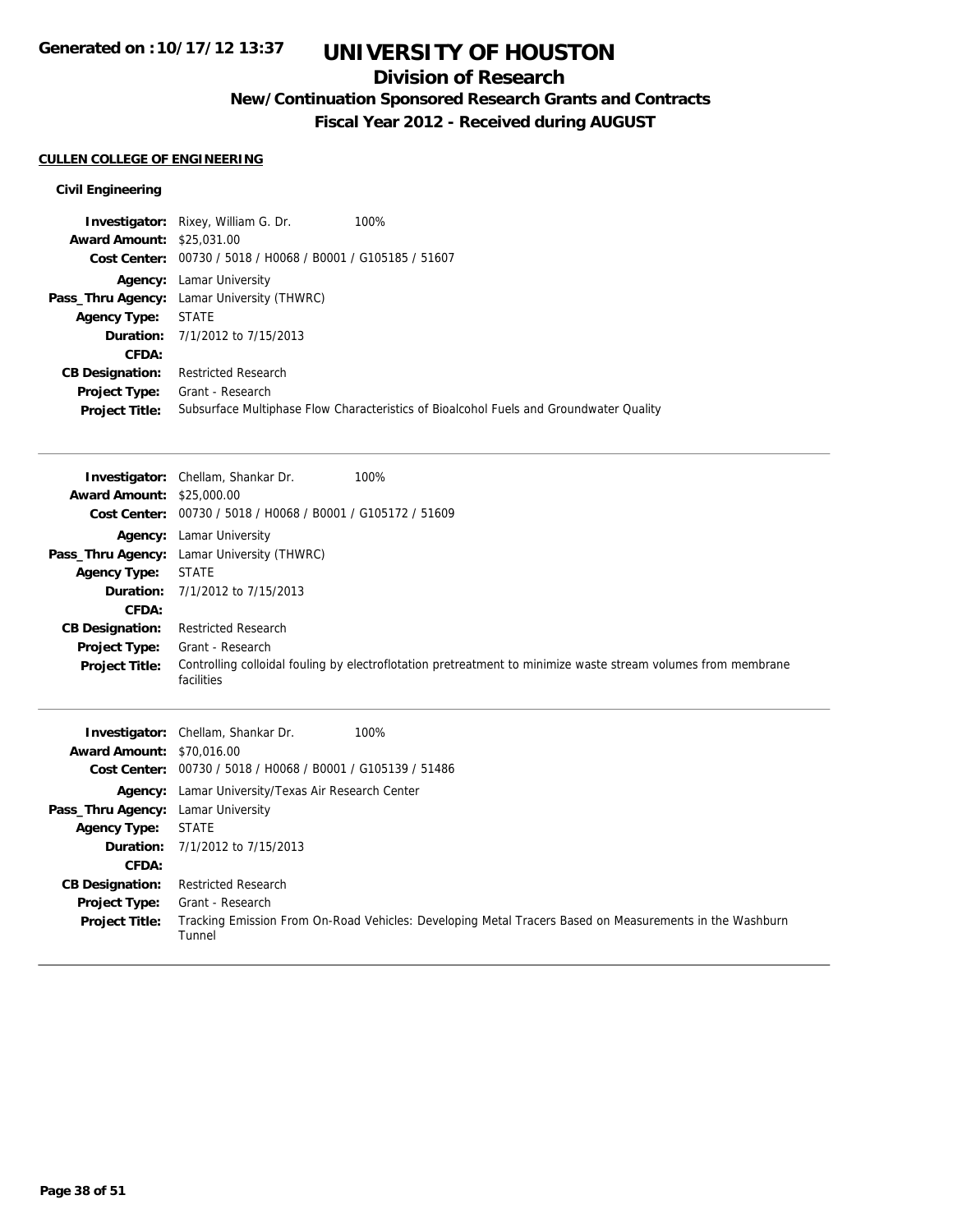## **Division of Research**

**New/Continuation Sponsored Research Grants and Contracts**

**Fiscal Year 2012 - Received during AUGUST**

### **CULLEN COLLEGE OF ENGINEERING**

### **Electrical & Computer Engineering**

|                                  | <b>Investigator:</b> Bao, Jiming Dr.                        | 100%                                                                                                             |
|----------------------------------|-------------------------------------------------------------|------------------------------------------------------------------------------------------------------------------|
| <b>Award Amount: \$10,000.00</b> |                                                             |                                                                                                                  |
|                                  | Cost Center: 00730 / 5021 / H0070 / B0001 / G105241 / 50922 |                                                                                                                  |
|                                  | <b>Agency:</b> The Welch Foundation                         |                                                                                                                  |
| Pass_Thru Agency:                |                                                             |                                                                                                                  |
| <b>Agency Type:</b>              | FOUNDATION                                                  |                                                                                                                  |
|                                  | <b>Duration:</b> $6/1/2012$ to $5/31/2013$                  |                                                                                                                  |
| CFDA:                            |                                                             |                                                                                                                  |
| <b>CB Designation:</b>           | <b>Restricted Research</b>                                  |                                                                                                                  |
| <b>Project Type:</b>             | Grant - Research                                            |                                                                                                                  |
| <b>Project Title:</b>            | Dioxide on Cobalt Nanostructures                            | Understanding the Mechanism for Highly Efficient Artificial Photosynthesis of Hydrocarbons from Water and Carbon |

| Investigator: Liu, Ce Dr.        |                                                | 100%                                                        |
|----------------------------------|------------------------------------------------|-------------------------------------------------------------|
| <b>Award Amount: \$60,000.00</b> |                                                |                                                             |
|                                  |                                                | Cost Center: 00730 / 5022 / H0070 / B0001 / G096869 / 42176 |
|                                  | <b>Agency:</b> Various Private Profit Agencies |                                                             |
| Pass_Thru Agency:                |                                                |                                                             |
| Agency Type:                     | PROFIT                                         |                                                             |
|                                  | <b>Duration:</b> 9/1/2007 to 8/31/2015         |                                                             |
| CFDA:                            |                                                |                                                             |
| <b>CB Designation:</b>           | <b>Restricted Research</b>                     |                                                             |
|                                  | <b>Project Type:</b> Grant - Research          |                                                             |
| <b>Project Title:</b>            | Well Logging Consortium                        |                                                             |
|                                  |                                                |                                                             |

|                                 | <b>Investigator:</b> Wosik, Jarek Dr.                       | 30%                                                                        |
|---------------------------------|-------------------------------------------------------------|----------------------------------------------------------------------------|
| <b>Award Amount: \$7,500.00</b> |                                                             |                                                                            |
|                                 | Cost Center: 00730 / 5022 / H0453 / B0001 / G105605 / 51434 |                                                                            |
|                                 | <b>Agency:</b> Nano EnerTex, Inc.                           |                                                                            |
| Pass_Thru Agency:               |                                                             |                                                                            |
| <b>Agency Type:</b>             | PROFIT                                                      |                                                                            |
|                                 | <b>Duration:</b> $7/1/2012$ to $6/30/2013$                  |                                                                            |
| CFDA:                           |                                                             |                                                                            |
| <b>CB Designation:</b>          | <b>Restricted Research</b>                                  |                                                                            |
| <b>Project Type:</b>            | Contract - Research                                         |                                                                            |
| <b>Project Title:</b>           |                                                             | Low Temperature, High Energy Density Micro Thin Film Solid Oxide Fuel Cell |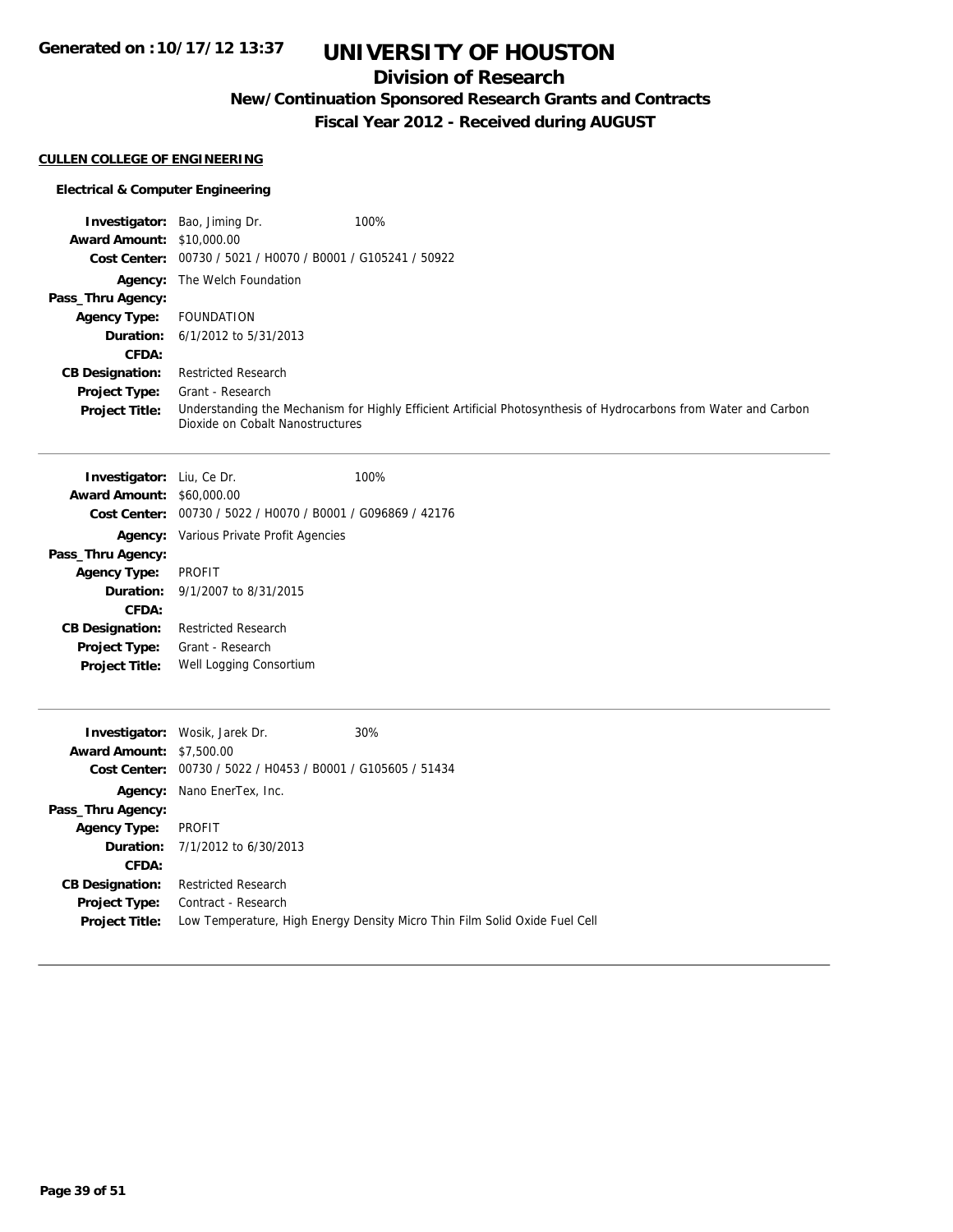## **Division of Research**

**New/Continuation Sponsored Research Grants and Contracts**

**Fiscal Year 2012 - Received during AUGUST**

### **CULLEN COLLEGE OF ENGINEERING**

### **Industrial Engineering**

| Agency: Jackson State University<br>Pass_Thru Agency: U.S. Department of Homeland Security<br><b>Agency Type:</b><br><b>FEDERAL</b><br>Duration:<br>7/1/2008 to 6/30/2013<br>CFDA:<br>97.061<br>Centers for Homeland Security<br>Non Research<br><b>CB Designation:</b><br>Project Type:<br>Contract - Instruction<br><b>Project Title:</b><br>Education<br>65%<br>Investigator: Lim, Gino Dr.<br>Award Amount: \$78,000.00<br>Cost Center: 00730 / 5013 / H0072 / A0001 / G097811 / 43688<br>Agency: Jackson State University<br>Pass_Thru Agency: U.S. Department of Homeland Security<br><b>Agency Type:</b><br><b>FEDERAL</b><br>Duration:<br>7/1/2008 to 6/30/2013<br>CFDA:<br>Centers for Homeland Security<br>97.061<br><b>CB Designation:</b><br>Non Research<br>Project Type:<br>Contract - Instruction<br>Project Title:<br>Education<br>50%<br>Investigator: Chung, Christopher A. Dr.<br><b>Award Amount: \$50,000.00</b><br>Cost Center: 00730 / 5013 / H0072 / B0001 / G100228 / 48601<br>Agency: U.S. Department of Homeland Security<br>Pass_Thru Agency:<br><b>Agency Type:</b><br><b>FEDERAL</b> | <b>Award Amount: \$42,000.00</b> | Investigator: Feng, Qianmei Dr.<br>35%<br>Cost Center: 00730 / 5013 / H0072 / A0001 / G097811 / 43688     |
|--------------------------------------------------------------------------------------------------------------------------------------------------------------------------------------------------------------------------------------------------------------------------------------------------------------------------------------------------------------------------------------------------------------------------------------------------------------------------------------------------------------------------------------------------------------------------------------------------------------------------------------------------------------------------------------------------------------------------------------------------------------------------------------------------------------------------------------------------------------------------------------------------------------------------------------------------------------------------------------------------------------------------------------------------------------------------------------------------------------------|----------------------------------|-----------------------------------------------------------------------------------------------------------|
|                                                                                                                                                                                                                                                                                                                                                                                                                                                                                                                                                                                                                                                                                                                                                                                                                                                                                                                                                                                                                                                                                                                    |                                  | Center of Excellence for the Study of Natural Disasters, Coastal Infrastructure and Emergency Management: |
|                                                                                                                                                                                                                                                                                                                                                                                                                                                                                                                                                                                                                                                                                                                                                                                                                                                                                                                                                                                                                                                                                                                    |                                  | Center of Excellence for the Study of Natural Disasters, Coastal Infrastructure and Emergency Management: |
| Duration:<br>4/16/2011 to 10/15/2013<br>CFDA:<br>97.108<br>Homeland Security, Research, Testing, Evaluation, and Demonstration of Technologies<br><b>CB Designation:</b><br><b>Restricted Research</b><br>Project Type:<br>Grant - Research<br>Radio Frequency Identification (RFID) Systems for Small Vessel Maritime Security<br><b>Project Title:</b>                                                                                                                                                                                                                                                                                                                                                                                                                                                                                                                                                                                                                                                                                                                                                           |                                  |                                                                                                           |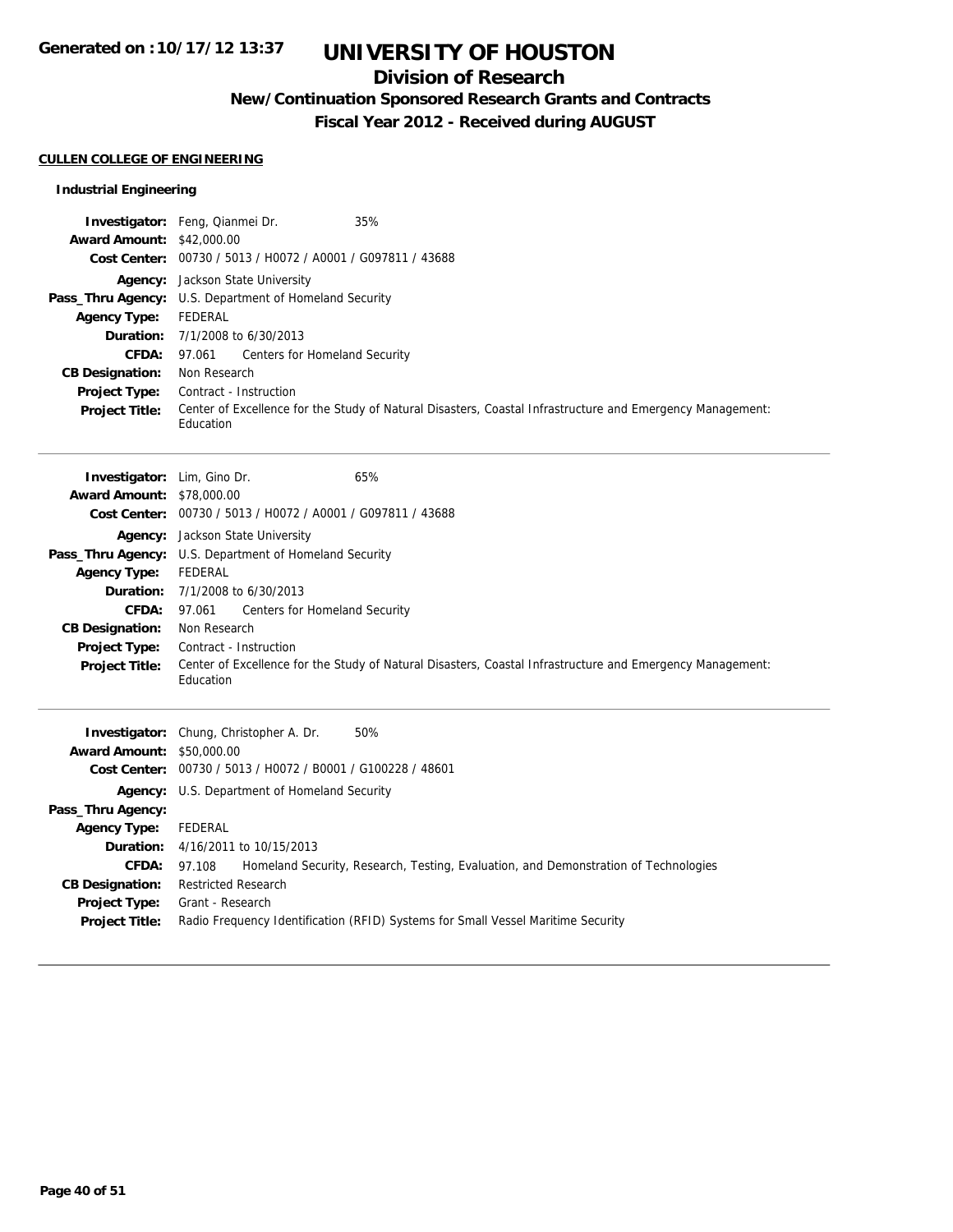## **Division of Research**

**New/Continuation Sponsored Research Grants and Contracts**

**Fiscal Year 2012 - Received during AUGUST**

### **CULLEN COLLEGE OF ENGINEERING**

### **Industrial Engineering**

|                                  | <b>Investigator:</b> Schulze, Lawrence J. H. Dr.<br>50%                                       |
|----------------------------------|-----------------------------------------------------------------------------------------------|
| <b>Award Amount: \$50,000.00</b> |                                                                                               |
|                                  | Cost Center: 00730 / 5013 / H0072 / B0001 / G100228 / 48601                                   |
|                                  | <b>Agency:</b> U.S. Department of Homeland Security                                           |
| Pass_Thru Agency:                |                                                                                               |
| <b>Agency Type:</b>              | FEDERAL                                                                                       |
|                                  | <b>Duration:</b> 4/16/2011 to 10/15/2013                                                      |
| CFDA:                            | Homeland Security, Research, Testing, Evaluation, and Demonstration of Technologies<br>97.108 |
| <b>CB Designation:</b>           | <b>Restricted Research</b>                                                                    |
| Project Type:                    | Grant - Research                                                                              |
| <b>Project Title:</b>            | Radio Frequency Identification (RFID) Systems for Small Vessel Maritime Security              |
|                                  |                                                                                               |

### **Mechanical Engineering**

|                                  | <b>Investigator:</b> Masson, Philippe Dr.                   | 100%                                                              |
|----------------------------------|-------------------------------------------------------------|-------------------------------------------------------------------|
| <b>Award Amount: \$12,156.00</b> |                                                             |                                                                   |
|                                  | Cost Center: 00730 / 5022 / H0073 / B0001 / G105404 / 51513 |                                                                   |
|                                  | <b>Agency:</b> Advanced Magnet Lab                          |                                                                   |
| Pass_Thru Agency:                |                                                             |                                                                   |
| <b>Agency Type:</b>              | <b>PROFIT</b>                                               |                                                                   |
|                                  | <b>Duration:</b> $6/1/2012$ to $9/1/2012$                   |                                                                   |
| CFDA:                            |                                                             |                                                                   |
| <b>CB Designation:</b>           | <b>Restricted Research</b>                                  |                                                                   |
| <b>Project Type:</b>             | Grant - Research                                            |                                                                   |
| <b>Project Title:</b>            |                                                             | Fully Superconducting Rotating Machines for Airborne Applications |
|                                  |                                                             |                                                                   |

|                                  | <b>Investigator:</b> Song, Gangbing Dr.        | 70%                                                             |
|----------------------------------|------------------------------------------------|-----------------------------------------------------------------|
|                                  |                                                |                                                                 |
| <b>Award Amount: \$39,914.70</b> |                                                |                                                                 |
| Cost Center:                     | 00730 / 5022 / H0073 / B0001 / G105231 / 51476 |                                                                 |
| Agency:                          | Cameron                                        |                                                                 |
| Pass_Thru Agency:                |                                                |                                                                 |
| <b>Agency Type:</b>              | PROFIT                                         |                                                                 |
|                                  | <b>Duration:</b> 5/1/2012 to 12/31/2012        |                                                                 |
| CFDA:                            |                                                |                                                                 |
| <b>CB Designation:</b>           | <b>Restricted Research</b>                     |                                                                 |
| <b>Project Type:</b>             | Contract - Research                            |                                                                 |
| <b>Project Title:</b>            |                                                | Distributed PTMD, Under-Water PTMD and Pressurized Test of PTMD |
|                                  |                                                |                                                                 |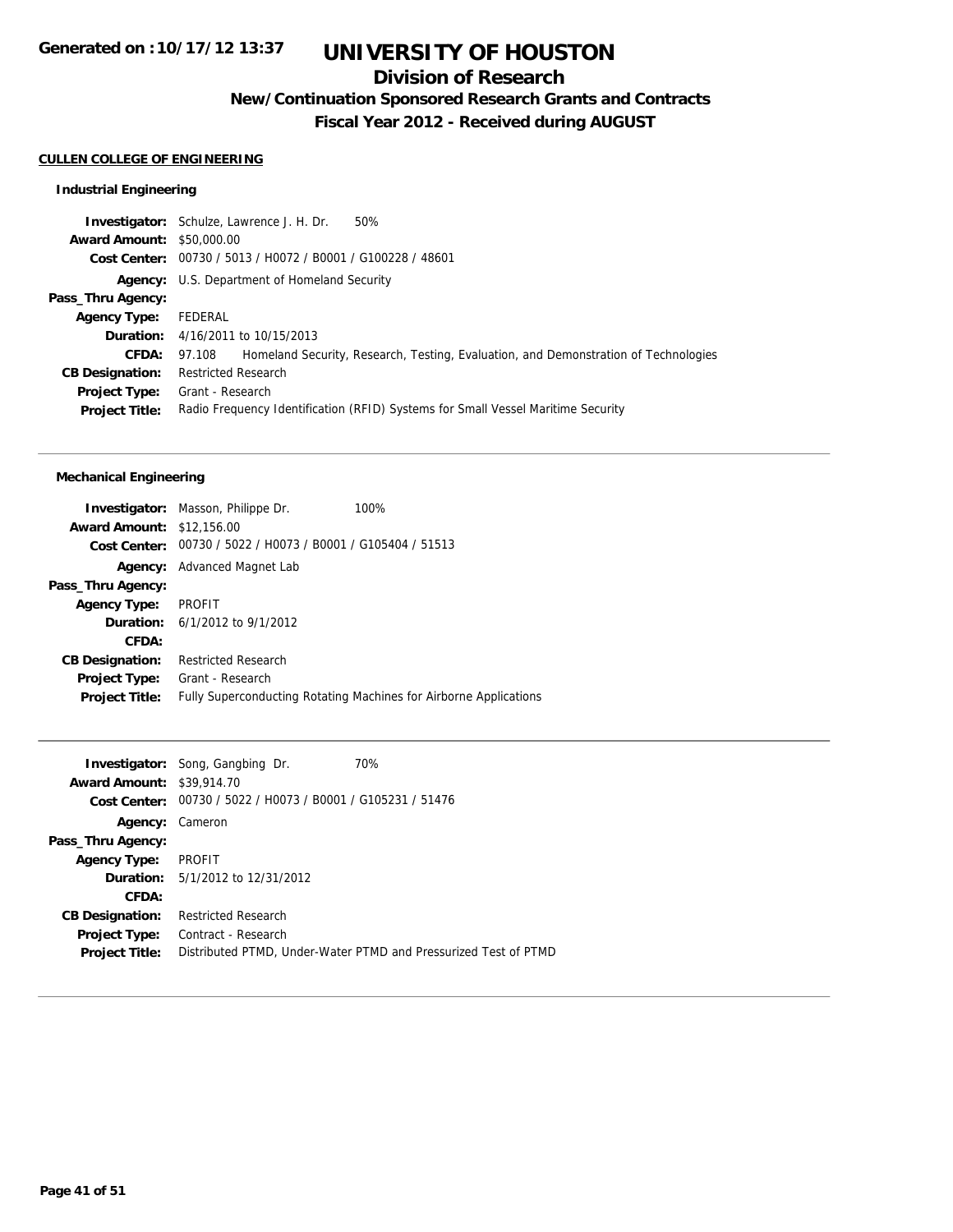## **Division of Research**

**New/Continuation Sponsored Research Grants and Contracts**

**Fiscal Year 2012 - Received during AUGUST**

### **CULLEN COLLEGE OF ENGINEERING**

### **Mechanical Engineering**

|                        | <b>Investigator:</b> Grigoriadis, Karolos M. Dr.<br>50% |
|------------------------|---------------------------------------------------------|
| <b>Award Amount:</b>   | \$4,178,00                                              |
| Cost Center:           | 00730 / 5015 / H0073 / B0001 / G105511 / 51507          |
| Agency:                | University of Texas Medical Branch at Galveston         |
| Pass_Thru Agency:      | National Heart, Lung, and Blood Institute               |
| <b>Agency Type:</b>    | FEDERAL                                                 |
| Duration:              | 7/1/2012 to 12/31/2012                                  |
| CFDA:                  | Heart and Vascular Diseases Research<br>93.837          |
| <b>CB Designation:</b> | <b>Restricted Research</b>                              |
| <b>Project Type:</b>   | Grant - Research                                        |
| <b>Project Title:</b>  | Model Development for Closed-Loop Burn Resuscitation    |
|                        |                                                         |

|                                 | <b>Investigator:</b> Franchek, Matthew Dr.<br>50%           |
|---------------------------------|-------------------------------------------------------------|
| <b>Award Amount: \$4,178,00</b> |                                                             |
|                                 | Cost Center: 00730 / 5015 / H0073 / B0001 / G105511 / 51507 |
| Agency:                         | University of Texas Medical Branch at Galveston             |
| Pass_Thru Agency:               | National Heart, Lung, and Blood Institute                   |
| <b>Agency Type:</b>             | FEDERAL                                                     |
| Duration:                       | 7/1/2012 to 12/31/2012                                      |
| CFDA:                           | Heart and Vascular Diseases Research<br>93.837              |
| <b>CB Designation:</b>          | <b>Restricted Research</b>                                  |
| <b>Project Type:</b>            | Grant - Research                                            |
| <b>Project Title:</b>           | Model Development for Closed-Loop Burn Resuscitation        |
|                                 |                                                             |

|                                 | 100%<br><b>Investigator:</b> Sharma, Pradeep Dr.                                            |
|---------------------------------|---------------------------------------------------------------------------------------------|
| <b>Award Amount: \$6,000.00</b> |                                                                                             |
|                                 | Cost Center: 00730 / 5013 / H0073 / B0001 / G104451 / 51398                                 |
|                                 | <b>Agency:</b> National Science Foundation                                                  |
| Pass_Thru Agency:               |                                                                                             |
| <b>Agency Type:</b>             | FEDERAL                                                                                     |
|                                 | <b>Duration:</b> 7/19/2012 to 5/31/2013                                                     |
| <b>CFDA:</b>                    | <b>Engineering Grants</b><br>47.041                                                         |
| <b>CB Designation:</b>          | <b>Restricted Research</b>                                                                  |
| Project Type:                   | Grant - Research                                                                            |
| <b>Project Title:</b>           | REU Supplement: The Origins of the Dead-Layer in High Energy Storage Density Nanocapacitors |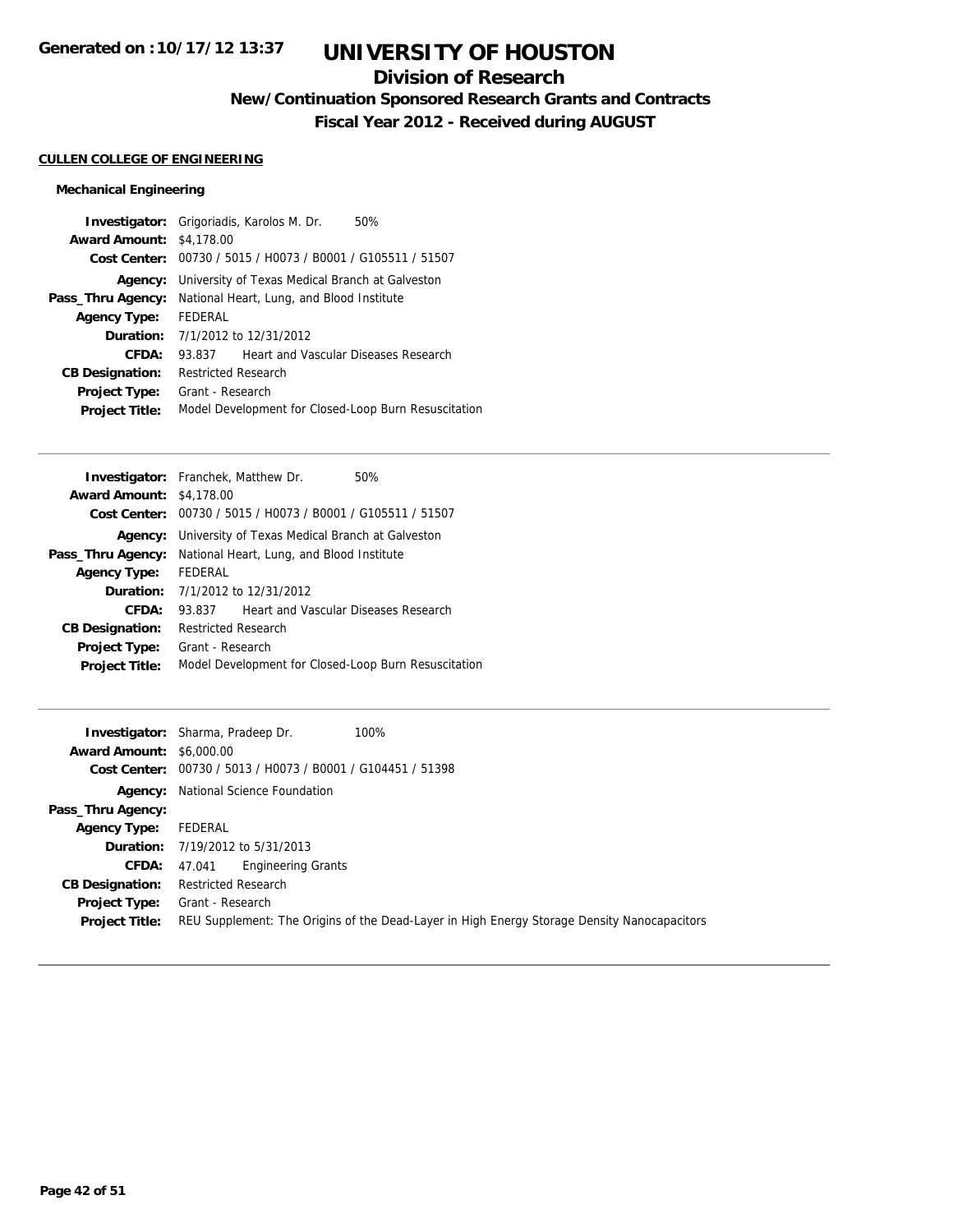## **Division of Research**

**New/Continuation Sponsored Research Grants and Contracts**

**Fiscal Year 2012 - Received during AUGUST**

#### **CULLEN COLLEGE OF ENGINEERING**

### **Texas Hurricane Center for Innovative Technology**

|                                   | <b>Investigator:</b> Vipulanandan, Cumaraswamy D10%                                                    |
|-----------------------------------|--------------------------------------------------------------------------------------------------------|
| <b>Award Amount: \$258,040.10</b> |                                                                                                        |
|                                   | Cost Center: 00730 / 5043 / H0069 / B0001 / G103909 / 51575                                            |
|                                   | <b>Agency:</b> Research Partnership to Secure Energy for America                                       |
|                                   | Pass_Thru Agency: U.S. Department of Energy                                                            |
| <b>Agency Type:</b>               | FEDERAL                                                                                                |
|                                   | <b>Duration:</b> 8/17/2012 to 8/16/2015                                                                |
|                                   | <b>CFDA:</b> 81.089 Fossil Energy Research and Development                                             |
| <b>CB Designation:</b>            | <b>Restricted Research</b>                                                                             |
|                                   | <b>Project Type:</b> Contract - Research                                                               |
| <b>Project Title:</b>             | Smart Cementing Materials and Drilling Muds for Real Time Monitoring of Deepwater Wellbore Enhancement |

| <b>Award Amount: \$129,020.05</b><br>Cost Center: 00730 / 5043 / H0069 / B0001 / G103909 / 51575<br><b>Agency:</b> Research Partnership to Secure Energy for America<br><b>Pass_Thru Agency:</b> U.S. Department of Energy<br>FEDERAL<br><b>Agency Type:</b><br><b>Duration:</b> 8/17/2012 to 8/16/2015<br><b>Fossil Energy Research and Development</b><br><b>CFDA:</b><br>81.089 |
|------------------------------------------------------------------------------------------------------------------------------------------------------------------------------------------------------------------------------------------------------------------------------------------------------------------------------------------------------------------------------------|
|                                                                                                                                                                                                                                                                                                                                                                                    |
|                                                                                                                                                                                                                                                                                                                                                                                    |
|                                                                                                                                                                                                                                                                                                                                                                                    |
|                                                                                                                                                                                                                                                                                                                                                                                    |
|                                                                                                                                                                                                                                                                                                                                                                                    |
|                                                                                                                                                                                                                                                                                                                                                                                    |
|                                                                                                                                                                                                                                                                                                                                                                                    |
| <b>Restricted Research</b><br><b>CB Designation:</b>                                                                                                                                                                                                                                                                                                                               |
| Contract - Research<br>Project Type:                                                                                                                                                                                                                                                                                                                                               |
| Smart Cementing Materials and Drilling Muds for Real Time Monitoring of Deepwater Wellbore Enhancement<br><b>Project Title:</b>                                                                                                                                                                                                                                                    |

### **DIVISION OF RESEARCH**

#### **Center for Advanced Materials**

|                                  | <b>Investigator:</b> Wosik, Jarek Dr.                       | 70%                                                                        |
|----------------------------------|-------------------------------------------------------------|----------------------------------------------------------------------------|
| <b>Award Amount: \$17,500.00</b> |                                                             |                                                                            |
|                                  | Cost Center: 00730 / 5022 / H0453 / B0001 / G105605 / 51434 |                                                                            |
|                                  | Agency: Nano EnerTex, Inc.                                  |                                                                            |
| Pass_Thru Agency:                |                                                             |                                                                            |
| <b>Agency Type:</b>              | PROFIT                                                      |                                                                            |
|                                  | <b>Duration:</b> 7/1/2012 to 6/30/2013                      |                                                                            |
| CFDA:                            |                                                             |                                                                            |
| <b>CB Designation:</b>           | <b>Restricted Research</b>                                  |                                                                            |
|                                  | <b>Project Type:</b> Contract - Research                    |                                                                            |
| <b>Project Title:</b>            |                                                             | Low Temperature, High Energy Density Micro Thin Film Solid Oxide Fuel Cell |
|                                  |                                                             |                                                                            |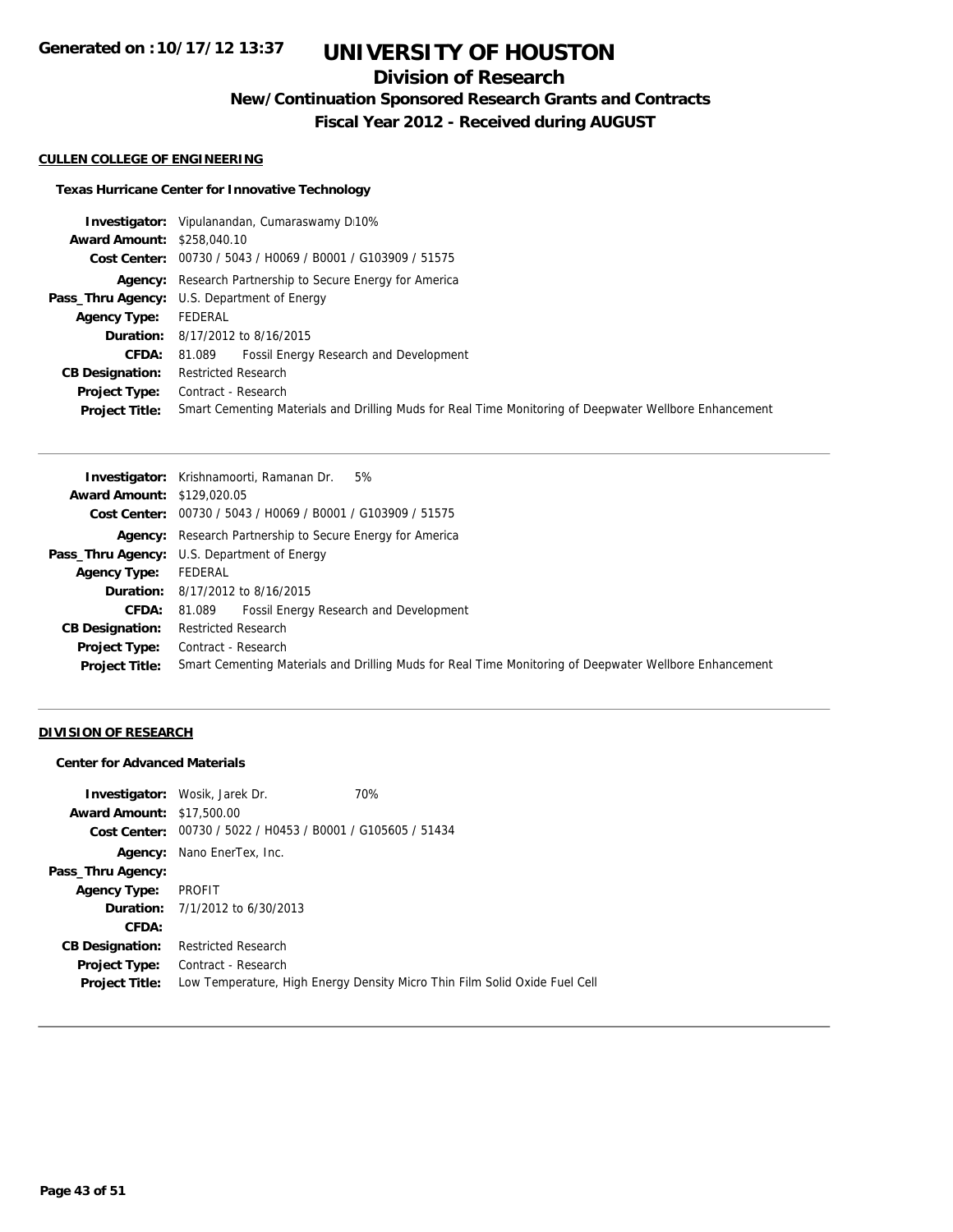## **Division of Research**

**New/Continuation Sponsored Research Grants and Contracts**

**Fiscal Year 2012 - Received during AUGUST**

### **DIVISION OF RESEARCH**

#### **Division of Research**

**Investigator:** Bose, Rathindra Dr. 100% **Award Amount:** \$6,677,743.45 **Cost Center:** 00730 / 5017 / H0233 / B0001 / C105271 / 51192 **Agency:** Texas Higher Education Coordinating Board **Pass\_Thru Agency: Agency Type:** STATE **Duration:** 1/5/2012 to 8/31/2016 **CFDA: CB Designation:** Non Restricted Research **Project Type:** Other Support - Research **Project Title:** FY 2012 TRIP Matching Funds

#### **Houston Coastal Center**

|                                  | 50%<br><b>Investigator:</b> Pennings, Steve Dr.                                                                                    |
|----------------------------------|------------------------------------------------------------------------------------------------------------------------------------|
| <b>Award Amount: \$18,824,00</b> |                                                                                                                                    |
|                                  | Cost Center: 00730 / 5013 / H0104 / B0001 / G104755 / 51430                                                                        |
|                                  | <b>Agency:</b> U.S. Long Term Ecological Research Network                                                                          |
|                                  | Pass_Thru Agency: National Science Foundation                                                                                      |
| <b>Agency Type:</b>              | FEDERAL                                                                                                                            |
|                                  | <b>Duration:</b> $6/1/2012$ to $5/31/2013$                                                                                         |
| <b>CFDA:</b>                     | <b>Biological Sciences</b><br>47.074                                                                                               |
| <b>CB Designation:</b>           | <b>Restricted Research</b>                                                                                                         |
| <b>Project Type:</b>             | Grant - Research                                                                                                                   |
| <b>Project Title:</b>            | Climate effects on ANPP of saltmarshes of the North American Atlantic coast - a hierarchical model approach.<br>(Kazimierz Wieski) |

#### **TcSUH**

| <b>Award Amount: \$37,084.45</b>       | 32.5%<br><b>Investigator:</b> Peng, Haibing Dr.<br>Cost Center: 00730 / 5013 / H0112 / B0001 / G105456 / 51499               |
|----------------------------------------|------------------------------------------------------------------------------------------------------------------------------|
|                                        | <b>Agency:</b> National Science Foundation                                                                                   |
| Pass_Thru Agency:                      |                                                                                                                              |
| <b>Agency Type:</b>                    | FEDERAL                                                                                                                      |
|                                        | <b>Duration:</b> 8/1/2012 to 7/31/2013                                                                                       |
|                                        | <b>CFDA:</b> 47.041 Engineering Grants                                                                                       |
| <b>CB Designation:</b>                 | <b>Restricted Research</b>                                                                                                   |
| Project Type:<br><b>Project Title:</b> | Grant - Research<br>Layered two-dimensional nanostructures as the building blocks for high frequency nano-electronic devices |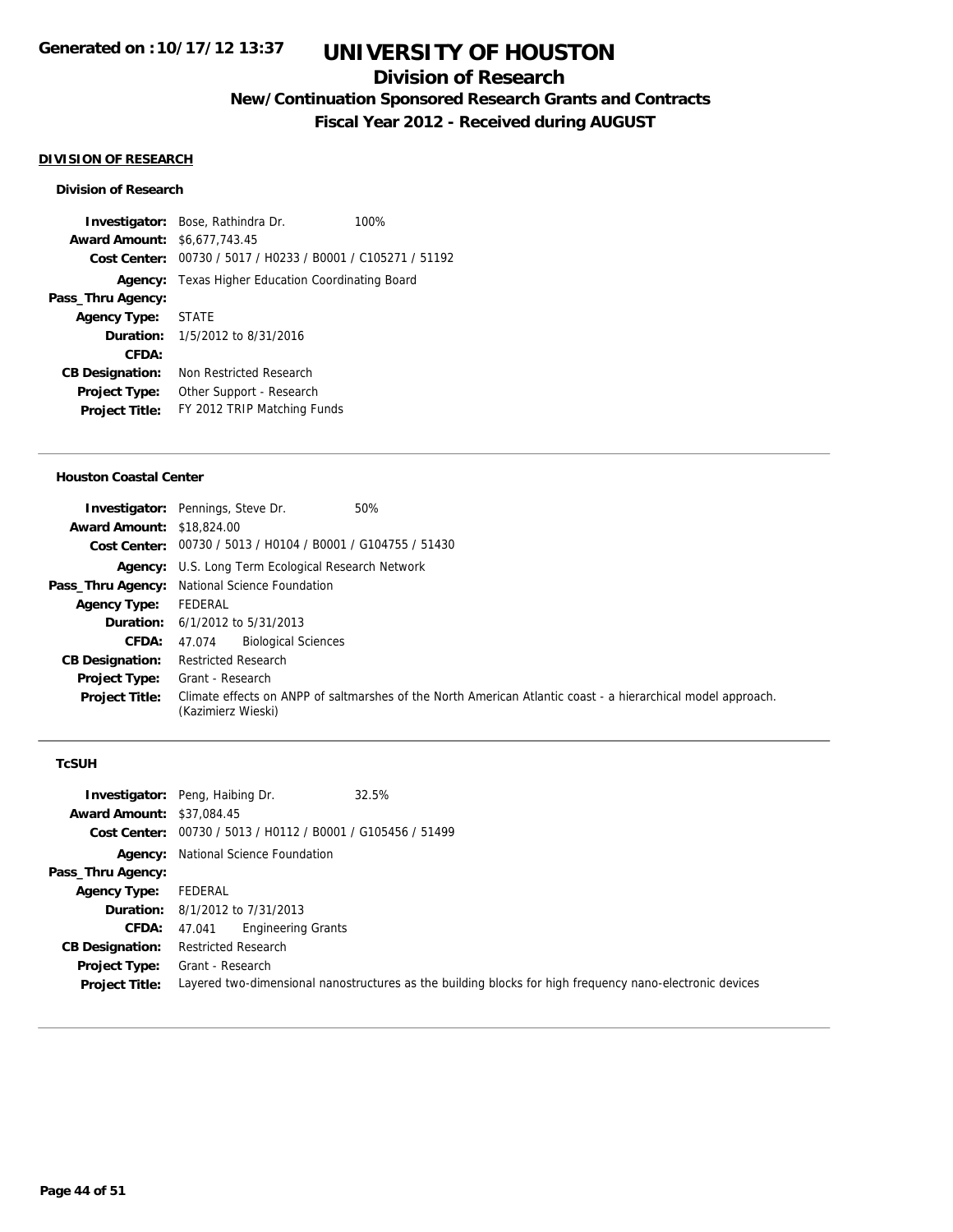## **Division of Research**

**New/Continuation Sponsored Research Grants and Contracts**

**Fiscal Year 2012 - Received during AUGUST**

#### **DIVISION OF RESEARCH**

### **TcSUH**

| <b>Award Amount:</b>   | <b>Investigator:</b> Chu, Ching-Wu Dr.<br>\$250,000.00<br>Cost Center: 00730 / 5013 / H0452 / B0001 / G100317 / 45245 | 50%                                                                |
|------------------------|-----------------------------------------------------------------------------------------------------------------------|--------------------------------------------------------------------|
| Agency:                | U.S. Air Force Office of Scientific Research                                                                          |                                                                    |
| Pass_Thru Agency:      |                                                                                                                       |                                                                    |
| Agency Type: FEDERAL   |                                                                                                                       |                                                                    |
|                        | <b>Duration:</b> 9/15/2009 to 9/14/2013                                                                               |                                                                    |
| CFDA:                  | 12.800                                                                                                                | Air Force Defense Research Sciences Program                        |
| <b>CB Designation:</b> | <b>Restricted Research</b>                                                                                            |                                                                    |
| <b>Project Type:</b>   | Grant - Research                                                                                                      |                                                                    |
| <b>Project Title:</b>  |                                                                                                                       | Search for and Study of Novel Superconductor with Higher Tc and Jc |

|                                  | <b>Investigator:</b> Bassler, Kevin E. Dr.<br>40%                               |  |
|----------------------------------|---------------------------------------------------------------------------------|--|
| <b>Award Amount: \$48,828,00</b> |                                                                                 |  |
|                                  | Cost Center: $00730 / 5013 / 40112 / 80001 / 6104757 / 51548$                   |  |
| Agency:                          | University of Notre Dame                                                        |  |
|                                  | <b>Pass_Thru Agency:</b> Defense Advanced Research Projects Agency              |  |
| <b>Agency Type:</b>              | FEDERAL                                                                         |  |
|                                  | <b>Duration:</b> 8/1/2012 to 7/31/2013                                          |  |
| CFDA:                            | 12.910 Research and Technology Development                                      |  |
| <b>CB Designation:</b>           | <b>Restricted Research</b>                                                      |  |
| <b>Project Type:</b>             | Grant - Research                                                                |  |
| <b>Project Title:</b>            | Ensemble-Based Modeling of Large Graphs and Its Applications to Social Networks |  |
|                                  |                                                                                 |  |

| <b>Award Amount: \$19,968.55</b>       | 17.5%<br><b>Investigator:</b> Guloy, Arnold M. Dr.<br>Cost Center: 00730 / 5013 / H0112 / B0001 / G105456 / 51499            |
|----------------------------------------|------------------------------------------------------------------------------------------------------------------------------|
|                                        | <b>Agency:</b> National Science Foundation                                                                                   |
| Pass_Thru Agency:                      |                                                                                                                              |
| <b>Agency Type:</b>                    | FEDERAL                                                                                                                      |
|                                        | <b>Duration:</b> 8/1/2012 to 7/31/2013                                                                                       |
| CFDA:                                  | <b>Engineering Grants</b><br>47.041                                                                                          |
| <b>CB Designation:</b>                 | <b>Restricted Research</b>                                                                                                   |
| Project Type:<br><b>Project Title:</b> | Grant - Research<br>Layered two-dimensional nanostructures as the building blocks for high frequency nano-electronic devices |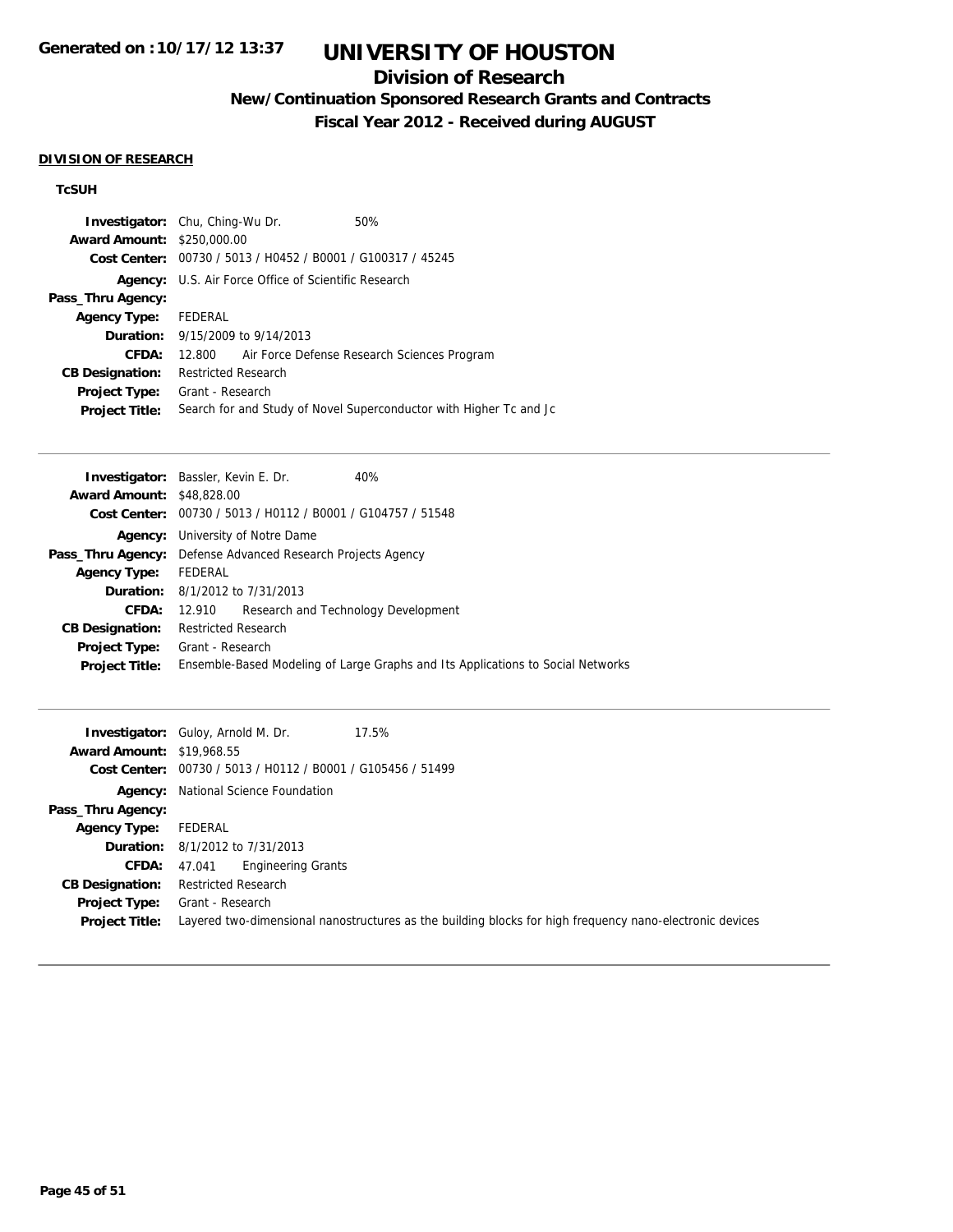## **Division of Research**

**New/Continuation Sponsored Research Grants and Contracts**

**Fiscal Year 2012 - Received during AUGUST**

#### **DIVISION OF RESEARCH**

#### **Texas Learning/Computation Center**

**Investigator:** Kouri, Donald J. Dr. 100% **Award Amount:** \$15,000.00 **Cost Center:** 00730 / 5021 / H0246 / B0001 / G105233 / 50923 **Agency:** The Welch Foundation **Pass\_Thru Agency: Agency Type:** FOUNDATION **Duration:** 6/1/2012 to 5/31/2013 **CFDA: CB Designation:** Restricted Research **Project Type:** Grant - Research **Project Title:** Supersymmetric Quantum Mechanics: Accurate Excited State Energies and Wave Functions

|                                  | 5%<br><b>Investigator:</b> Francis, David Dr.                                                          |
|----------------------------------|--------------------------------------------------------------------------------------------------------|
| <b>Award Amount: \$29,922.55</b> |                                                                                                        |
|                                  | Cost Center: 00730 / 5015 / H0288 / B0001 / G100232 / 46963                                            |
|                                  | <b>Agency:</b> University of Texas at Austin                                                           |
|                                  | <b>Pass_Thru Agency:</b> USE DED000; U.S. Department of Education                                      |
| <b>Agency Type:</b>              | FEDERAL                                                                                                |
|                                  | <b>Duration:</b> $7/1/2010$ to $6/30/2013$                                                             |
| <b>CFDA:</b>                     | National Institute on Student Achievement, Curriculum and Assessment<br>84.305                         |
| <b>CB Designation:</b>           | <b>Restricted Research</b>                                                                             |
| Project Type:                    | Grant - Research                                                                                       |
| <b>Project Title:</b>            | Understanding Malleable Cognitive Processes and Integrated Comprehension Interventions for Grades 7-12 |

| <b>Award Amount: \$45,750.00</b><br>Cost Center: | <b>Investigator:</b> Kakadiaris, Ioannis Dr.<br>00730 / 5022 / H0246 / B0001 / G103484 / 49089 | 25% |
|--------------------------------------------------|------------------------------------------------------------------------------------------------|-----|
|                                                  | Agency: BP America                                                                             |     |
| Pass_Thru Agency:                                |                                                                                                |     |
| <b>Agency Type:</b>                              | <b>PROFIT</b>                                                                                  |     |
|                                                  | <b>Duration:</b> $5/26/2011$ to $6/30/2013$                                                    |     |
| CFDA:                                            |                                                                                                |     |
| <b>CB Designation:</b>                           | <b>Restricted Research</b>                                                                     |     |
| Project Type:                                    | Contract - Research                                                                            |     |
| <b>Project Title:</b>                            | Towards Automating Improvements in Sub-Salt Interpretation                                     |     |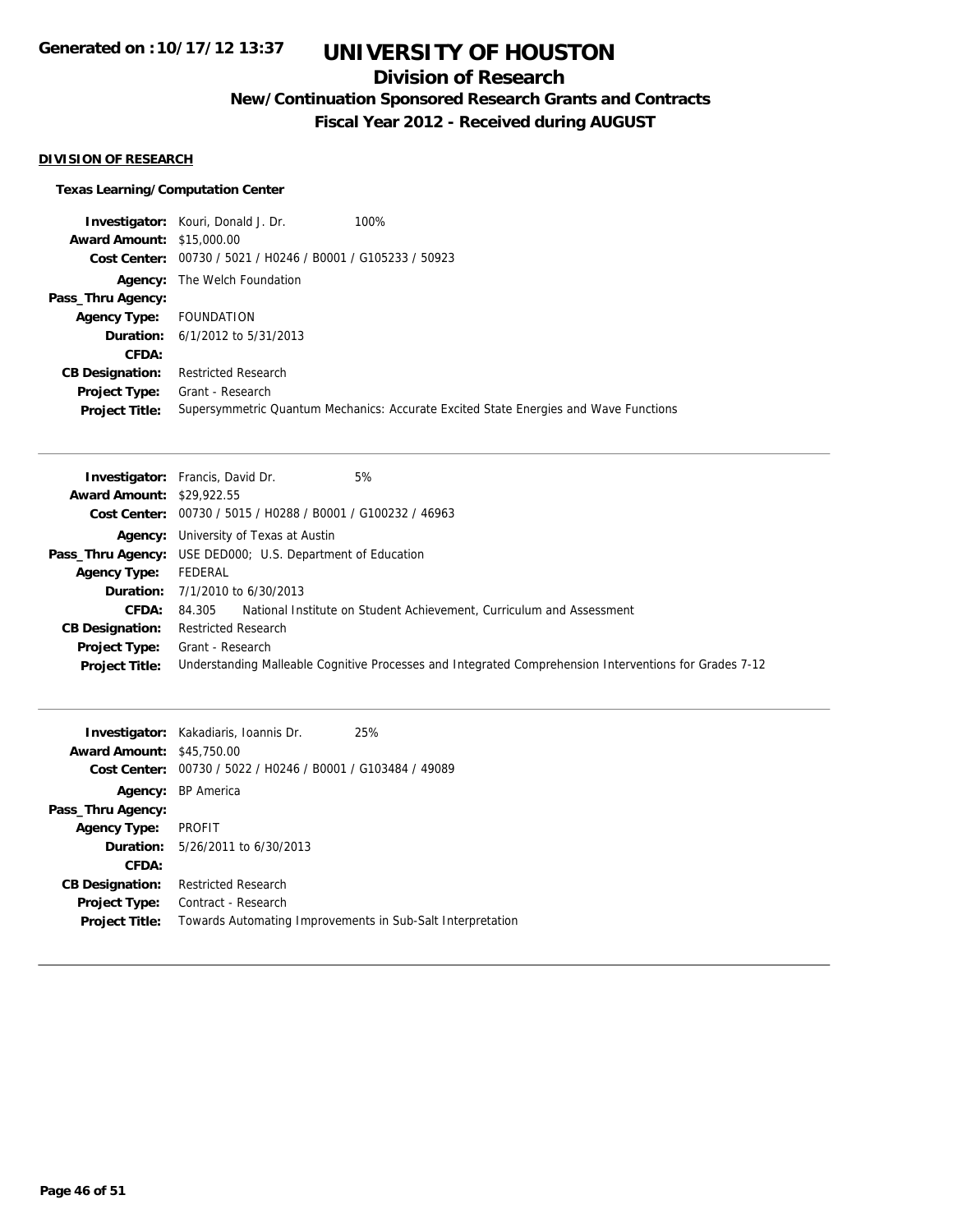## **Division of Research**

**New/Continuation Sponsored Research Grants and Contracts**

**Fiscal Year 2012 - Received during AUGUST**

#### **DIVISION OF RESEARCH**

#### **Texas Learning/Computation Center**

**Investigator:** Kakadiaris, Ioannis Dr. 10% **Award Amount:** \$56,537.20 **Cost Center:** 00730 / 5013 / H0104 / B0001 / G104971 / 51417 **Agency:** National Science Foundation **Pass\_Thru Agency: Agency Type:** FEDERAL **Duration:** 8/1/2012 to 7/31/2015 **CFDA:** 47.074 Biological Sciences **CB Designation:** Restricted Research **Project Type:** Grant - Research **Project Title:** MRI: Acquisition of a Laser Scanning Confocal Microscope Facility for Interdisciplinary Live Cell Imaging

|                                  | <b>Investigator:</b> Shah, Shishir Dr.                      | 25% |
|----------------------------------|-------------------------------------------------------------|-----|
| <b>Award Amount: \$45,750.00</b> |                                                             |     |
|                                  | Cost Center: 00730 / 5022 / H0246 / B0001 / G103484 / 49089 |     |
|                                  | Agency: BP America                                          |     |
| Pass_Thru Agency:                |                                                             |     |
| <b>Agency Type:</b>              | PROFIT                                                      |     |
|                                  | <b>Duration:</b> 5/26/2011 to 6/30/2013                     |     |
| CFDA:                            |                                                             |     |
| <b>CB Designation:</b>           | <b>Restricted Research</b>                                  |     |
| <b>Project Type:</b>             | Contract - Research                                         |     |
| <b>Project Title:</b>            | Towards Automating Improvements in Sub-Salt Interpretation  |     |

|                                  | 7.5%<br><b>Investigator:</b> Lindner, Peggy Dr.                                                                             |
|----------------------------------|-----------------------------------------------------------------------------------------------------------------------------|
| <b>Award Amount: \$14,492.33</b> |                                                                                                                             |
|                                  | Cost Center: 00730 / 5013 / H0246 / B0001 / G105493 / 51429                                                                 |
|                                  | <b>Agency:</b> National Science Foundation                                                                                  |
| Pass_Thru Agency:                |                                                                                                                             |
| <b>Agency Type:</b>              | FEDERAL                                                                                                                     |
|                                  | <b>Duration:</b> 8/1/2012 to 7/31/2013                                                                                      |
| CFDA:                            | Computer and Information Science and Engineering (CISE)<br>47.070                                                           |
| <b>CB Designation:</b>           | <b>Restricted Research</b>                                                                                                  |
| <b>Project Title:</b>            | <b>Project Type:</b> Grant - Research<br>EAGER: The Effect of Stress and the Role of Computer Mediation on Exam Performance |
|                                  |                                                                                                                             |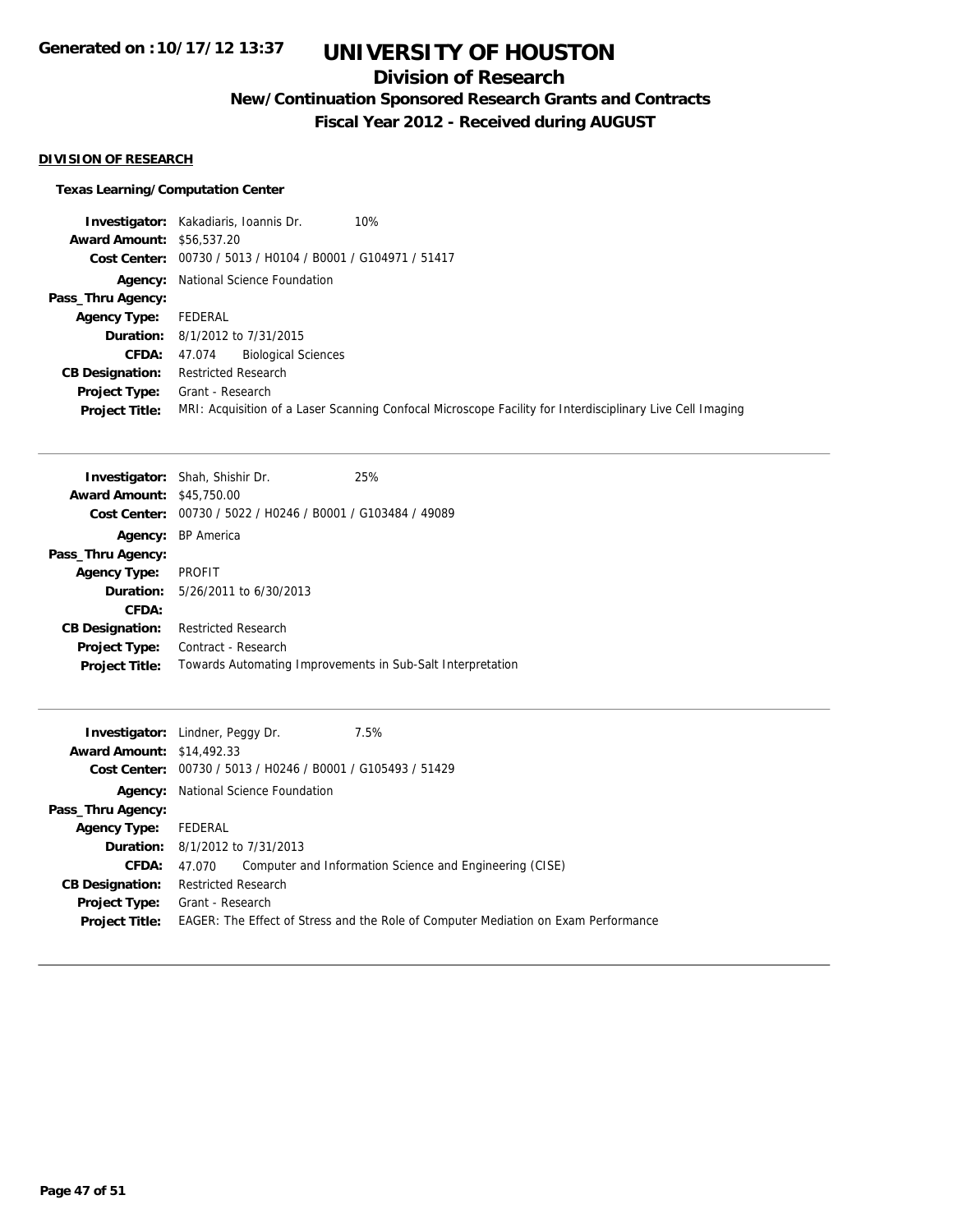## **Division of Research**

**New/Continuation Sponsored Research Grants and Contracts**

**Fiscal Year 2012 - Received during AUGUST**

#### **DIVISION OF RESEARCH**

### **Texas Learning/Computation Center**

|                                  | <b>Investigator:</b> Pavlidis, Ioannis Dr.                  | 42.5%                                                                              |
|----------------------------------|-------------------------------------------------------------|------------------------------------------------------------------------------------|
| <b>Award Amount: \$82,123.18</b> |                                                             |                                                                                    |
|                                  | Cost Center: 00730 / 5013 / H0246 / B0001 / G105493 / 51429 |                                                                                    |
|                                  | <b>Agency:</b> National Science Foundation                  |                                                                                    |
| Pass_Thru Agency:                |                                                             |                                                                                    |
| <b>Agency Type:</b>              | FEDERAL                                                     |                                                                                    |
|                                  | <b>Duration:</b> 8/1/2012 to 7/31/2013                      |                                                                                    |
| <b>CFDA:</b>                     | 47.070                                                      | Computer and Information Science and Engineering (CISE)                            |
| <b>CB Designation:</b>           | <b>Restricted Research</b>                                  |                                                                                    |
|                                  | <b>Project Type:</b> Grant - Research                       |                                                                                    |
| <b>Project Title:</b>            |                                                             | EAGER: The Effect of Stress and the Role of Computer Mediation on Exam Performance |
|                                  |                                                             |                                                                                    |

| <b>Investigator:</b> Das, Mini Dr. |                                              | 50%                                                         |                                                                                     |
|------------------------------------|----------------------------------------------|-------------------------------------------------------------|-------------------------------------------------------------------------------------|
| <b>Award Amount: \$58,077,00</b>   |                                              |                                                             |                                                                                     |
|                                    |                                              | Cost Center: 00730 / 5013 / H0112 / B0001 / G104432 / 49819 |                                                                                     |
|                                    | <b>Agency:</b> National Institutes of Health |                                                             |                                                                                     |
| Pass_Thru Agency:                  |                                              |                                                             |                                                                                     |
| <b>Agency Type:</b>                | FEDERAL                                      |                                                             |                                                                                     |
|                                    | <b>Duration:</b> 9/1/2011 to 8/31/2013       |                                                             |                                                                                     |
| <b>CFDA:</b>                       |                                              | 93.398 Cancer Research Manpower                             |                                                                                     |
| <b>CB Designation:</b>             | <b>Restricted Research</b>                   |                                                             |                                                                                     |
| <b>Project Type:</b>               | Grant - Research                             |                                                             |                                                                                     |
| <b>Project Title:</b>              |                                              |                                                             | Addressing the Challenges in Transitioning from Mammography to Breast Tomosynthesis |
|                                    |                                              |                                                             |                                                                                     |

### **Texas Obesity Research Center**

|                                  | <b>Investigator:</b> Lee, Rebecca Dr.                                | 100%                                                                              |
|----------------------------------|----------------------------------------------------------------------|-----------------------------------------------------------------------------------|
| <b>Award Amount: \$64,197.00</b> |                                                                      |                                                                                   |
|                                  | <b>Cost Center:</b> $00730 / 5015 / 10500 / 80001 / 6100252 / 51504$ |                                                                                   |
| Agency:                          |                                                                      | University of Texas - Cancer Center (M.D. Anderson Hosp. & Tumor Inst.)           |
| Pass_Thru Agency:                | NIH/National Institute of Nursing Research                           |                                                                                   |
| <b>Agency Type:</b>              | FEDERAL                                                              |                                                                                   |
|                                  | <b>Duration:</b> $7/22/2009$ to $6/30/2013$                          |                                                                                   |
| CFDA:                            | 93.361 Nursing Research                                              |                                                                                   |
| <b>CB Designation:</b>           | <b>Restricted Research</b>                                           |                                                                                   |
| <b>Project Type:</b>             | Grant - Research                                                     |                                                                                   |
| <b>Project Title:</b>            |                                                                      | Social Contextual and Environmental Predictors of PA in Sedentary Minority Adults |
|                                  |                                                                      |                                                                                   |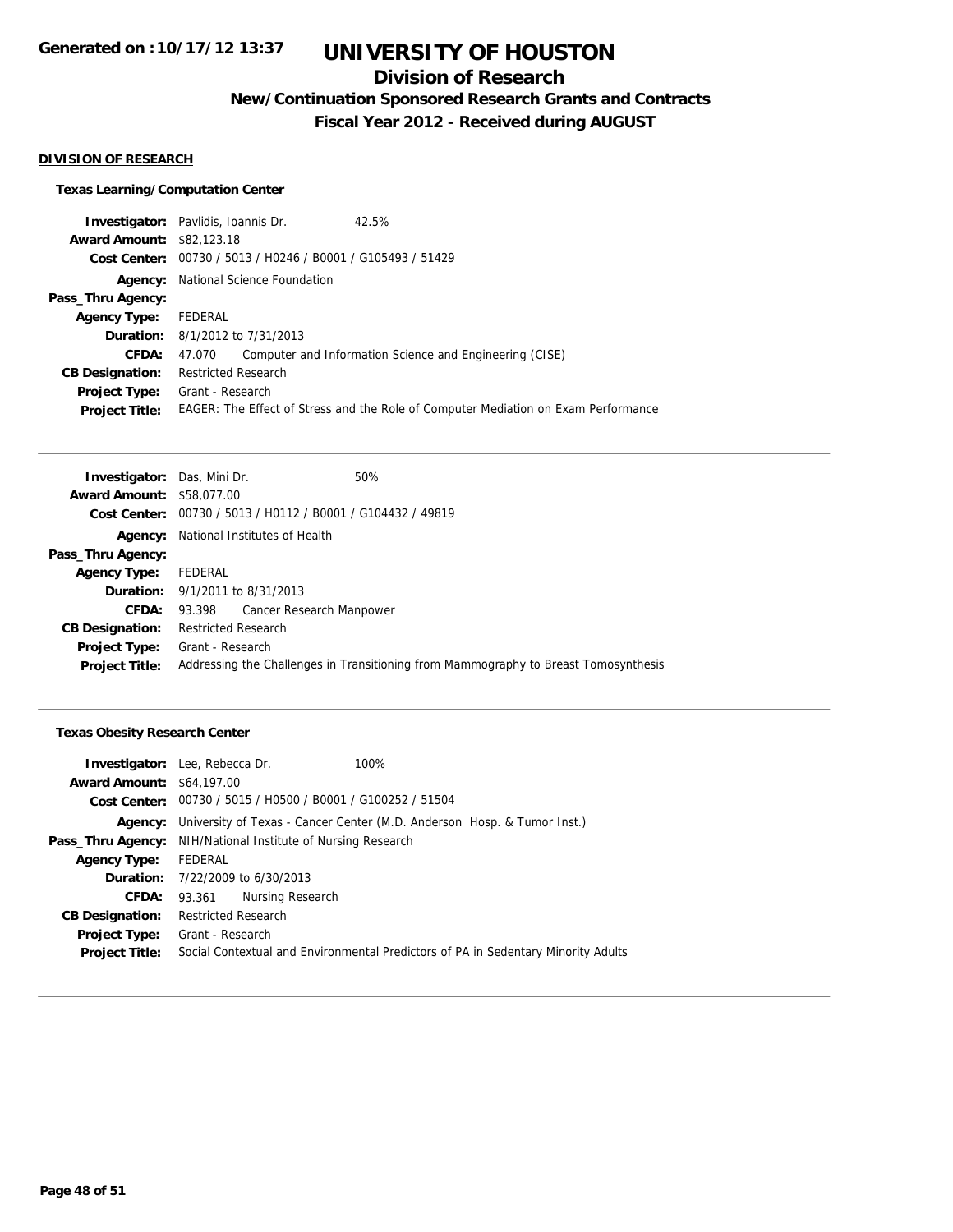## **Division of Research**

## **New/Continuation Sponsored Research Grants and Contracts**

**Fiscal Year 2012 - Received during AUGUST**

#### **DIVISION OF RESEARCH**

### **TIMES**

|                                   | 35%<br><b>Investigator:</b> Francis, David Dr.                                                         |
|-----------------------------------|--------------------------------------------------------------------------------------------------------|
| <b>Award Amount: \$209,457.85</b> |                                                                                                        |
|                                   | Cost Center: 00730 / 5015 / H0288 / B0001 / G100232 / 46963                                            |
|                                   | <b>Agency:</b> University of Texas at Austin                                                           |
|                                   | <b>Pass_Thru Agency:</b> USE DED000; U.S. Department of Education                                      |
| <b>Agency Type:</b>               | FEDERAL                                                                                                |
|                                   | <b>Duration:</b> $7/1/2010$ to $6/30/2013$                                                             |
| <b>CFDA:</b>                      | 84.305 National Institute on Student Achievement, Curriculum and Assessment                            |
| <b>CB Designation:</b>            | <b>Restricted Research</b>                                                                             |
| <b>Project Type:</b>              | Grant - Research                                                                                       |
| <b>Project Title:</b>             | Understanding Malleable Cognitive Processes and Integrated Comprehension Interventions for Grades 7-12 |

#### **GRADUATE COLLEGE OF SOCIAL WORK**

#### **Center for Health Equities & Evaluation Research**

|                                  | <b>Investigator:</b> Jones, Lovell Dr.       | 100%                                                                |
|----------------------------------|----------------------------------------------|---------------------------------------------------------------------|
| <b>Award Amount: \$52,704.02</b> |                                              |                                                                     |
| Cost Center:                     |                                              | 00730 / 5013 / H0662 / B0001 / G105168 / 50730                      |
|                                  | <b>Agency:</b> National Institutes of Health |                                                                     |
| Pass_Thru Agency:                |                                              |                                                                     |
| <b>Agency Type:</b>              | FEDERAL                                      |                                                                     |
|                                  | <b>Duration:</b> 3/12/2012 to 8/31/2014      |                                                                     |
| CFDA:                            | 93.393                                       | Cancer Cause and Prevention Research                                |
| <b>CB Designation:</b>           | Non Restricted Research                      |                                                                     |
| Project Type:                    | Grant - Research                             |                                                                     |
| <b>Project Title:</b>            |                                              | Regional Symposia on Minorities, THe Medically Underserved & Cancer |

### **Child & Family for Innovative Research**

|                                   | <b>Investigator:</b> Parrish, Danielle Dr.     | 100%                                                                             |
|-----------------------------------|------------------------------------------------|----------------------------------------------------------------------------------|
| <b>Award Amount: \$116,120.00</b> |                                                |                                                                                  |
| Cost Center:                      | 00730 / 5013 / H0509 / B0001 / G104421 / 51389 |                                                                                  |
| Agency:                           | National Institute on Drug Abuse               |                                                                                  |
| Pass_Thru Agency:                 |                                                |                                                                                  |
| <b>Agency Type:</b>               | FEDERAL                                        |                                                                                  |
|                                   | <b>Duration:</b> 7/15/2012 to 6/30/2013        |                                                                                  |
| <b>CFDA:</b>                      | Drug Abuse Research Programs<br>93.279         |                                                                                  |
| <b>CB Designation:</b>            | Restricted Research                            |                                                                                  |
| Project Type:                     | Grant - Research                               |                                                                                  |
| <b>Project Title:</b>             |                                                | Choices-Teen: A Bundled Risk Reduction Intervention for Juvenile Justice Females |
|                                   |                                                |                                                                                  |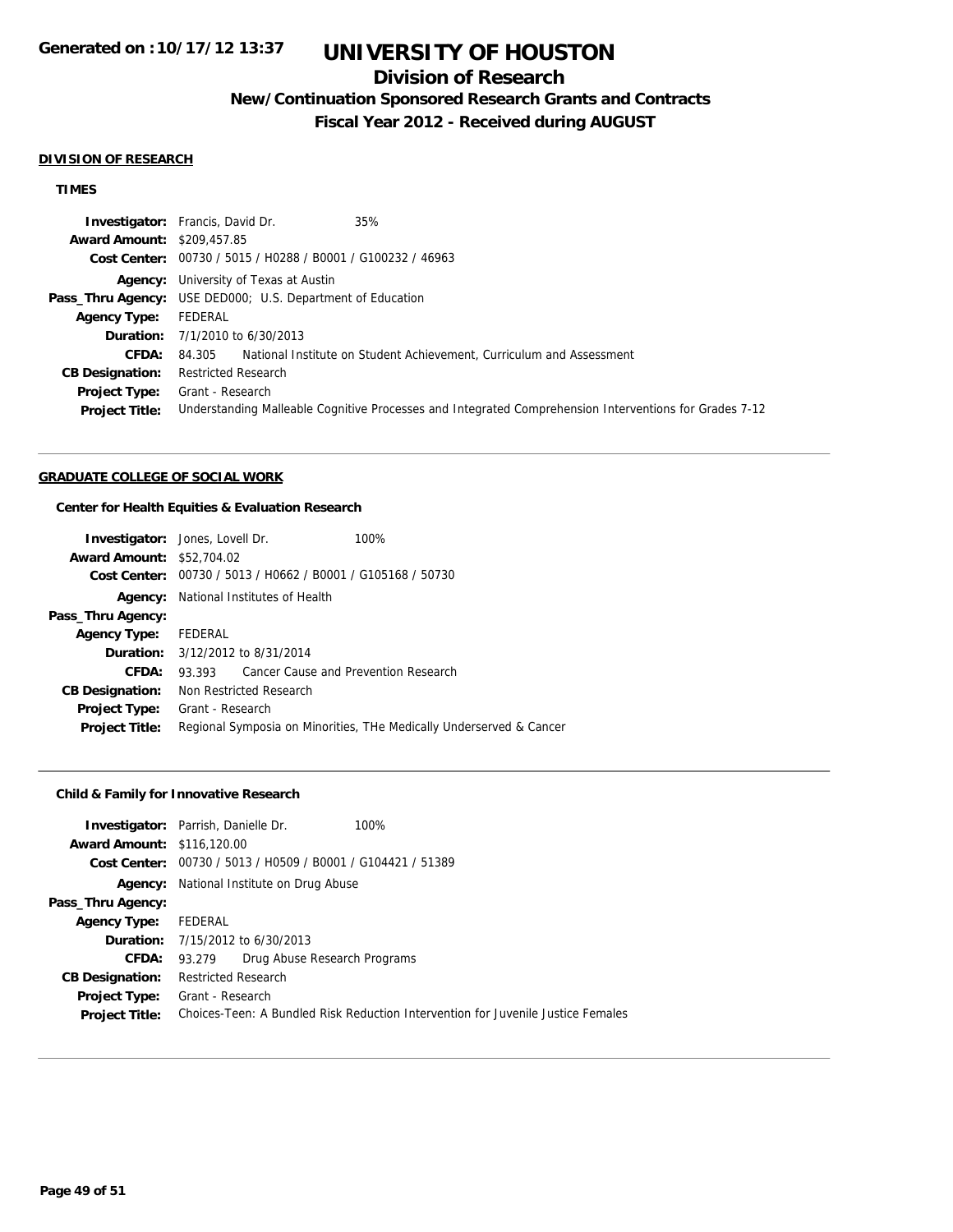## **Division of Research**

**New/Continuation Sponsored Research Grants and Contracts**

**Fiscal Year 2012 - Received during AUGUST**

#### **GRADUATE COLLEGE OF SOCIAL WORK**

### **Child & Family for Innovative Research**

|                                     | 100%<br><b>Investigator:</b> Cheung, Monit Dr.                                          |
|-------------------------------------|-----------------------------------------------------------------------------------------|
| <b>Award Amount: \$1,008,524,00</b> |                                                                                         |
|                                     | Cost Center: 00730 / 5044 / H0509 / A0001 / G105343 / 51248                             |
|                                     | <b>Agency:</b> Texas Department of Family and Protective Services                       |
|                                     | <b>Pass_Thru Agency:</b> Department of Health and Human Services                        |
| <b>Agency Type:</b>                 | FEDERAL                                                                                 |
|                                     | <b>Duration:</b> $7/1/2012$ to $6/30/2013$                                              |
|                                     | CFDA: 93.658 Foster Care                                                                |
| <b>CB Designation:</b>              | Non Research                                                                            |
| <b>Project Type:</b>                | Co-Op Agreement - Instruction                                                           |
| <b>Project Title:</b>               | Child Welfare Education Project (CWEP)-New Contract Number 530-09-0214-00001 (Yr 13-01) |

|                                 | <b>Investigator:</b> Leung, Patrick Dr.<br>100%                      |                                                                                                                                                                      |
|---------------------------------|----------------------------------------------------------------------|----------------------------------------------------------------------------------------------------------------------------------------------------------------------|
| <b>Award Amount: \$5,000.00</b> |                                                                      |                                                                                                                                                                      |
|                                 | <b>Cost Center:</b> $00730 / 5021 / 10509 / 80001 / 6105205 / 51416$ |                                                                                                                                                                      |
|                                 | <b>Agency:</b> Fahs-Beck Fund for Research & Experimentation         |                                                                                                                                                                      |
| Pass_Thru Agency:               |                                                                      |                                                                                                                                                                      |
| <b>Agency Type:</b>             | NON PROFIT                                                           |                                                                                                                                                                      |
|                                 | <b>Duration:</b> $6/1/2012$ to $5/31/2013$                           |                                                                                                                                                                      |
| CFDA:                           |                                                                      |                                                                                                                                                                      |
| <b>CB Designation:</b>          | <b>Restricted Research</b>                                           |                                                                                                                                                                      |
| <b>Project Type:</b>            | Grant - Research                                                     |                                                                                                                                                                      |
| <b>Project Title:</b>           |                                                                      | NEW PARADIGM: A MIXED METHODS STUDY ON THE IMPACT OF NEUROCOGNITION, GENDER ROLE CONFLICT,<br>AND SELF-IDENTITY ON PSYCHOSOCIAL ADJUSTMENT TO TRAUMATIC BRAIN INJURY |